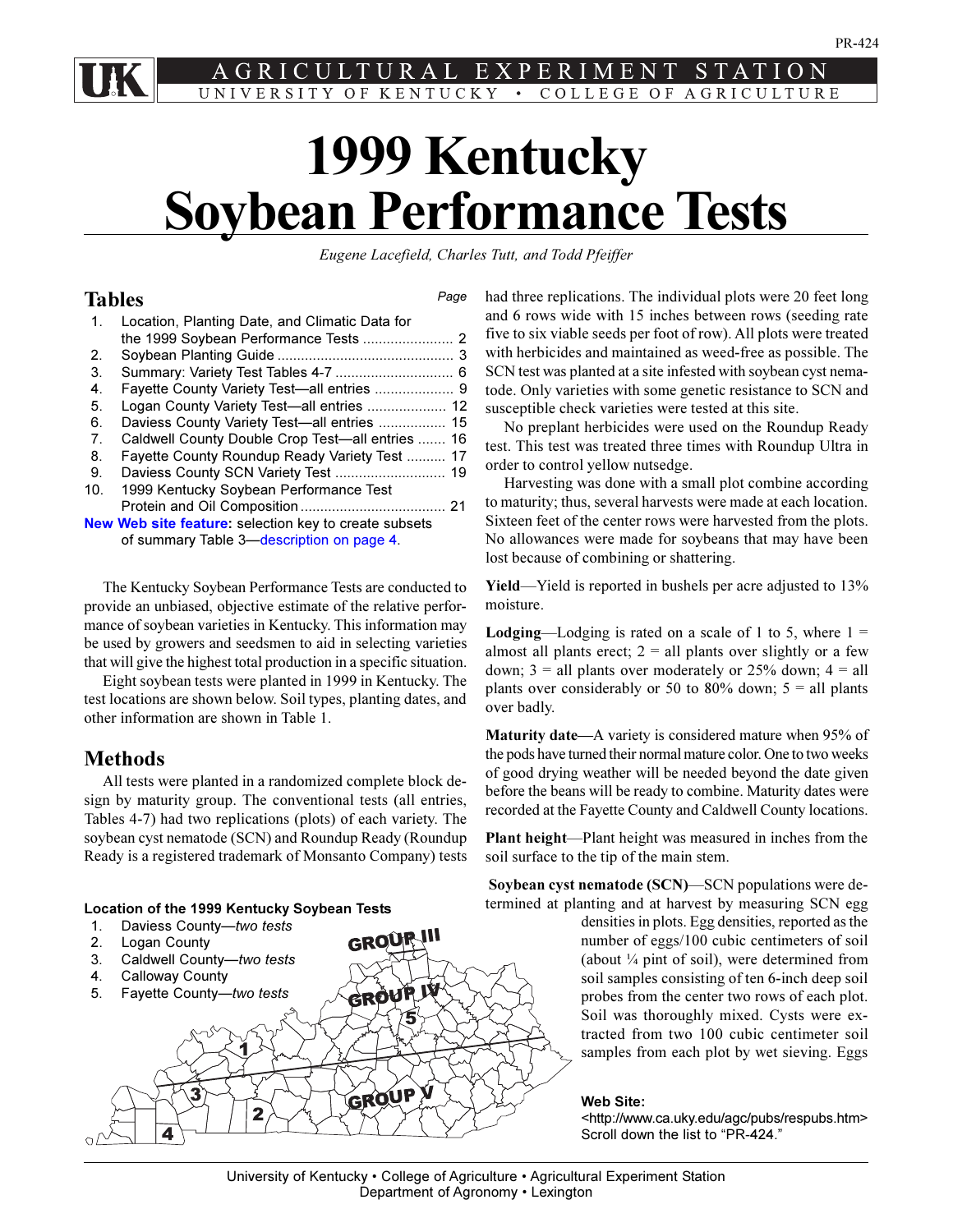|  | TABLE 1. LOCATION. PLANTING DATA. AND CLIMATIC DATA FOR THE 1999 SOYBEAN PERFORMANCE TESTS. |
|--|---------------------------------------------------------------------------------------------|
|  |                                                                                             |

| <b>Test</b>                                     | Farmer                    | <b>Extension</b><br>Agent | Soil Type                    | Date of<br><b>Planting</b> |              | <b>Soil Test</b>  | Fertilizer<br>Applied <sup>2</sup>            | 50% Chance<br>of Killing<br>Frost <sup>3</sup> |
|-------------------------------------------------|---------------------------|---------------------------|------------------------------|----------------------------|--------------|-------------------|-----------------------------------------------|------------------------------------------------|
| Daviess Co.<br><b>Conventional</b>              | Joe Stephen               | <b>Wayne Mattingly</b>    | <b>Calloway Silt</b><br>Loam | 6/8                        | P<br>Κ<br>рH | $ -$              | 300 lb 0-23-30                                | 10/25                                          |
| Caldwell Co.<br><b>Conventional</b>             | Princeton<br>Exp. Station |                           | Crider Silt<br>Loam          | 5/26                       | P<br>κ<br>pH | 140<br>543<br>6.6 | none                                          | 10/19                                          |
| Calloway Co. 4<br><b>Conventional</b>           | Jim Kelly                 | <b>Gerald Claywell</b>    | Calloway Silt Loam           | 5/24                       | P<br>Κ<br>pH | 60<br>243<br>6.8  | none                                          | 10/19                                          |
| Fayette Co.<br><b>Conventional</b>              | Lexington<br>Exp. Station |                           | <b>Lanton Silt</b><br>Loam   | 5/28                       | P<br>κ<br>pH | 330<br>250<br>6.7 | 100 lb KCI                                    | 10/26                                          |
| Logan Co.<br><b>Conventional</b>                | Richard Moore             | <b>Rodney Haines</b>      | Elk Silt Loam                | 5/20                       | P<br>Κ<br>рH | 200<br>491<br>6.5 | 128 lb 18-46-0<br>87 lb 0-0-62<br>2 tons lime | 10/23                                          |
| Caldwell Co. <sup>1</sup><br><b>Double Crop</b> | Princeton<br>Exp. Station |                           | <b>Crider Silt</b><br>Loam   | 6/22                       | P<br>Κ<br>pH | 140<br>543<br>6.6 | none                                          | 10/19                                          |
| Fayette Co.<br>Roundup Ready                    | Lexington<br>Exp. Station |                           | Maury Silt<br>Loam           | 5/11                       | P<br>κ<br>pH | 372<br>197<br>6.2 | 100 lb KCI                                    | 10/26                                          |
| Daviess Co.<br>SCN                              | Joe Elliott<br>and Sons   | <b>Wayne Mattingly</b>    | Calloway Silt Loam           | 5/26                       | P<br>Κ<br>pH | 112<br>151<br>7.0 | 200 lb 6-15-40                                | 10/25                                          |

1  $\frac{1}{2}$  No-till double cropped after wheat

 $\frac{2}{3}$  Amount per acre.<br> $\frac{3}{2}$  Based on 30-year average

A Based on 30 year are rage.

were freed from cysts by crushing the cysts. Eggs were then stained and counted. The two egg counts from each plot were averaged to give a single egg density per plot. These data were provided by Don Hershman and Debbie Morgan of the Soybean Cyst Nematode Laboratory at Princeton, Kentucky.

# **Interpretation**

An important step in profitable soybean production is selecting good quality seed of the best varieties for your management system. The Kentucky Soybean Performance Tests are conducted to provide information useful in making this selection.

Performance of soybean varieties is affected by many factors, including year, location, soil type, and time of planting. A particular soybean variety is adapted for full-season growth in a band approximately 100 miles wide from north to south (see map, page 1). Thus, the best variety in Northern Kentucky may not be the best in southern areas. For this reason, the Kentucky Soybean Performance Tests are conducted at several locations in the major soybean-producing areas of the state. The yields as reported in this publication should be used for relative comparisons; actual yields on a grower's farm may be different.

Performance of the soybean varieties will vary from year to year and location to location, depending on adaptability, weather conditions, and management. The performance data presented in Table 3 has been averaged across years and locations. **Performance of a variety across a period of years and at several locations in the state is the best indicator of** **its production potential.** (See *Agronomy Notes*, Volume 21, No. 3, "Using Performance Test Results in Soybean Variety Selection in Kentucky.")

Small differences in yield are usually of little importance. The yield of two varieties at a single location can differ because of chance factors (difference in soil characteristics, fertility, or availability of moisture), although the inherent yielding ability is the same. To decide if an observed yield difference is real, use the least significant difference (LSD) values cited at the bottom of the tables. The significance level used in the tables is 0.10. If the difference in yield is greater than the LSD value, you can be reasonably certain that the entries actually do differ in yielding ability. Within a maturity group, shaded yields are not significantly different (0.10 level) from the highest yielding cultivar (bold data) of that maturity group and year column.

Yield is only one factor to consider in selecting a variety for your production system. Maturity, lodging resistance, disease resistance, and time and equipment availability are other factors that need to be considered. Weed control and the economic management of weeds is an additional factor to consider with the advent of Roundup Ready soybeans.

The data provided have been divided into maturity groups. Due to weather patterns at a location, maturity alone can affect yield; this impact will be reflected by large differences in the maturity group averages. Selecting varieties from several maturity groups can reduce the impact of these maturity group fluctuations. (See *Agronomy Notes*, Volume 25, No. 3, "Growing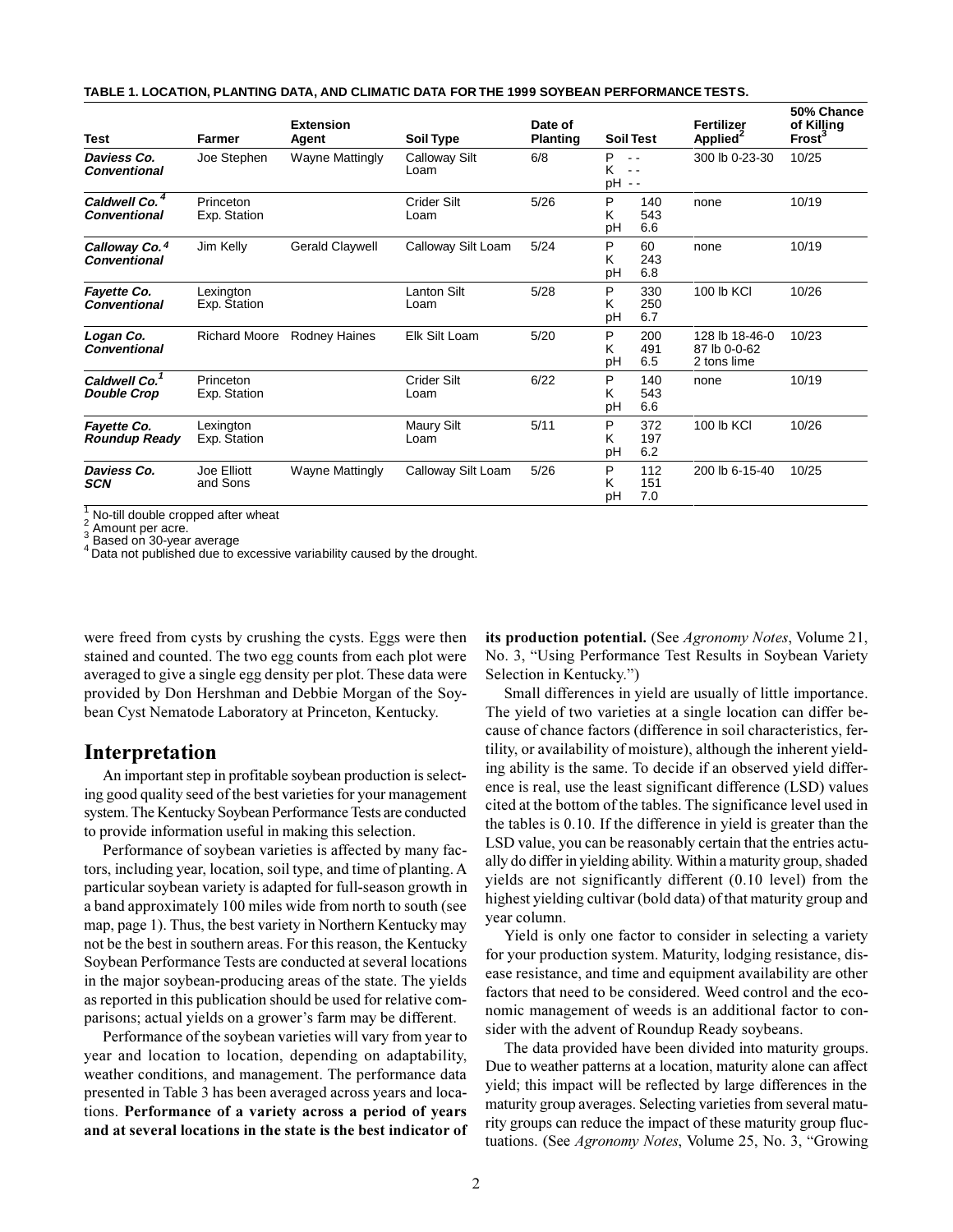Soybean Varieties from Multiple Maturity Groups Can Reduce Yearly Yield Volatility.")

The date of a 50% chance of a fall killing frost is important in determining which variety you select to plant. The dates presented in Table 1 are average dates over a long term. Actual dates will vary from year to year. For the date of a oneyear-out-of-ten chance of a fall killing frost, subtract 13 to 18 days from the dates in Table 1. For maximum yield, a variety must mature before the first killing frost in the fall. Maturity dates of varieties are listed for the Fayette County and Caldwell County locations and in the combined summary table.

If you have soybean cyst nematode problems, a resistant variety should be used in your production system with a recommended crop rotation program. (See Kentucky Cooperative Extension Service publication *Soybean Cyst Nematode* (PPA-3), available at your county Extension office). The level of SCN infestation as well as the SCN race can be determined through the SCN laboratory at Princeton. **Test your fields**. Contact your county Extension office for more information on collecting and submitting samples. The importance of resistant varieties has increased as the number of acres affected by SCN has increased. SCN occurs in 32 western Kentucky counties representing 90% of the soybean acreage. Low levels of SCN show few visible symptoms but can cause yield losses of up to 25%. When evaluating the performance of resistant varieties in the SCN-infested location, note the change in SCN egg numbers as well as the yield presented in the SCN table.

Soybean mosaic virus (SMV) may cause yield loss if soybean plants are infected prior to flowering. Due to the timing of insect populations which transmit the disease, doublecropped soybeans are more likely to be affected in Kentucky. Planting SMV-resistant varieties will prevent this possible yield loss. Contact individual seed companies for the SMV resistance ratings of their varieties.

# **Growing Conditions and Special Circumstances**

Growing conditions across Kentucky in 1999 can be summed up in one word: drought. On June 5 the three soybeangrowing regions of Kentucky were already classified as being in mild or moderate drought. All three regions entered the severe drought category between August 14 and 28, with the central and Bluegrass areas reaching the extreme drought category between September 4 and 11. From April 1 to the end of the growing season Kentucky locations ranged from 4 to 15 inches below normal rainfall. As a consequence, test yields were low and the variability across a field was heightened. Variability was further increased by rapid and erratic shattering. **Test and/or individual maturity group data at a location are not presented if the coefficient of variation was greater than 20%.**

# **Soybean Production Information**

The Kentucky Cooperative Extension Service has a series of publications, "Soybean Production in Kentucky," which contains a more detailed discussion of soybean production practices: Part 1. *Status, Uses, and Planning* (AGR-128); Part II. *Seed Selection, Variety Selection, and Fertilization* (AGR-129); Part III. *Planting Practices and Double Cropping* (AGR-130); Part IV. *Weed, Disease, and Insect Control* (AGR-131); and Part V. A *Soybean Planting Rate Guide*, which is reproduced from this series and provided for your convenience (Table 2).

# **Oil and Protein Data**

The protein and oil concentration data for all soybean varieties entered in the Kentucky Soybean Performance Tests are presented in Table 10. The Federal Grain Inspection Service is offering soybean oil and protein testing as official criteria for grade. At this time, the testing is optional. Soybean varieties differ in their protein and oil concentrations, which are influenced by the production environments. Because soybeans are grown primarily for oil and protein, these data are provided to indicate differences that exist between varieties produced in Kentucky.

# **Kentucky State Seed Law**

The Kentucky State Seed Law requires all seed exposed, offered for sale, or sold in Kentucky to be labeled as to (1) kind and variety for each agricultural seed component present in excess of 5% of the whole and (2) the percentage by weight of each component. All soybean seed blends should be labeled as to the percentage of each variety that makes up the mixture. The term "variety unknown" may no longer be used in place of a variety designation for soybeans, as all soybean seed must be labeled by variety name.

#### **TABLE 2. SOYBEAN PLANTING GUIDE.**

| 7       | 15                        | 20     | 30        | 36        |  |  |  |  |  |
|---------|---------------------------|--------|-----------|-----------|--|--|--|--|--|
| $2 - 3$ | $5-6$                     | 6-8    | $8 - 10$  | $9 - 11$  |  |  |  |  |  |
|         | . Pounds of Seed per Acre |        |           |           |  |  |  |  |  |
| 80-110  | 85-105                    | 78-104 | 70-87     | 65-80     |  |  |  |  |  |
| 73-100  | 77-95                     | 71-95  | 64-79     | 59-72     |  |  |  |  |  |
| 66-93   | 71-88                     | 65-87  | 58-73     | 54-66     |  |  |  |  |  |
| 61-86   | 65-81                     | 60-80  | 54-67     | 50-61     |  |  |  |  |  |
| 57-80   | 61-75                     | 56-75  | $50 - 62$ | 46-56     |  |  |  |  |  |
| 53-75   | 57-70                     | 52-70  | 46-58     | 43-53     |  |  |  |  |  |
| 50-70   | 53-66                     | 49-65  | 44-54     | 41-49     |  |  |  |  |  |
| 47-66   | 50-62                     | 46-61  | 41-51     | 38-46     |  |  |  |  |  |
| 44-62   | 47-58                     | 44-58  | 39-48     | 36-44     |  |  |  |  |  |
| 42-59   | 45-55                     | 41-55  | 37-46     | 34-42     |  |  |  |  |  |
| 40-56   | 43-53                     | 39-52  | 35-44     | $33 - 40$ |  |  |  |  |  |
|         |                           |        |           |           |  |  |  |  |  |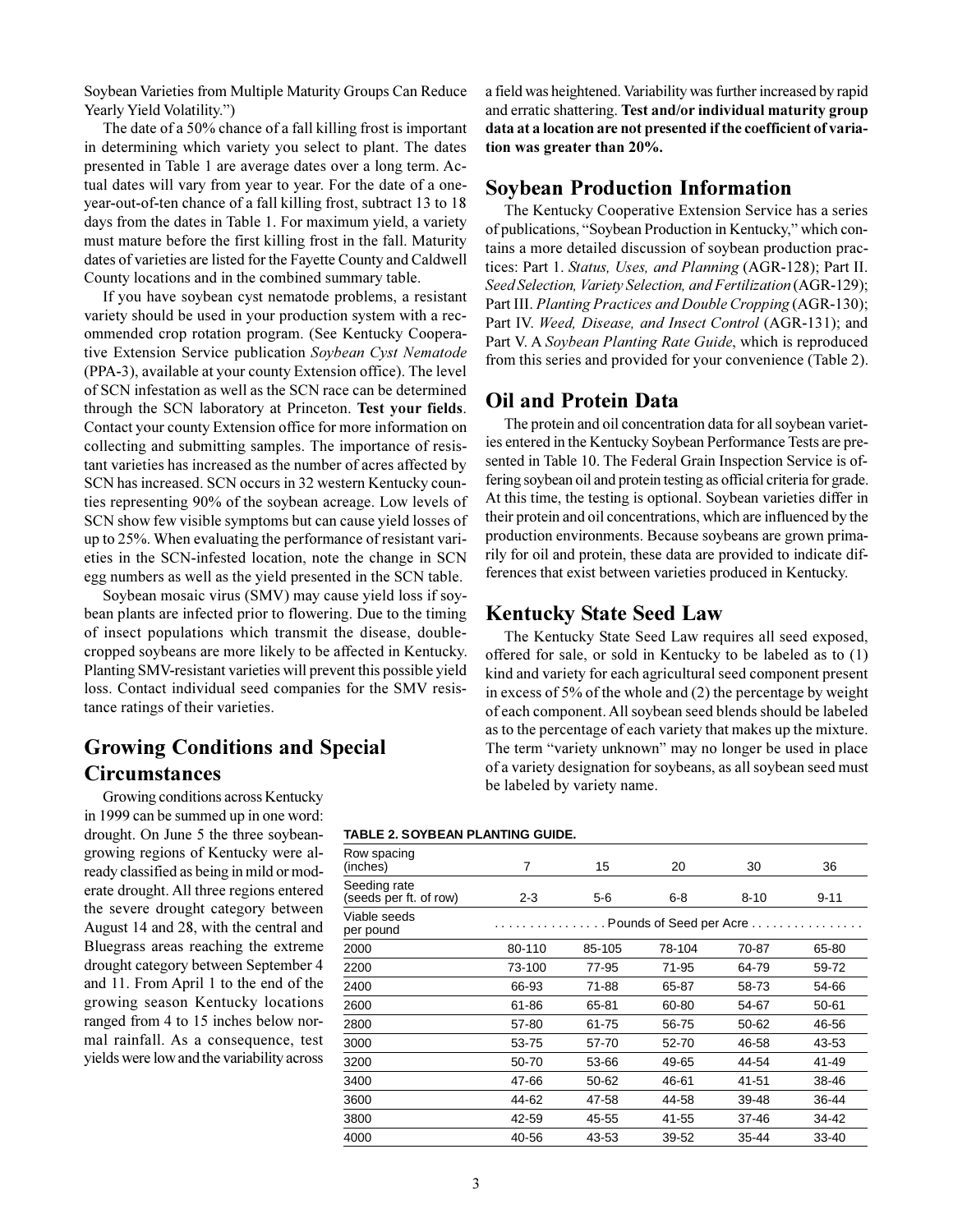# <span id="page-3-0"></span>**Acknowledgments**

In addition to the county agents and farm cooperators mentioned in Table 1, Thomas R. Stefaniak, David Pilcher, and Brenda Ward have contributed greatly to the production of this publication. Also the SCN lab at Princeton, Debbie Morgan and Don Hershman were important in the production of this publication.

# **[Selection Key: h](#page-22-0)ttp://www.ca.uky.edu/agc/pubs/pr/pr424/pr424.pdf**

This new feature of the 1999 Kentucky Soybean Performance Test Web site allows subsets of Table 3, "Summary: Variety Test Tables 4-7. This sorting of the data in Table 3 provides alternative views of the data to show those varieties that are selected by basic questions a soybean producer might ask. For example: if a soybean producer is interested in Roundup Ready SCN-resistant varieties, click the 'Roundup Ready' box connected to the SCN variety box.



# **Sources of Seeds**

The seed planted in the 1999 Soybean Performance Tests was acquired from the following sources:

#### **Agribiotech Inc.**

120 Corporate Park Drive Henderson, NV 89014 HYTEST HTS4301 RR HYTEST HTS4800 RR HYTEST HTS4725 RR HYTEST HTS5426 RR

**Agro Distribution** P.O. Box 171376 Memphis, TN 38187 TERRA TS4792 TERRA TS490 TERRA TS520 TERRA TS466RR TERRA TS556RR TERRA TS558RR TERRA RVS77 TERRA RVSROBIN 5 TERRA RVS549 TERRA RVS499 TERRA TS438c TERRA TS397RR

**Asgrow Seed Company**

P.O. Box 359 Marion, AR 72364 ASGROW A 3904 ASGROW A 4341 ASGROW A 4604 ASGROW A 4922 ASGROW A 5404 ASGROW A 5547 ASGROW AG 3701 ASGROW AG 3901 ASGROW AG 4101 ASGROW AG 4301 ASGROW AG 4402 ASGROW AG 4501 ASGROW AG 4602 ASGROW AG 4702 ASGROW AG 4901 ASGROW AG 4902 ASGROW AG 5001 ASGROW AG 5401 ASGROW AG 5602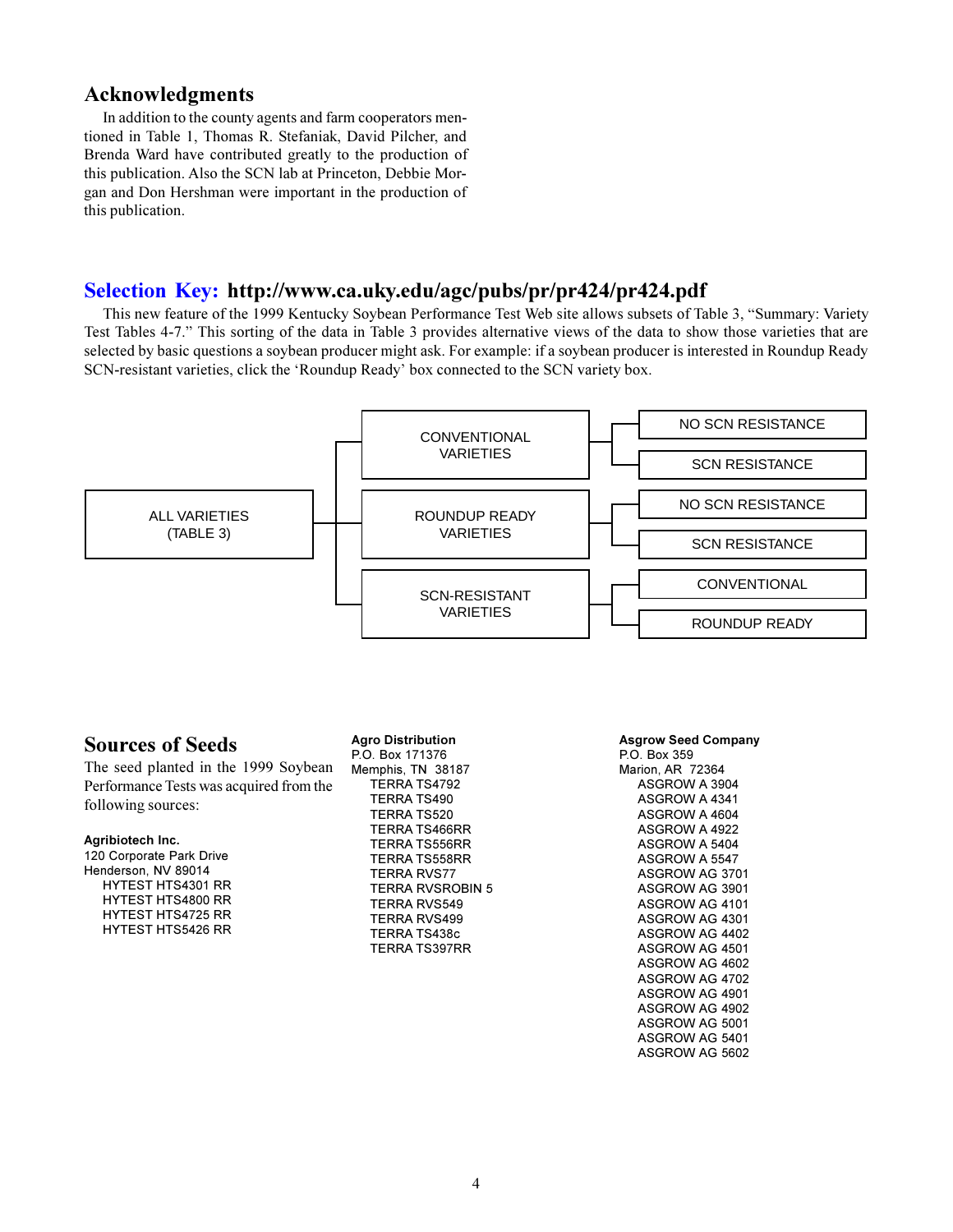**Caverndale Farms Inc.** 1921 Bluegrass Road Danville, KY 40422 CAVERNDALE CF 461 CAVERNDALE CF 492 CAVERNDALE CF 486 CAVERNDALE CF 443nRR CAVERNDALE CF 465nRR CAVERNDALE CF 481nRR

#### **Deltapine Seed**

P.O. Box 157 Scott, MS 38772 DELTAPINE DP 4344 RR DELTAPINE DP 4750 RR DELTAPINE DP 4909

#### **Delta King Seed Company**

P.O. Box 970 522 Poplar McCrory, AR 72101 DELTA KING 4868 RR DELTA KING 4965 RR DELTA KING XTJ 784 DELTA KING 4762 RR DELTA KING 5661 RR DELTA KING 5762 RR DELTA KING 5580 DELTA KING 5664 RR DELTA KING 5995

#### **Gateway Seed Company**

5517 Van Buren Road Nashville, IL 62263 GATEWAY 4R453 GATEWAY 433 GATEWAY 5R515 GATEWAY 470

#### **Golden Harvest**

RR 3 Box 257 Clinton, IL 61727 GOLDEN HARVEST H-3960RR GOLDEN HARVEST H-3943RR GOLDEN HARVEST H-4404RR GOLDEN HARVEST H-4115 GOLDEN HARVEST H-4516 GOLDEN HARVEST H-4459STS

# **Hartz Seed-A Unit of Monsanto** 901 N. Park Ave.

Stuttgart, AR 72160 HARTZ VARIETY H 4252RR

# **Hornbeck Seed Company Inc.**

P.O. Box 472

210 Drier Road DeWitt, AR 72042-0472 HORNBECK HBK 4890 HORNBECK HBK 4891 HORNBECK HBK R4660 HORNBECK HBK R4855 HORNBECK HBK R5588

# **Kentucky American Seeds Inc.**

205 Means Avenue P.O. Box 1104 Hopkinsville, KY 42241-1104 EXCEL8382NRR EXCEL 8422 RR EXCEL8461 RR EXCEL 8510NRR KAS CHEROKEE 516

#### **KY Foundation Seed Project**

P.O. Box 11950 Lexington, KY 40579 ANAND CALHOUN HOLLADAY HUTCHESON KS 5292 MACON MANOKIN PHARAOH STRESSLAND

#### **LG Seeds/Callahan Seeds**

1122 East 169th Street Westifield, IN 46074 LG 6430 RR LG 6457 C STS LG 6485 RR CALLAHAN 9454 CALLAHAN 9474 CALLAHAN 8437RR CALLAHAN 9440RR CALLAHAN 9480RR CALLAHAN 9390RR

#### **Miles Farm Supply Inc.**

P.O. Box 22879 Owensboro, KY 42304-2879 SOUTHERN CROSS JAMES SOUTHERN CROSS TIMOTHY SOUTHERN CROSS EXODUS SOUTHERN CROSS MICAH

#### **Monsanto Global Seed Group**

3100 Sycamore Road Dekalb, IL 60115 DEKALB CX405RR DEKALB CX414cRR DEKALB CX433RR DEKABL CX444cRR

#### **Novartis Seed**

535 Pennyrile Drive Madisonville, KY 42431 NK BRAND S43-B5 NK BRAND S42-M1 NK BRAND S53-Q7 NK BRAND 3474 NK BRAND S39-D9 NK BRAND S39-11 NK BRAND S46-W8 NK BRAND S51-T1

**Pioneer Hi-Bred Int. Inc.** 6767 Old Madison Pike Suite 110 Huntsville, AL 35086 PIONEER VARIETY 93B53 PIONEER VARIETY 93B82 PIONEER VARIETY 93B84 PIONEER VARIETY 94B01 PIONEER VARIETY 94B22 PIONEER VARIETY 94B53 PIONEER VARIETY 9492 PIONEER VARIETY 95B32 PIONEER VARIETY 95B41 PIONEER VARIETY 9482

#### **Southern States Cooperative**

P.O. Box 26234 Richmond, VA 23260 SOUTHERN STATES FFR-493 SOUTHERN STATES FFR-4985-STS SOUTHERN STATES RT-517N SOUTHERN STATES HT-551-STS SOUTHERN STATES RT-540N SOUTHERN STATES RT-5485 SOUTHERN STATES RT-557 SOUTHERN STATES HT-381-STS SOUTHERN STATES RT-386 SOUTHERN STATES RT-3975 SOUTHERN STATES FFR-439 SOUTHERN STATES RT-446N SOUTHERN STATES RT-447 SOUTHERN STATES RT-EXP 88401 SOUTHERN STATES RT-560

#### **Stine Seed Company**

225 Laredo Trail Adel, IA 50003 STINE 4702-2 **STINE 4790** STINE 4001-4

#### **UAP Mid-South/Tri-State Delta Chem.**

57 Germantown Court, Suite 200 Cordova, IN 38018 DYNA-GRO 3442 N RR DYNA-GRO 3468 N RR

#### **UniSouth Genetics Inc.**

2640-C Nolensville Road Nashville, TN 37211 UNISOUTH GENETICS USG 7478RR UNISOUTH GENETICS USG 7528RR UNISOUTH GENETICS USG 7548RR UNISOUTH GENETICS USG 7547RR UNISOUTH GENETICS USG 7557RR UNISOUTH GENETICS USG 7577RR UNISOUTH GENETICS USG 7499

## **Wilfarm L.L.C.**

5401 North Oak Trafficway Gladstone, MO 64118 WILFARM WF 480RR WILFARM WF 370 RR WILFARM SF 477 RR WILFARM WF 290 RR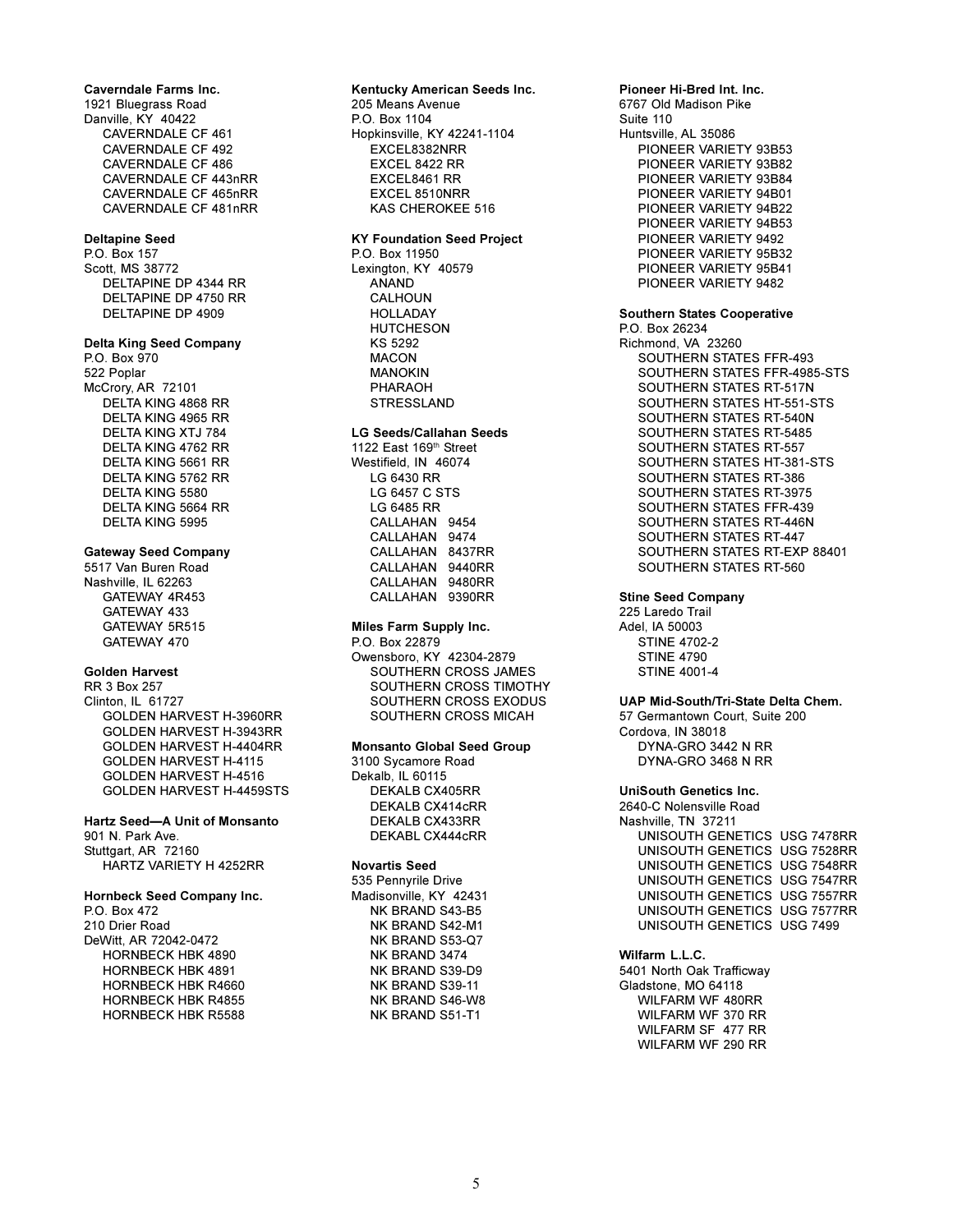# **TABLE 3. 1999 SUMMARY OF VARIETY TEST TABLES 4-7.**

|                       | YIELD (BU/AC) <sup>A</sup>                 |              |       |       |            | <b>LODGING</b> |       |  |
|-----------------------|--------------------------------------------|--------------|-------|-------|------------|----------------|-------|--|
|                       | <b>VARIETY / BRAND</b>                     | 1999         | 98-99 | 97-99 | 1999       | 98-99          | 97-99 |  |
|                       | <b>EARLY (GROUP III)</b>                   |              |       |       |            |                |       |  |
|                       |                                            |              |       |       |            |                |       |  |
|                       | PIONEER VARIETY 93B82                      | 41.8         |       |       | 2.4        |                |       |  |
|                       | ASGROW A 3904**                            | 38.8         | 45.9  | 48.6  | 1.8        | 2.0            | 1.7   |  |
|                       | PIONEER VARIETY 93B53                      | 38.5         |       |       | 1.9        |                |       |  |
|                       | CALLAHAN 9390RR**                          | 38.0         |       |       | 2.0        |                |       |  |
|                       | $\sim$ ASGROW AG 3901**                    | 37.1         |       |       | 2.5        |                |       |  |
|                       | $~\sim~$ ASGROW AG 3701*                   | 37.0         |       |       | 1.9        |                |       |  |
|                       | $\sim$ WILFARM WF 290 RR                   | 36.5         |       |       | 2.3        |                |       |  |
|                       | SOUTHERN STATES HT-381-STS                 | 36.2         | 38.5  | 43.4  | 2.3        | 2.3            | 1.9   |  |
|                       | GOLDEN HARVEST H-3960RR*                   | 35.4         |       |       | 2.3        |                |       |  |
| $\tilde{\phantom{a}}$ | SOUTHERN STATES RT-386                     | 35.3         |       |       | 2.4        |                |       |  |
|                       | $\sim$ WILFARM WF 370 RR                   | 35.1         |       |       | 1.8        |                |       |  |
|                       | ~ PIONEER VARIETY 93B84<br><b>MACON</b>    | 34.9<br>34.7 | 42.5  | 46.0  | 1.8<br>2.2 | 2.1            | 1.7   |  |
|                       | TERRA TS397RR**                            | 34.4         |       |       | 2.7        |                |       |  |
| $\tilde{}$            | SOUTHERN STATES RT-3975                    | 33.6         |       |       | 2.0        |                |       |  |
|                       | NK BRAND S39-D9                            | 33.4         |       |       | 1.8        |                |       |  |
|                       | <b>NK BRAND S39-11**</b>                   | 33.4         |       |       | 2.5        |                |       |  |
|                       | <b>GOLDEN HARVEST H-3943RR</b>             | 31.1         |       |       | 1.6        |                |       |  |
|                       | EXCEL 8382NRR**                            | 30.2         |       |       | 2.0        |                |       |  |
|                       |                                            |              |       |       |            |                |       |  |
|                       | <b>GROUP III AVERAGE</b>                   | 35.5         | 42.3  | 46.0  | 2.1        | 2.1            | 1.8   |  |
|                       | LSD(0.10)                                  | 2.8          | 2.6   | 1.9   | 0.2        | 0.3            | 0.1   |  |
|                       | <b>MIDSEASON (GROUP IV)</b>                |              |       |       |            |                |       |  |
|                       |                                            |              |       |       |            |                |       |  |
|                       | GOLDEN HARVEST H-4459STS**                 | 41.8         |       |       | 2.4        |                |       |  |
|                       | GOLDEN HARVEST H-4516*                     | 40.7         |       |       | 2.3        |                |       |  |
|                       | ASGROW A 4341                              | 40.7         | 49.6  | 49.9  | 2.3        | 1.9            | 1.5   |  |
|                       | GATEWAY 433**                              | 40.0         |       |       | 2.5        |                |       |  |
|                       | LG 6457 C STS**<br>TERRA TS438c**          | 39.8<br>38.7 |       |       | 2.5<br>2.6 |                |       |  |
|                       | CALLAHAN 9454**                            | 38.4         | 41.6  |       | 2.4        | 2.6            |       |  |
|                       | HORNBECK HBK 4891                          | 38.1         |       |       | 2.6        |                |       |  |
|                       | $\sim$ DEKALB CX405RR                      | 37.9         |       |       | 2.4        |                |       |  |
|                       | $\sim$ ASGROW AG 4301**                    | 37.5         |       |       | 2.3        |                |       |  |
|                       | $\sim$ ASGROW AG 4402*                     | 37.2         |       |       | 2.6        |                |       |  |
|                       | GOLDEN HARVEST H-4115**                    | 37.2         |       |       | 2.3        |                |       |  |
|                       | $\sim$ DYNA-GRO 3468 N RR**                | 37.1         |       |       | 2.1        |                |       |  |
|                       | DELTA KING XTJ 784                         | 36.7         |       |       | 2.4        |                |       |  |
|                       | <b>STRESSLAND</b>                          | 36.6         | 45.0  | 47.6  | 2.6        | 2.5            | 2.0   |  |
|                       | SOUTHERN STATES RT-EXP 88401**             | 36.1         |       |       | 2.1        |                |       |  |
| $\sim$                | ASGROW AG 4501**                           | 36.0         |       |       | 2.1        |                |       |  |
|                       | ASGROW A 4604**                            | 35.9         | 42.3  |       | 2.4        | 2.9            |       |  |
|                       | $\sim$ STINE 4001-4                        | 35.8         |       |       | 2.8        |                |       |  |
|                       | $\sim$ DELTA KING 4868 RR                  | 35.6         |       |       | 2.1        |                |       |  |
|                       | ~ GATEWAY 4R453**                          | 35.6         |       |       | 2.0        |                |       |  |
|                       | $\sim$ ASGROW AG 4902*                     | 35.3         |       |       | 2.3        |                |       |  |
|                       | ~ PIONEER VARIETY 9492**                   | 35.2         | 38.7  | 43.2  | 2.1        | 2.1            | 1.7   |  |
|                       | $\sim$ CALLAHAN 9440RR**                   | 35.2         |       |       | 2.1        |                |       |  |
|                       | $\sim$ DYNA-GRO 3442 N RR**                | 35.2         |       | 48.0  | 2.8        |                |       |  |
|                       | NK BRAND S43-B5<br>$\sim$ ASGROW AG 4702** | 34.9         | 46.5  |       | 2.6        | 2.5            | 1.8   |  |
|                       | $\sim$ WILFARM WF 480 RR**                 | 34.8<br>34.8 |       |       | 1.9<br>2.6 |                |       |  |
|                       | $\sim$ NK BRAND S42-M1**                   | 34.7         |       |       | 2.4        |                |       |  |
|                       | $\sim$ NK BRAND S46-W8**                   | 34.6         |       |       | 2.5        |                |       |  |
|                       | $\sim$ LG 6430 RR                          | 34.6         |       |       | 2.4        |                |       |  |
|                       | SOUTHERN STATES FFR-439                    | 34.6         | 43.7  | 46.7  | 1.9        | 2.2            | 1.8   |  |
|                       | PIONEER VARIETY 94B22**                    | 34.4         |       |       | 2.5        |                |       |  |

*(continued on next page)*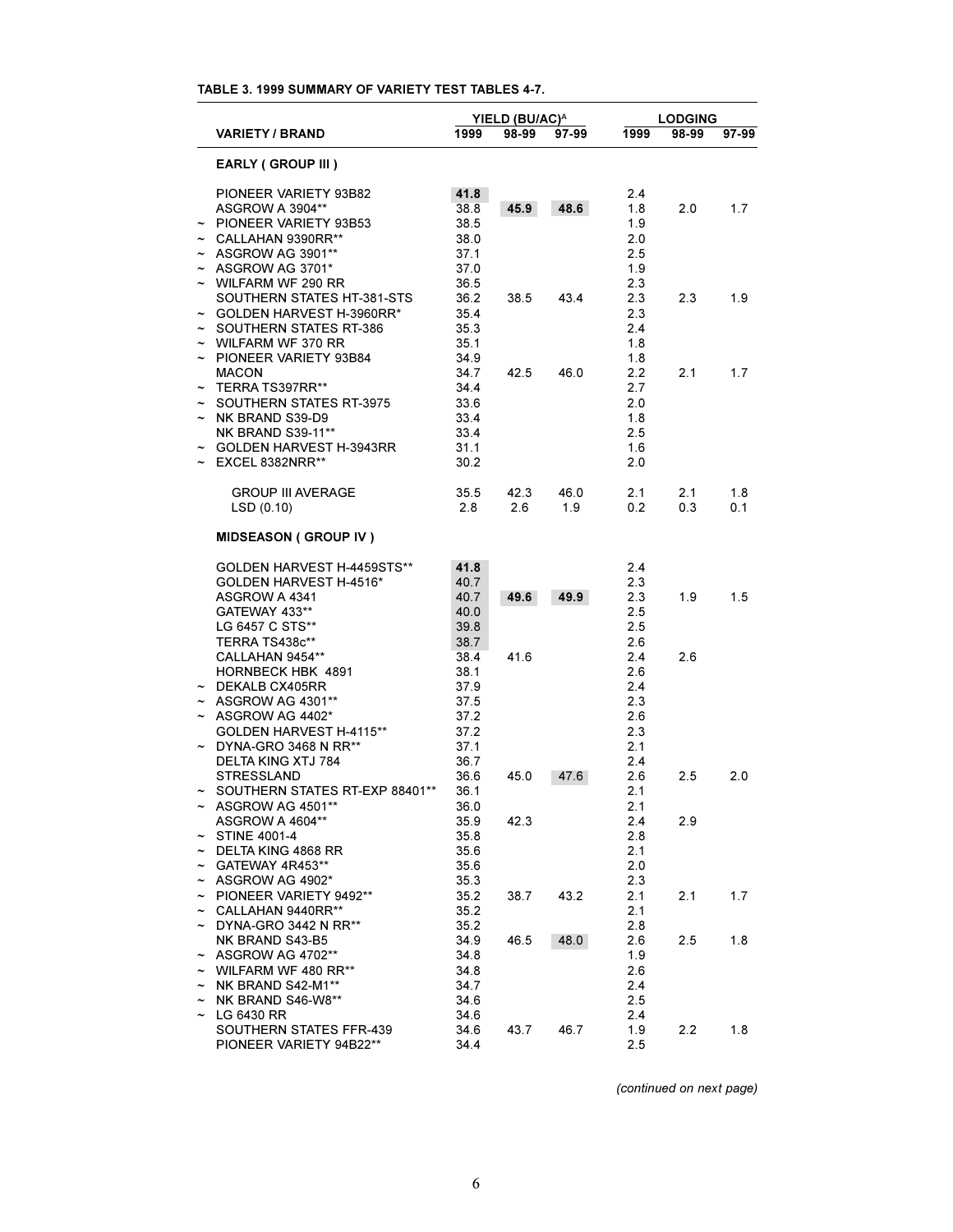# **TABLE 3. 1999 SUMMARY OF VARIETY TEST TABLES 4-7** *(continued)***.**

|                                                   | YIELD (BU/AC) <sup>A</sup> |       |       | <b>LODGING</b> |       |            |  |
|---------------------------------------------------|----------------------------|-------|-------|----------------|-------|------------|--|
| <b>VARIETY / BRAND</b>                            | 1999                       | 98-99 | 97-99 | 1999           | 98-99 | 97-99      |  |
| CAVERNDALE CF 486**                               | 34.3                       |       |       | 2.5            |       |            |  |
| GATEWAY 470                                       | 34.1                       | 37.0  | 44.2  | 2.5            | 2.9   | 2.2        |  |
| $\sim$ CALLAHAN 8437RR                            | 34.0                       |       |       | 2.6            |       |            |  |
| ~ SOUTHERN STATES RT-446N*                        | 33.9                       |       |       | 2.1            |       |            |  |
| $\sim$ DELTA KING 4965 RR**                       | 33.9                       |       |       | 2.5            |       |            |  |
| $\sim$ HORNBECK HBK R4855                         | 33.8                       |       |       | 2.5            |       |            |  |
| ~ PIONEER VARIETY 94B01**                         | 33.7                       | 45.1  | 45.7  | 1.8            | 1.9   | 1.5        |  |
| $\sim$ HYTEST HTS4301 RR**                        | 33.7                       |       |       | 2.1            |       |            |  |
| $\sim$ DEKALB CX444cRR**                          | 33.4                       |       |       | 2.1            |       |            |  |
| $\sim$ DELTAPINE DP 4750 RR                       | 33.4                       |       |       | 2.4            |       |            |  |
| CALLAHAN 9474                                     | 33.3                       |       |       | 2.4            |       |            |  |
| $\sim$ EXCEL 8422 RR*                             | 33.3                       |       |       | 2.5            |       |            |  |
|                                                   | 33.1                       |       |       | 2.6            |       |            |  |
| SOUTHERN CROSS JAMES**<br>$\sim$ ASGROW AG 4602** | 33.1                       |       |       | 2.4            |       |            |  |
| PIONEER VARIETY 94B53**                           | 33.1                       |       |       | 1.9            |       |            |  |
| STINE 4702-2**                                    | 33.1                       |       |       | 2.4            |       |            |  |
| ~ HYTEST HTS4800 RR**                             | 33.1                       |       |       | 2.4            |       |            |  |
| $\sim$ GOLDEN HARVEST H-4404RR**                  | 32.9                       |       |       | 2.3            |       |            |  |
| $\sim$ HYTEST HTS4725 RR                          | 32.9                       |       |       | 2.5            |       |            |  |
| $\sim$ ASGROW AG 4101*                            | 32.8                       |       |       | 2.6            |       |            |  |
| SOUTHERN CROSS EXODUS                             | 32.8                       | 37.7  | 43.5  | 2.8            | 3.0   | 2.3        |  |
| $\sim$ DEKALB CX433RR                             | 32.7                       |       |       | 2.1            |       |            |  |
| ~ UNISOUTH GENETICS USG 7478RR**                  | 32.7                       |       |       | 1.9            |       |            |  |
| <b>STINE 4790</b>                                 | 32.6                       |       |       | 2.6            |       |            |  |
| ~ CAVERNDALE CF 443nRR**                          | 32.4                       |       |       | 2.8            |       |            |  |
| ~ SOUTHERN STATES RT-447                          | 32.3                       |       |       | 2.4            |       |            |  |
| $\sim$ HORNBECK HBK R4660**                       | 32.3                       |       |       | 1.9            |       |            |  |
| PHARAOH**                                         | 32.3                       |       | 42.2  |                | 2.6   | 2.4        |  |
|                                                   | 32.2                       | 36.9  |       | 1.9<br>2.6     |       |            |  |
| ~ CAVERNDALE CF 481nRR**<br>NK BRAND 3474         | 31.9                       |       |       | 2.4            |       | 2.3        |  |
| HORNBECK HBK 4890                                 | 31.8                       | 42.0  | 46.3  | 1.8            | 3.1   |            |  |
| <b>CAVERNDALE CF 492</b>                          |                            |       |       |                |       | 1.7        |  |
| ~ SOUTHERN CROSS MICAH**                          | 31.6                       | 43.5  | 46.4  | 2.5            | 1.9   |            |  |
| PIONEER VARIETY 9482                              | 31.5<br>31.4               |       | 46.7  | 2.0<br>2.1     | 2.6   | 2.0        |  |
| $\sim$ WILFARM SF 477 RR**                        | 31.2                       | 41.0  |       | 2.1            |       |            |  |
| CAVERNDALE CF 461                                 | 31.1                       | 42.3  | 45.8  | 2.1            | 2.6   | 2.1        |  |
| $\sim$ DELTA KING 4762 RR**                       |                            |       |       |                |       |            |  |
|                                                   | 30.6                       | 30.9  | 39.4  | 1.9            | 2.3   | 1.8        |  |
| $\sim$ DEKALB CX414cRR*                           | 30.2                       |       |       | 2.4            |       |            |  |
| <b>ASGROW A 4922**</b>                            | 30.2                       | 32.9  | 41.0  | 2.0            | 2.3   | 1.8        |  |
| TERRA TS4792**                                    | 30.1                       | 33.5  |       | 2.3            | 2.9   |            |  |
| $\sim$ CAVERNDALE CF 465nRR**                     | 30.0                       |       |       | 2.0            |       |            |  |
| $\sim$ DELTAPINE DP 4344 RR                       | 29.7                       |       |       | 2.1            |       |            |  |
| $\sim$ CALLAHAN 9480RR                            | 29.6                       |       |       | 2.3            |       |            |  |
| $\sim$ HARTZ VARIETY H 4252RR**                   | 29.6                       |       |       | 2.5            |       |            |  |
| SOUTHERN STATES FFR-493<br><b>CALHOUN</b>         | 29.6                       | 44.4  | 47.3  | 1.6<br>1.8     | 1.8   | 1.5<br>1.3 |  |
|                                                   | 29.3                       | 43.9  | 46.8  |                | 1.5   |            |  |
| $~\sim~$ ASGROW AG 4901**                         | 29.2                       |       |       | 2.3            |       |            |  |
| TERRA TS466RR**                                   | 28.7                       |       |       | 1.8            |       |            |  |
| $\sim$ LG 6485 RR                                 | 28.5                       |       |       | 2.1            |       |            |  |
| $\sim$ EXCEL 8461 RR*                             | 27.8                       |       |       | 2.6            |       |            |  |
| SOUTHERN STATES FFR-4985-STS                      | 27.4                       | 33.2  |       | 2.4            | 3.3   |            |  |
| UNISOUTH GENETICS USG 7499                        | 27.4                       | 36.2  | 43.4  | 2.4            | 2.1   | 1.7        |  |
| DELTAPINE DP 4909                                 | 26.4                       |       |       | 1.5            |       |            |  |
| TERRA TS490                                       | 26.0                       | 31.1  | 39.6  | 2.4            | 2.7   | 2.6        |  |
| MANOKIN*                                          | 25.2                       | 34.5  | 40.8  | 2.5            | 3.2   | 3.1        |  |
| TERRA RVS499                                      | 18.1                       |       |       | 2.0            |       |            |  |
|                                                   |                            |       |       |                |       |            |  |
| <b>GROUP IV AVERAGE</b>                           | 33.2                       | 39.7  | 44.7  | 2.3            | 2.5   | 2.0        |  |
| LSD(0.10)                                         | 3.2                        | 3.0   | 2.3   | 0.3            | 0.3   | 0.2        |  |

*(continued on next page)*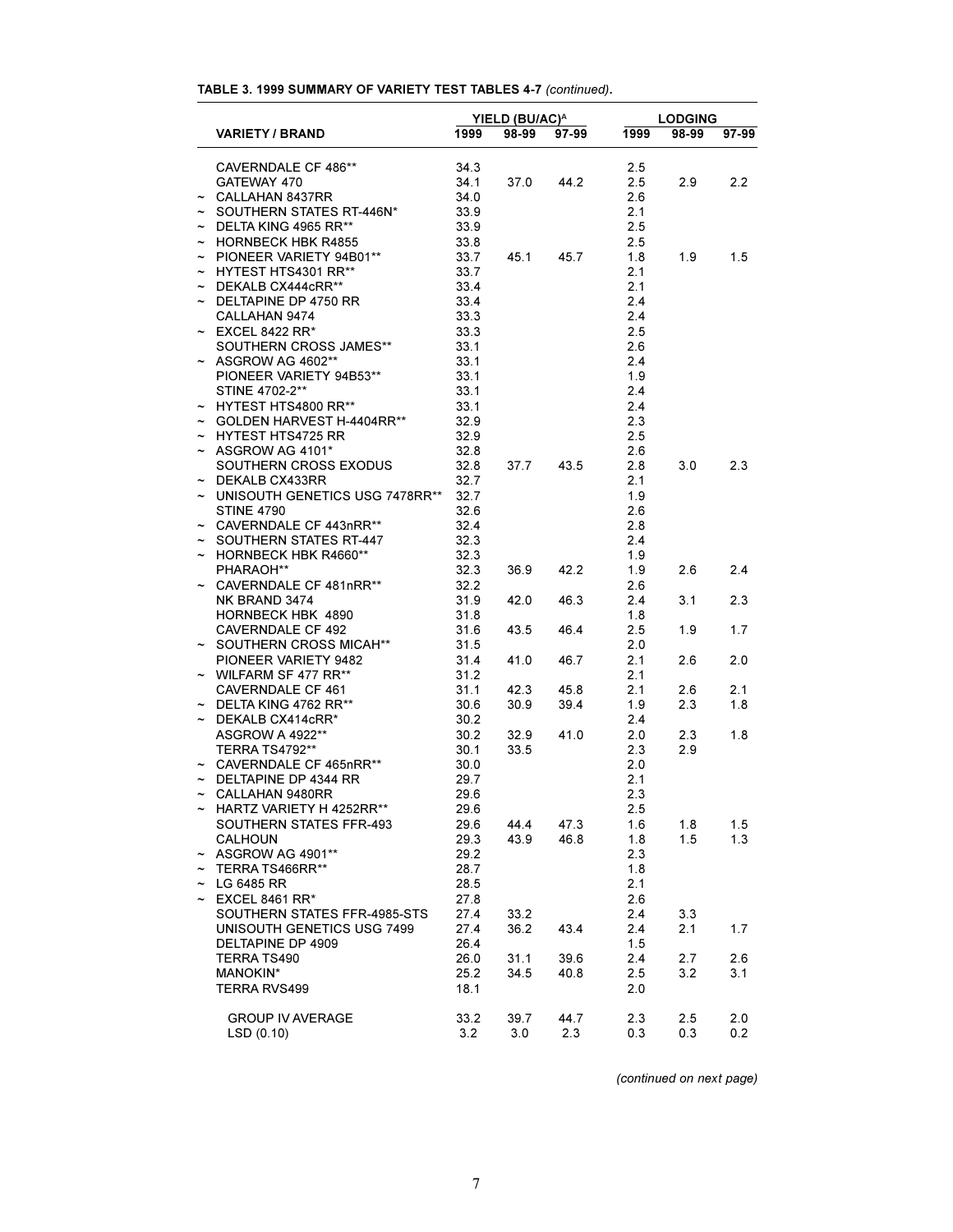| TABLE 3. 1999 SUMMARY OF VARIETY TEST TABLES 4-7 (continued). |  |
|---------------------------------------------------------------|--|
|---------------------------------------------------------------|--|

|                       |                                      | YIELD (BU/AC) <sup>A</sup> |       |       | <b>LODGING</b> |       |       |  |
|-----------------------|--------------------------------------|----------------------------|-------|-------|----------------|-------|-------|--|
|                       | <b>VARIETY / BRAND</b>               | 1999                       | 98-99 | 97-99 | 1999           | 98-99 | 97-99 |  |
|                       | LATE (GROUP V)                       |                            |       |       |                |       |       |  |
| $\tilde{ }$           | <b>HUTCHESON</b><br>ASGROW AG 5001   | 34.0<br>33.3               | 38.0  | 42.1  | 1.9<br>1.9     | 2.4   | 2.4   |  |
| $\tilde{\phantom{a}}$ | SOUTHERN STATES RT-540N**            | 32.8                       |       |       | 1.7            |       |       |  |
|                       | <b>HOLLADAY</b>                      | 32.1                       | 40.8  | 45.0  | 2.2            | 3.1   | 2.6   |  |
|                       | <b>ASGROW A 5547**</b>               | 32.1                       | 36.1  | 41.0  | 1.9            | 2.6   | 2.8   |  |
| $\tilde{ }$           | TERRA TS556RR**                      | 31.3                       |       |       | 1.9            |       |       |  |
|                       | ASGROW A 5404*                       | 31.0                       |       |       | 2.2            |       |       |  |
|                       | DELTA KING 5580**                    | 30.3                       |       |       | 2.1            |       |       |  |
|                       | EXCEL 8510NRR*                       | 30.3                       |       |       | 1.7            |       |       |  |
|                       | SOUTHERN CROSS TIMOTHY               | 30.2                       |       |       | 1.8            |       |       |  |
|                       | DELTA KING 5995**                    | 30.2                       |       |       | 2.0            |       |       |  |
|                       | KS 5292*                             | 30.1                       | 33.7  |       | 1.8            | 2.3   | 2.1   |  |
| $\tilde{\phantom{a}}$ | PIONEER VARIETY 95B41*               | 29.8                       |       | 39.4  | 2.0            |       |       |  |
|                       |                                      |                            |       |       |                |       |       |  |
| $\tilde{\phantom{a}}$ | PIONEER VARIETY 95B32**              | 29.7                       |       |       | 1.8            |       |       |  |
| $\tilde{}$            | SOUTHERN STATES RT-517N**<br>ANAND** | 29.6                       |       |       | 1.8            | 2.3   |       |  |
|                       |                                      | 29.4                       | 36.5  |       | 1.7            |       |       |  |
| $\tilde{}$            | SOUTHERN STATES RT-560               | 29.1<br>29.1               |       |       | 2.1<br>1.8     |       |       |  |
|                       | NK BRAND S53-Q7**                    |                            |       |       |                |       |       |  |
|                       | UNISOUTH GENETICS USG 7548RR**       | 29.1                       |       |       | 1.8            |       |       |  |
|                       | <b>TERRA RVS77</b>                   | 28.9                       | 34.1  |       | 2.0            | 2.8   |       |  |
|                       | HYTEST HTS5426 RR**                  | 28.7                       |       |       | 2.0            |       |       |  |
| $\tilde{\phantom{a}}$ | UNISOUTH GENETICS USG 7547RR         | 28.6                       |       |       | 2.0            |       |       |  |
|                       | KAS CHEROKEE 516*                    | 28.5                       | 33.9  |       | 1.8            | 2.5   |       |  |
|                       | UNISOUTH GENETICS USG 7528RR         | 28.2                       |       |       | 1.9            |       |       |  |
|                       | SOUTHERN STATES HT-551-STS           | 28.2                       | 31.8  | 39.9  | 1.5            | 2.1   | 2.1   |  |
|                       | UNISOUTH GENETICS USG 7577RR         | 28.1                       |       |       | 2.0            |       |       |  |
|                       | <b>HORNBECK HBK R5588</b>            | 28.1                       |       |       | 2.2            |       |       |  |
|                       | SOUTHERN STATES RT-557**             | 27.9                       |       |       | 2.0            |       |       |  |
| $\tilde{\phantom{a}}$ | UNISOUTH GENETICS USG 7557RR         | 27.6                       |       |       | 1.9            |       |       |  |
| $\tilde{\phantom{a}}$ | ASGROW AG 5401**                     | 27.4                       |       |       | 2.2            |       |       |  |
|                       | <b>TERRA RVS549</b>                  | 27.2                       |       |       | 1.8            |       |       |  |
| $\tilde{\phantom{a}}$ | SOUTHERN STATES RT-5485**            | 26.7                       |       |       | 2.0            |       |       |  |
| $\tilde{\phantom{a}}$ | GATEWAY 5R515**                      | 26.7                       |       |       | 1.8            |       |       |  |
| $\tilde{\phantom{a}}$ | DELTA KING 5664 RR**                 | 26.4                       | 32.8  | 35.0  | 1.7            | 2.0   | 2.0   |  |
|                       | ASGROW AG 5602**                     | 26.2                       |       |       | 2.0            |       |       |  |
| $\tilde{\phantom{a}}$ | DELTA KING 5661 RR**                 | 25.7                       |       |       | 1.9            |       |       |  |
| $\tilde{\phantom{a}}$ | DELTA KING 5762 RR**                 | 25.6                       |       |       | 2.0            |       |       |  |
|                       | <b>TERRA TS558RR</b>                 | 24.5                       |       |       | 2.2            |       |       |  |
|                       | <b>TERRA TS520</b>                   | 24.1                       | 30.7  | 38.9  | 1.9            | 2.4   | 2.1   |  |
| $\tilde{}$            | NK BRAND S51-T1*                     | 23.5                       |       |       | 2.0            |       |       |  |
|                       | <b>TERRA RVSROBIN 5*</b>             | 22.3                       |       |       | 2.2            |       |       |  |
|                       | <b>GROUP V AVERAGE</b>               | 28.6                       | 34.8  | 40.2  | 1.9            | 2.5   | 2.3   |  |
|                       | LSD(0.10)                            | 2.9                        | 2.4   | 2.1   | 0.2            | 0.2   | 0.2   |  |
|                       | <b>GRAND MEAN</b>                    | 32.2                       | 38.6  | 43.8  | 2.2            | 2.4   | 2.0   |  |

~ Roundup Ready variety

\* Resistant to the soybean cyst nematode (Race 3)

\*\* Resistant to the soybean cyst nematode (Race 3 and Race 14)

 $A$  Within a maturity group, shaded yields are not significantly different (0.10 level) from the highest yielding cultivar (bold data) of that maturity group and year column. Yield data are from the following counties (some with missing maturity groups from 1999, see tables 6 and 7):

1999 Fayette, Caldwell, Daviess, and Logan counties

98-99 Fayette, Caldwell, Daviess, Logan, Hardin, and Calloway counties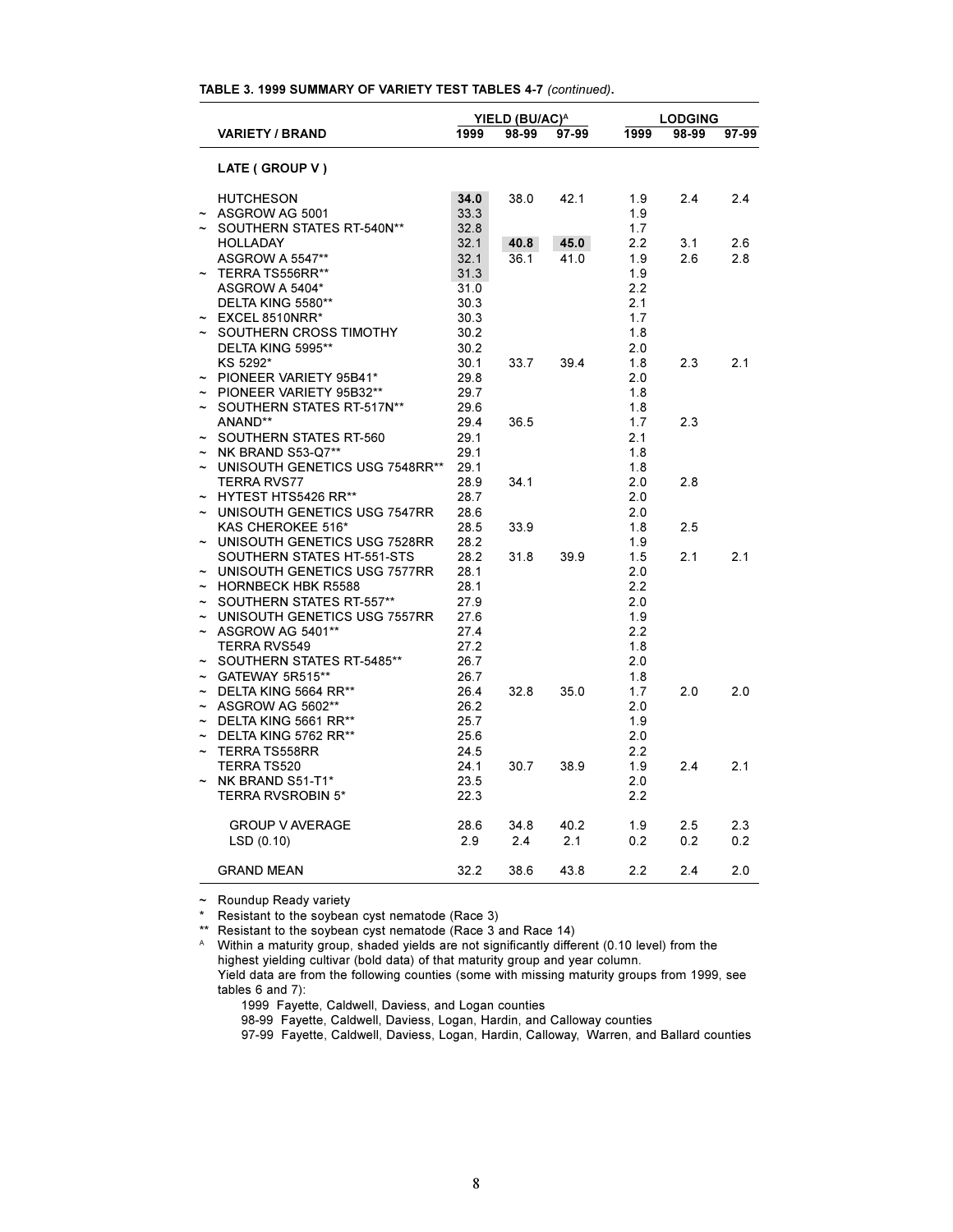|                       |                                                       |               | YIELD (BU/AC) <sup>A</sup> |             |            | <b>LODGING</b> |             | <b>PLANT</b><br><b>HEIGHT</b><br>(IN) | <b>MATURITY</b><br><b>DATE</b> |
|-----------------------|-------------------------------------------------------|---------------|----------------------------|-------------|------------|----------------|-------------|---------------------------------------|--------------------------------|
|                       | <b>VARIETY / BRAND</b>                                | 1999          |                            | 98-99 97-99 | 1999       |                | 98-99 97-99 | 1999                                  | 1999                           |
|                       | <b>EARLY (GROUP III)</b>                              |               |                            |             |            |                |             |                                       |                                |
|                       | ASGROW A 3904**                                       | 24.2          | 37.5                       | 43.1        | 1.0        | 2.5            | 2.1         | 27                                    | 9/18                           |
|                       | PIONEER VARIETY 93B82                                 | 24.2          |                            |             | 1.0        |                |             | 26                                    | 9/24                           |
|                       | $\sim$ PIONEER VARIETY 93B53                          | 23.5          |                            |             | 1.0        |                |             | 25                                    | 9/20                           |
|                       | SOUTHERN STATES RT-386                                | 23.4          |                            |             | 1.0        |                |             | 27                                    | 9/24                           |
|                       | ~ ASGROW AG 3901**                                    | 23.1          |                            |             | 1.0        |                |             | 28                                    | 9/22                           |
|                       | $\sim$ ASGROW AG 3701*                                | 23.0          |                            |             | 1.0        |                |             | 25                                    | 9/22                           |
|                       | CALLAHAN 9390RR**                                     | 22.9          |                            |             | 1.0        |                |             | 29                                    | 9/20                           |
|                       | <b>GOLDEN HARVEST H-3943RR</b>                        | 21.4          |                            |             | 1.0        |                |             | 23                                    | 9/24                           |
|                       | <b>MACON</b>                                          | 21.1          | 36.7                       | 44.4        | 1.0        | 2.5            | 2.0         | 24                                    | 9/22                           |
|                       | ~ PIONEER VARIETY 93B84                               | 20.7          |                            |             | 1.0        |                |             | 28                                    | 9/20                           |
|                       | SOUTHERN STATES HT-381-STS                            | 20.7          | 30.9                       | 39.5        | 1.0        | 2.6            | 2.3         | 26                                    | 9/24                           |
|                       | <b>NK BRAND S39-11**</b>                              | 20.2          |                            |             | 1.0        |                |             | 30                                    | 9/24                           |
|                       | $\sim$ TERRA TS397RR**                                | 19.9          |                            |             | 1.0        |                |             | 26                                    | 9/18                           |
|                       | GOLDEN HARVEST H-3960RR*                              | 19.8          |                            |             | 1.0        |                |             | 28                                    | 9/22                           |
|                       | $\sim$ WILFARM WF 370 RR                              | 19.8          |                            |             | 1.0        |                |             | 24                                    | 9/20                           |
|                       | $\sim$ WILFARM WF 290 RR                              | 19.8          |                            |             | 1.0        |                |             | 27                                    | 9/16                           |
|                       | NK BRAND S39-D9                                       | 19.5          |                            |             | 1.0        |                |             | 26                                    | 9/20                           |
| $\tilde{\phantom{a}}$ | <b>SOUTHERN STATES RT-3975</b>                        | 18.6          |                            |             | 1.0        |                |             | 26                                    | 9/20                           |
|                       | EXCEL 8382NRR**                                       | 18.0          |                            |             | 1.0        |                |             | 23                                    | 9/24                           |
|                       | <b>GROUP III AVERAGE</b>                              | 21.3          | 35.0                       | 42.3        | 1.0        | 2.5            | 2.1         | 26                                    | 9/22                           |
|                       | LSD(0.10)                                             | $2.2^{\circ}$ | 6.2                        | 4.4         |            | 0.4            | 0.3         | $\overline{2}$                        |                                |
|                       | <b>MIDSEASON (GROUP IV)</b>                           |               |                            |             |            |                |             |                                       |                                |
|                       | GOLDEN HARVEST H-4516*                                | 26.4          |                            |             | 1.0        |                |             | 32                                    | 9/27                           |
|                       | TERRA TS438c**                                        | 26.2          |                            |             | 1.0        |                |             | 32                                    | 9/24                           |
|                       | LG 6457 C STS**                                       | 25.7          |                            |             | 1.0        |                |             | 31                                    | 9/28                           |
|                       | GOLDEN HARVEST H-4115**                               | 25.5          |                            |             | 1.0        |                |             | 29                                    | 9/28                           |
|                       | $~\sim~$ ASGROW AG 4301**                             | 25.2          |                            |             | 1.0        |                |             | 28                                    | 9/29                           |
|                       | GOLDEN HARVEST H-4459STS**                            | 25.0          |                            |             | 1.0        |                |             | 31                                    | 10/2                           |
|                       | NK BRAND S43-B5                                       | 24.9          | 36.0                       | 44.3        | 1.0        | 2.5            | 2.1         | 28                                    | 9/24                           |
|                       | CALLAHAN 9454**                                       | 24.8          | 33.9                       |             | 1.0        | 2.3            |             | 31                                    | 9/29                           |
|                       | $\sim$ WILFARM WF 480 RR**                            | 24.8          |                            |             | 1.0        |                |             | 28                                    | 10/4                           |
|                       | HORNBECK HBK 4890                                     | 24.6          |                            |             | 1.0        |                |             | 31                                    | 10/5                           |
|                       | GATEWAY 470                                           | 24.5          | 28.9                       | 35.9        | 1.0        | 2.8            | 2.4         | 31                                    | 9/28                           |
|                       | UNISOUTH GENETICS USG 7478RR**                        | 24.3          |                            |             | 1.0        |                |             | 36                                    | 10/3                           |
|                       | SOUTHERN STATES RT-EXP 88401**                        | 24.2          |                            |             | 1.0        |                |             | 22                                    | 9/26                           |
|                       | PHARAOH**                                             | 24.2          | 29.8                       | 36.3        | 1.0        | 2.5            | 2.6         | 34                                    | 10/5                           |
|                       | ~ ASGROW AG 4902*                                     | 24.1          |                            |             | 1.0        |                |             | 28                                    | 9/30                           |
|                       | GATEWAY 433**                                         | 24.1          |                            |             | 1.0        |                |             | 30                                    | 9/27                           |
|                       | HORNBECK HBK 4891                                     | 24.0          |                            |             | 1.0        |                |             | 30                                    | 9/26                           |
|                       | $\sim$ DELTA KING 4965 RR**                           | 24.0          |                            |             | 1.0        |                |             | 25                                    | 10/1                           |
|                       | TERRA TS4792**                                        | 23.9          | 26.0                       |             | 1.0        | 2.4            |             | 32                                    | 9/30                           |
|                       | DELTA KING XTJ 784                                    | 23.8          |                            |             | 1.0        |                |             | 29                                    | 9/28                           |
|                       | ASGROW A 4341                                         | 23.5          | 39.5                       | 45.8        | 1.0        | 1.8            | 1.7         | 26                                    | 9/24                           |
|                       | CALLAHAN 9474                                         | 23.4          |                            |             | 1.0        |                |             | 33                                    | 9/27                           |
|                       | $\sim$ DYNA-GRO 3468 N RR**                           | 23.4          |                            |             | 1.0        |                |             | 26                                    | 9/29                           |
|                       | $\sim$ DELTA KING 4868 RR                             | 23.3          |                            |             | 1.0        |                |             | 27                                    | 9/30                           |
|                       | $\sim$ LG 6430 RR                                     | 23.2          |                            |             | 1.0        |                |             | 31                                    | 9/26                           |
|                       | <b>STRESSLAND</b>                                     | 23.2          | 33.7                       | 42.6        | 1.0        | 2.3            | 2.2         | 28                                    | 9/27                           |
|                       | ASGROW A 4604**                                       | 23.1          | 31.0                       |             | 1.0        | 2.1            |             | 32                                    | 9/26                           |
|                       | $\sim$ DELTAPINE DP 4750 RR                           | 23.0          |                            |             | 1.0        |                |             | 32                                    | 9/30                           |
|                       | $\sim$ NK BRAND S46-W8**                              | 22.9          |                            |             | 1.0        |                |             | 31<br>27                              | 9/28<br>9/23                   |
|                       | $\sim$ STINE 4001-4                                   | 22.6          |                            |             | 1.0<br>1.0 |                |             | 33                                    | 9/29                           |
|                       | $\sim$ DELTAPINE DP 4344 RR<br>$\sim$ ASGROW AG 4402* | 22.5<br>22.3  |                            |             | 1.0        |                |             | 26                                    | 9/27                           |
|                       | PIONEER VARIETY 94B22**                               | 22.3          |                            |             | 1.0        |                |             | 30                                    | 9/30                           |
|                       |                                                       |               |                            |             |            |                |             |                                       |                                |

# **TABLE 4. 1999 FAYETTE CO. VARIETY TEST ALL ENTRIES.**

*(continued on next page)*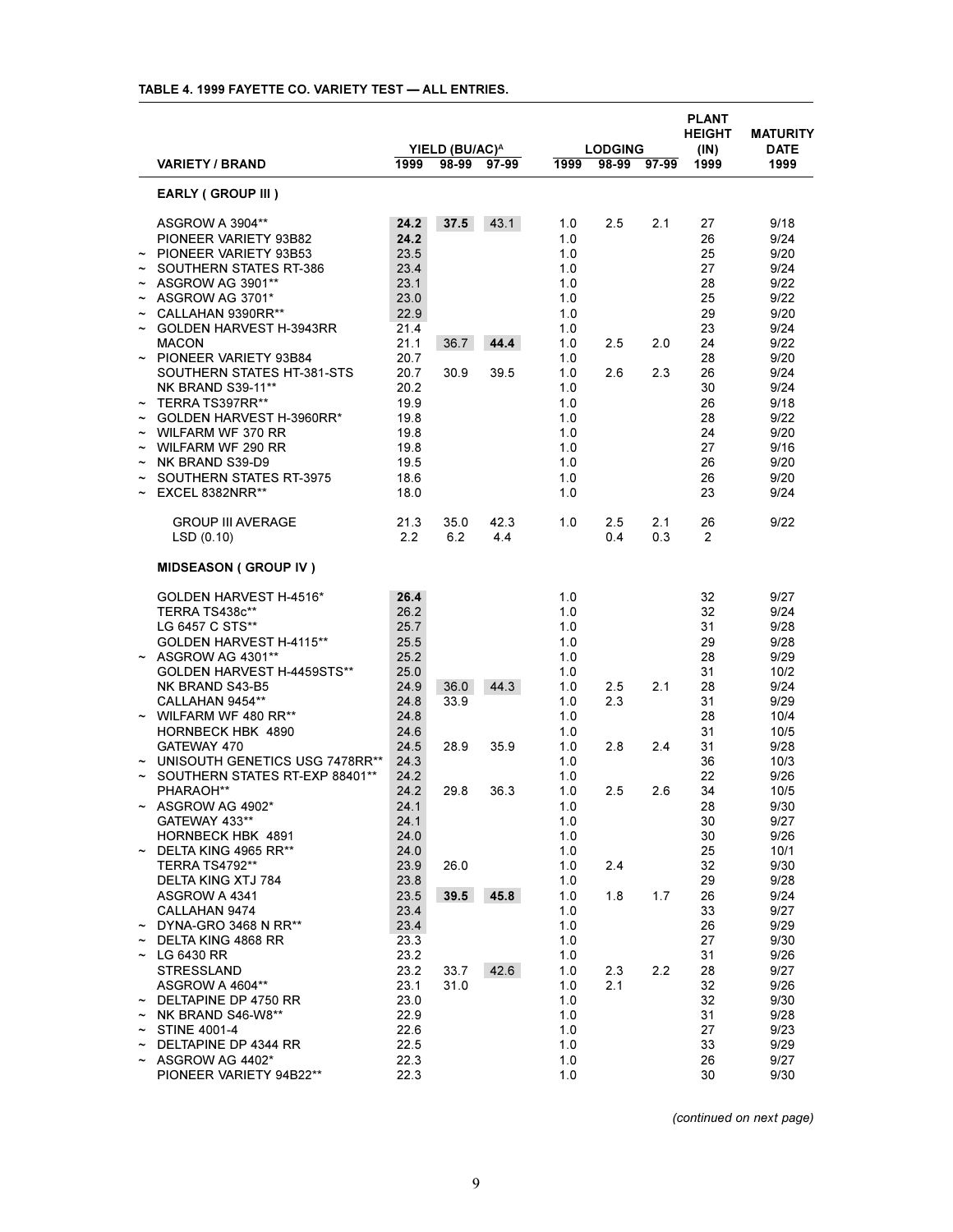|  |  |  |  | TABLE 4. 1999 FAYETTE CO. VARIETY TEST - ALL ENTRIES (continued). |  |
|--|--|--|--|-------------------------------------------------------------------|--|
|  |  |  |  |                                                                   |  |

|            |                                 |      | YIELD (BU/AC) <sup>A</sup> |       |       | <b>LODGING</b> |             | <b>PLANT</b><br><b>HEIGHT</b><br>(IN) | <b>MATURITY</b><br><b>DATE</b> |
|------------|---------------------------------|------|----------------------------|-------|-------|----------------|-------------|---------------------------------------|--------------------------------|
|            | <b>VARIETY / BRAND</b>          | 1999 | 98-99                      | 97-99 | 1999  |                | 98-99 97-99 | 1999                                  | 1999                           |
|            | $\sim$ PIONEER VARIETY 94B01**  | 22.2 | 36.8                       | 41.2  | 1.0   | 2.0            | 1.7         | 31                                    | 9/23                           |
|            | DEKALB CX433RR                  | 22.2 |                            |       | 1.0   |                |             | 30                                    | 9/24                           |
| $\sim$     | HYTEST HTS4301 RR**             | 22.2 |                            |       | 1.0   |                |             | 30                                    | 9/27                           |
|            | HYTEST HTS4800 RR**             | 22.2 |                            |       | 1.0   |                |             | 33                                    | 10/1                           |
| $\tilde{}$ | GATEWAY 4R453**                 | 22.2 |                            |       | 1.0   |                |             | 29                                    | 9/28                           |
|            | <b>HORNBECK HBK R4660**</b>     | 22.1 |                            |       | 1.0   |                |             | 29                                    | 10/3                           |
|            | CALLAHAN 9440RR**               | 22.0 |                            |       | 1.0   |                |             | 29                                    | 9/28                           |
| $\sim$     | DYNA-GRO 3442 N RR**            | 22.0 |                            |       | 1.0   |                |             | 27                                    | 9/26                           |
|            | $\sim$ ASGROW AG 4702**         | 21.9 |                            |       | 1.0   |                |             | 27                                    | 10/2                           |
| $\tilde{}$ | DELTA KING 4762 RR**            | 21.8 | 27.8                       |       | 1.0   | 2.3            | 2.0         | 31                                    | 10/3                           |
|            |                                 |      |                            | 37.3  |       |                |             | 30                                    |                                |
|            | SOUTHERN CROSS MICAH**          | 21.8 |                            |       | 1.0   |                |             |                                       | 10/4                           |
|            | SOUTHERN STATES RT-446N*        | 21.7 |                            |       | 1.0   |                |             | 25                                    | 10/3                           |
| $\sim$     | PIONEER VARIETY 9492**          | 21.4 | 31.3                       | 38.5  | 1.0   | 1.8            | 1.8         | 26                                    | 9/27                           |
|            | $\sim$ CAVERNDALE CF 443nRR**   | 21.4 |                            |       | 1.0   |                |             | 27                                    | 9/26                           |
| $\sim$     | CAVERNDALE CF 481nRR**          | 21.4 |                            |       | 1.0   |                |             | 27                                    | 10/1                           |
|            | CALLAHAN 9480RR                 | 21.3 |                            |       | 1.0   |                |             | 29                                    | 9/27                           |
|            | <b>HYTEST HTS4725 RR</b>        | 21.3 |                            |       | 1.0   |                |             | 31                                    | 9/28                           |
|            | $\sim$ ASGROW AG 4501**         | 21.2 |                            |       | 1.0   |                |             | 34                                    | 10/5                           |
|            | $\sim$ ASGROW AG 4901**         | 21.0 |                            |       | 1.0   |                |             | 32                                    | 10/2                           |
|            | SOUTHERN CROSS JAMES**          | 20.8 |                            |       | 1.0   |                |             | 25                                    | 9/24                           |
|            | $\sim$ HORNBECK HBK R4855       | 20.8 |                            |       | 1.0   |                |             | 30                                    | 9/24                           |
|            | <b>EXCEL 8422 RR*</b>           | 20.8 |                            |       | 1.0   |                |             | 26                                    | 9/26                           |
|            | DEKALB CX405RR                  | 20.7 |                            |       | 1.0   |                |             | 30                                    | 9/23                           |
|            | NK BRAND 3474                   | 20.7 | 38.4                       | 43.7  | 1.0   | 2.6            | 2.3         | 29                                    | 10/2                           |
|            | ~ CAVERNDALE CF 465nRR**        | 20.6 |                            |       | 1.0   |                |             | 32                                    | 10/3                           |
|            | PIONEER VARIETY 9482            | 20.6 | 34.8                       | 40.8  | 1.0   | 2.1            | 2.0         | 31                                    | 10/1                           |
|            | DEKALB CX444cRR**               | 20.5 |                            |       | 1.0   |                |             | 27                                    | 9/29                           |
|            | <b>STINE 4790</b>               | 20.5 |                            |       | 1.0   |                |             | 30                                    | 10/4                           |
|            | PIONEER VARIETY 94B53**         | 20.4 |                            |       | 1.0   |                |             | 30                                    | 9/29                           |
|            | $\sim$ WILFARM SF 477 RR**      | 20.4 |                            |       | 1.0   |                |             | 28                                    | 10/9                           |
|            | LG 6485 RR                      | 20.3 |                            |       | 1.0   |                |             | 31                                    | 10/3                           |
|            | NK BRAND S42-M1**               | 20.3 |                            |       | 1.0   |                |             | 32                                    | 9/23                           |
|            | STINE 4702-2**                  | 20.3 |                            |       | 1.0   |                |             | 27                                    |                                |
|            |                                 |      |                            |       |       |                |             |                                       | 10/3                           |
|            | $\sim$ CALLAHAN 8437RR          | 20.2 |                            |       | 1.0   |                |             | 26                                    | 9/27                           |
| $\tilde{}$ | TERRA TS466RR**                 | 20.1 |                            |       | 1.0   |                |             | 30                                    | 10/3                           |
|            | SOUTHERN STATES RT-447          | 20.0 |                            |       | 1.0   |                |             | 31                                    | 9/28                           |
|            | SOUTHERN CROSS EXODUS           | 19.8 | 26.6                       | 36.0  | 1.0   | 2.8            | 2.3         | 26                                    | 9/28                           |
|            | DEKALB CX414cRR*                | 19.8 |                            |       | 1.0   |                |             | 27                                    | 10/2                           |
|            | $\sim$ ASGROW AG 4602**         | 19.7 |                            |       | 1.0   |                |             | 25                                    | 10/3                           |
|            | CAVERNDALE CF 486**             | 19.6 |                            |       | 1.0   |                |             | 29                                    | 9/24                           |
|            | GOLDEN HARVEST H-4404RR**       | 19.5 |                            |       | 1.0   |                |             | 28                                    | 9/24                           |
|            | CAVERNDALE CF 461               | 19.5 | 37.5 43.9                  |       | $1.0$ | 2.5            | 2.3         | 30                                    | 9/24                           |
|            | $\sim$ EXCEL 8461 RR*           | 19.3 |                            |       | 1.0   |                |             | 24                                    | 9/29                           |
|            | SOUTHERN STATES FFR-439         | 19.2 | 33.1                       | 40.1  | 1.0   | 2.5            | 2.3         | 31                                    | 9/30                           |
|            | ASGROW A 4922**                 | 19.0 | 28.2                       | 35.9  | 1.0   | 2.4            | 2.1         | 27                                    | 9/29                           |
|            | $\sim$ ASGROW AG 4101*          | 18.9 |                            |       | 1.0   |                |             | 26                                    | 10/2                           |
|            | <b>CALHOUN</b>                  | 18.9 | 33.4                       | 41.6  | 1.0   | 1.9            | 1.6         | 26                                    | 9/24                           |
|            | CAVERNDALE CF 492               | 18.0 | 28.7                       | 37.0  | 1.0   | 2.3            | $2.2\,$     | 25                                    | 10/20                          |
|            | $\sim$ HARTZ VARIETY H 4252RR** | 17.8 |                            |       | 1.0   |                |             | 28                                    | 9/30                           |
|            | SOUTHERN STATES FFR-493         | 17.6 | 29.2                       | 38.6  | 1.0   | 1.6            | 1.5         | 28                                    | 10/3                           |
|            | TERRA TS490                     | 16.6 | 20.6                       | 29.6  | 1.0   | 2.0            | 2.2         | 31                                    | 10/23                          |
|            | UNISOUTH GENETICS USG 7499      | 15.4 | 23.5                       | 32.6  | 1.0   | 1.8            | 1.7         | 28                                    | 10/13                          |
|            | DELTAPINE DP 4909               | 15.2 |                            |       | 1.0   |                |             | 29                                    | 10/20                          |
|            | <b>MANOKIN*</b>                 | 15.1 | 21.1                       | 30.3  | 1.0   | 3.0            | 3.3         | 32                                    | 10/23                          |
|            | SOUTHERN STATES FFR-4985-STS    | 10.9 | 16.5                       |       | 1.0   | 2.5            |             | 31                                    | 10/21                          |
|            |                                 |      |                            |       |       |                |             |                                       |                                |
|            | TERRA RVS499                    | 8.8  |                            |       | 1.0   |                |             | 31                                    | 10/23                          |
|            |                                 |      |                            |       |       |                |             |                                       |                                |
|            | <b>GROUP IV AVERAGE</b>         | 21.4 | 30.3                       | 38.6  | 1.0   | 2.3            | 2.1         | 29                                    | 9/30                           |
|            | LSD(0.10)                       | 3.0  | 3.9                        | 3.4   |       | 0.3            | 0.3         | 3                                     |                                |

*(continued on next page)*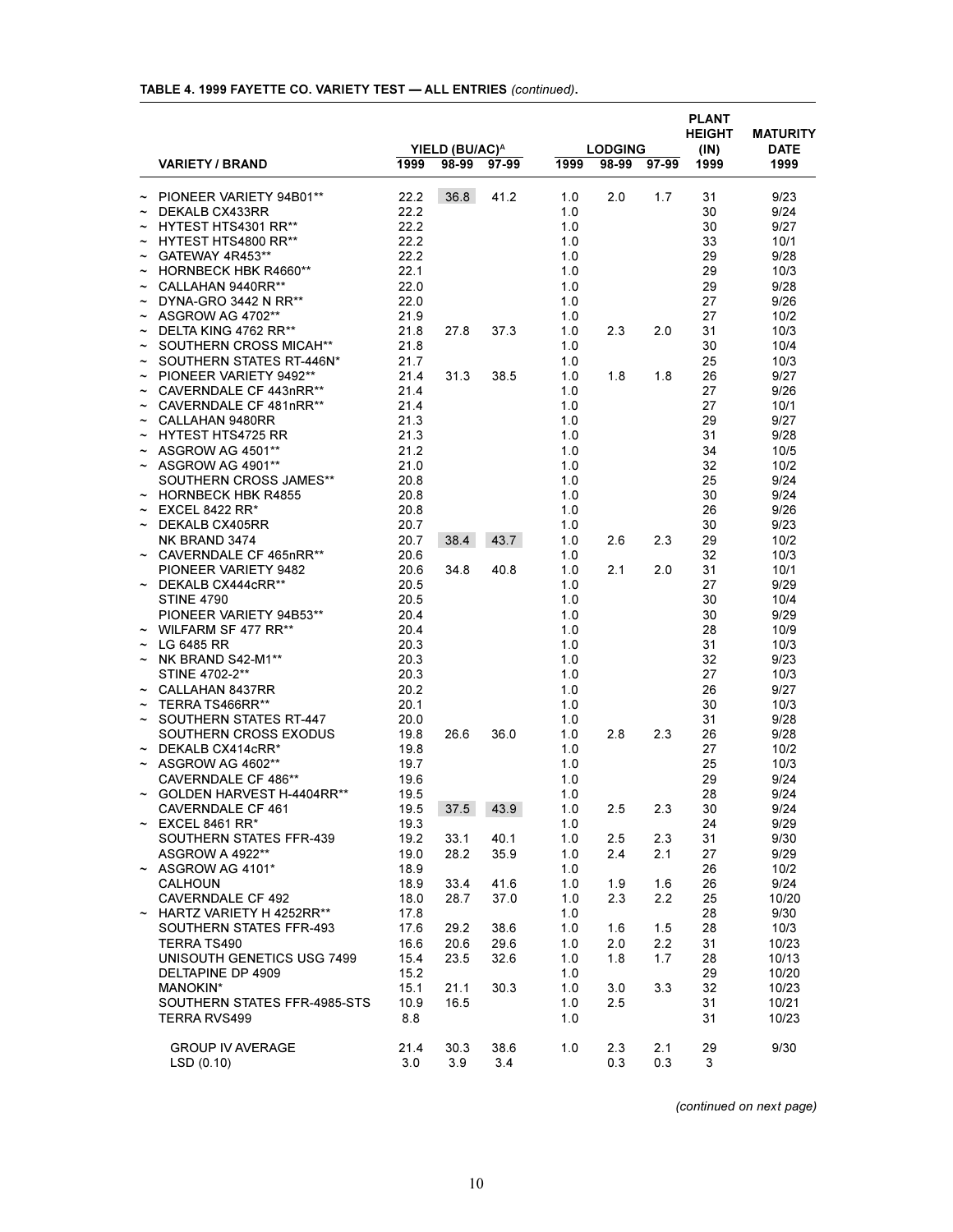| YIELD (BU/AC) <sup>A</sup> |                                |      |       |       |      | <b>LODGING</b> |             | <b>PLANT</b><br><b>HEIGHT</b> | <b>MATURITY</b>     |
|----------------------------|--------------------------------|------|-------|-------|------|----------------|-------------|-------------------------------|---------------------|
|                            | <b>VARIETY / BRAND</b>         | 1999 | 98-99 | 97-99 | 1999 |                | 98-99 97-99 | (IN)<br>1999                  | <b>DATE</b><br>1999 |
|                            | LATE (GROUP V)                 |      |       |       |      |                |             |                               |                     |
|                            | EXCEL 8510NRR*                 | 22.9 |       |       | 1.0  |                |             | 33                            | 10/21               |
|                            | SOUTHERN STATES RT-540N**      | 21.1 |       |       | 1.0  |                |             | 35                            | 10/23               |
|                            | ASGROW AG 5001                 | 20.0 |       |       | 1.0  |                |             | 30                            | 10/19               |
|                            | <b>HUTCHESON</b>               | 19.7 | 21.7  | 30.3  | 1.0  | 2.4            | 2.8         | 34                            | 10/23               |
|                            | KS 5292*                       | 19.6 | 24.5  | 32.9  | 1.0  | 2.5            | 2.5         | 34                            | 10/21               |
|                            | <b>HOLLADAY</b>                | 19.3 | 31.8  | 36.3  | 1.0  | 2.1            | 2.4         | 29                            | 10/21               |
|                            | ASGROW A 5547**                | 19.2 | 20.0  | 27.7  | 1.3  | 2.5            | 2.8         | 36                            | 10/23               |
|                            | ASGROW A 5404*                 | 18.9 |       |       | 1.0  |                |             | 35                            | 10/21               |
|                            | GATEWAY 5R515**                | 18.2 |       |       | 1.0  |                |             | 37                            | 10/21               |
|                            | UNISOUTH GENETICS USG 7548RR** | 17.7 |       |       | 1.3  |                |             | 35                            | 10/23               |
|                            | SOUTHERN CROSS TIMOTHY         | 17.6 |       |       | 1.0  |                |             | 35                            | 10/23               |
|                            | UNISOUTH GENETICS USG 7528RR   | 17.6 |       |       | 1.0  |                |             | 35                            | 10/23               |
|                            | PIONEER VARIETY 95B41*         | 17.5 |       |       | 1.0  |                |             | 36                            | 10/23               |
|                            | NK BRAND S53-Q7**              | 17.3 |       |       | 1.0  |                |             | 37                            | 10/23               |
|                            | <b>TERRA RVS549</b>            | 17.3 |       |       | 1.0  |                |             | 31                            | 10/23               |
|                            | SOUTHERN STATES RT-517N**      | 17.0 |       |       | 1.3  |                |             | 35                            | 10/19               |
|                            | UNISOUTH GENETICS USG 7577RR   | 16.8 |       |       | 1.5  |                |             | 36                            | 10/23               |
|                            | PIONEER VARIETY 95B32**        | 16.8 |       |       | 1.0  |                |             | 30                            | 10/23               |
|                            | SOUTHERN STATES RT-560         | 16.7 |       |       | 1.3  |                |             | 35                            | 10/23               |
|                            | DELTA KING 5580**              | 16.6 |       |       | 1.0  |                |             | 36                            | 10/23               |
|                            | SOUTHERN STATES HT-551-STS     | 16.3 | 16.3  | 25.2  | 1.0  | 2.5            | 2.5         | 33                            | 10/23               |
|                            | TERRA TS556RR**                | 16.2 |       |       | 1.0  |                |             | 36                            | 10/23               |
|                            | ANAND**                        | 16.0 | 20.7  |       | 1.0  | 2.1            |             | 25                            | 10/23               |
|                            | KAS CHEROKEE 516*              | 15.5 | 22.5  |       | 1.0  | 2.4            |             | 34                            | 10/21               |
|                            | <b>HYTEST HTS5426 RR**</b>     | 15.1 |       |       | 1.3  |                |             | 33                            | 10/21               |
|                            | SOUTHERN STATES RT-5485**      | 14.7 |       |       | 1.3  |                |             | 38                            | 10/23               |
|                            | SOUTHERN STATES RT-557**       | 14.2 |       |       | 1.0  |                |             | 36                            | 10/23               |
|                            | ASGROW AG 5401**               | 14.0 |       |       | 1.5  |                |             | 34                            | 10/23               |
|                            | NK BRAND S51-T1*               | 14.0 |       |       | 1.0  |                |             | 36                            | 10/23               |
|                            | DELTA KING 5661 RR**           | 13.9 |       |       | 1.0  |                |             | 34                            | 10/23               |
|                            | <b>HORNBECK HBK R5588</b>      | 13.8 |       |       | 1.8  |                |             | 38                            | 10/23               |
|                            | DELTA KING 5995**              | 13.6 |       |       | 1.0  |                |             | 38                            | 10/23               |
|                            | UNISOUTH GENETICS USG 7557RR   | 13.5 |       |       | 1.3  |                |             | 36                            | 10/23               |
|                            | DELTA KING 5664 RR**           | 13.2 | 18.2  | 25.4  | 1.0  | 2.1            | 2.5         | 36                            | 10/23               |
|                            | UNISOUTH GENETICS USG 7547RR   | 13.0 |       |       | 1.5  |                |             | 38                            | 10/23               |
|                            | ASGROW AG 5602**               | 11.5 |       |       | 2.0  |                |             | 35                            | 10/23               |
|                            | <b>TERRA TS520</b>             | 11.3 | 17.3  | 27.7  | 1.0  | 2.0            | 1.9         | 30                            | 10/23               |
|                            | <b>TERRA RVSROBIN 5*</b>       | 10.5 |       |       | 1.0  |                |             | 25                            | 10/23               |
|                            | <b>TERRA TS558RR</b>           | 10.4 |       |       | 1.0  |                |             | 29                            | 10/23               |
|                            | DELTA KING 5762 RR**           | 9.0  |       |       | 1.0  |                |             | 35                            | 10/23               |
|                            | TERRA RVS77                    | 8.3  | 19.7  |       | 1.0  | 2.5            |             | 33                            | 10/23               |
|                            | <b>GROUP V AVERAGE</b>         | 15.8 | 21.3  | 29.4  | 1.1  | 2.3            | 2.5         | 34                            | 10/22               |
|                            | LSD(0.10)                      | 3.5  | 2.6   | 2.2   | 0.2  | 0.2            | 0.2         | $\overline{2}$                |                     |
|                            | <b>GRAND MEAN</b>              | 19.6 | 28.2  | 36.8  | 1.0  | 2.3            | 2.2         | 29.8                          |                     |

# **TABLE 4. 1999 FAYETTE CO. VARIETY TEST ALL ENTRIES** *(continued)***.**

 $\sim$  Roundup Ready variety

\* Resistant to the soybean cyst nematode (Race 3)

\*\* Resistant to the soybean cyst nematode (Race 3 and Race 14)

 $\textsuperscript{A}$  Within a maturity group, shaded yields are not significantly different (0.10 level) from the highest yielding cultivar (bold data) of that maturity group and year column.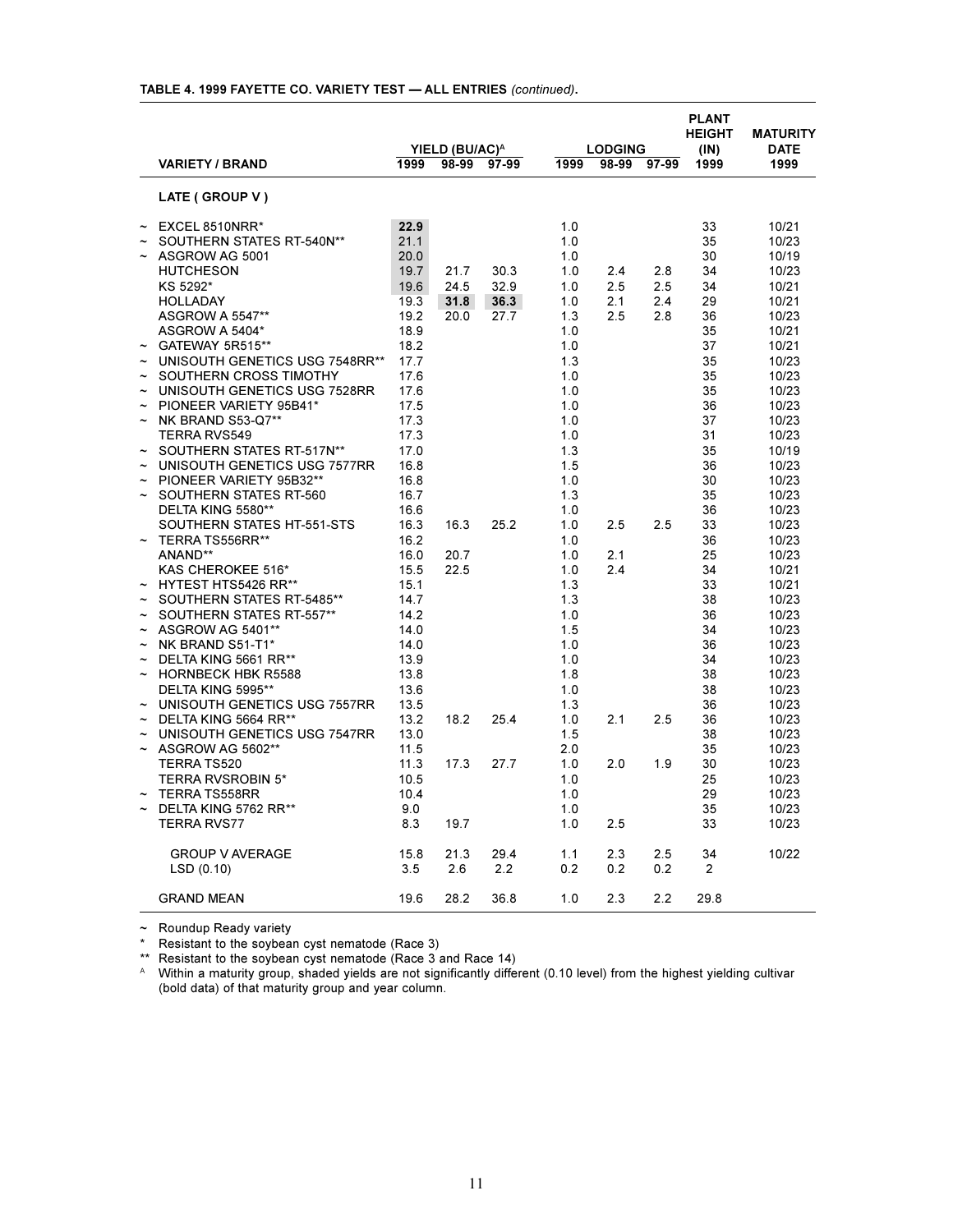# **TABLE 5. 1999 LOGAN CO. VARIETY TEST ALL ENTRIES<sup>A</sup>.**

|                           |                                            |              | YIELD (BU/AC) <sup>B</sup> |       | <b>LODGING</b> |       |       |  |
|---------------------------|--------------------------------------------|--------------|----------------------------|-------|----------------|-------|-------|--|
|                           | <b>VARIETY / BRAND</b>                     | 1999         | 98-99                      | 97-99 | 1999           | 98-99 | 97-99 |  |
|                           | <b>EARLY (GROUP III)</b>                   |              |                            |       |                |       |       |  |
|                           | PIONEER VARIETY 93B82                      | 53.8         |                            |       | 4.5            |       |       |  |
|                           | WILFARM WF 290 RR                          | 53.2         |                            |       | 4.0            |       |       |  |
|                           | $\sim$ CALLAHAN 9390RR**                   | 52.6         |                            |       | 3.5            |       |       |  |
|                           | $\sim$ GOLDEN HARVEST H-3960RR*            | 52.3         |                            |       | 4.0            |       |       |  |
|                           | $\sim$ WILFARM WF 370 RR                   | 52.2         |                            |       | 3.3            |       |       |  |
|                           | <b>ASGROW A 3904**</b>                     | 52.0         | 53.0                       | 52.5  | 3.0            | 2.8   | 2.2   |  |
|                           | ~ PIONEER VARIETY 93B53                    | 51.8         |                            |       | 3.8            |       |       |  |
|                           | $\sim$ ASGROW AG 3901**                    | 51.2         |                            |       | 4.5            |       |       |  |
|                           | $\sim$ NK BRAND S39-D9                     | 50.5         |                            |       | 3.5            |       |       |  |
|                           | $\sim$ ASGROW AG 3701*                     | 49.9         |                            |       | 3.8            |       |       |  |
|                           | SOUTHERN STATES HT-381-STS                 | 49.8         | 46.4                       | 46.3  | 4.0            | 3.4   | 2.6   |  |
|                           | $\sim$ SOUTHERN STATES RT-3975             | 48.1         |                            |       | 4.0            |       |       |  |
|                           | $\sim$ PIONEER VARIETY 93B84               | 47.4         |                            |       | 3.3            |       |       |  |
| $\widetilde{\phantom{m}}$ | TERRA TS397RR**                            | 47.0         |                            |       | 4.8            |       |       |  |
|                           | <b>NK BRAND S39-11**</b>                   | 46.2         |                            |       | 4.0            |       |       |  |
|                           | <b>MACON</b>                               | 46.2         | 46.2                       | 45.7  | 4.0            | 3.4   | 2.6   |  |
|                           | ~ GOLDEN HARVEST H-3943RR                  | 46.1         |                            |       | 2.5            |       |       |  |
|                           | $\sim$ SOUTHERN STATES RT-386              | 44.7         |                            |       | 4.3            |       |       |  |
|                           | $\sim$ EXCEL 8382NRR**                     | 42.0         |                            |       | 3.5            |       |       |  |
|                           | <b>GROUP III AVERAGE</b>                   | 49.3         | 48.5                       | 48.2  | 3.8            | 3.2   | 2.5   |  |
|                           | LSD(0.10)                                  | 6.0          | $2.2^{\circ}$              | 1.6   | 0.6            | 0.9   | 0.5   |  |
|                           | <b>MIDSEASON (GROUP IV)</b>                |              |                            |       |                |       |       |  |
|                           | GOLDEN HARVEST H-4459STS**                 | 58.6         |                            |       | 3.8            |       |       |  |
|                           | ASGROW A 4341                              | 57.8         | 58.7                       | 52.7  | 3.5            | 3.0   | 2.3   |  |
|                           | GATEWAY 433**                              | 56.0         |                            |       | 4.0            |       |       |  |
|                           | GOLDEN HARVEST H-4516*                     | 55.0         |                            |       | 3.5            |       |       |  |
|                           | $\sim$ DEKALB CX405RR                      | 55.0         |                            |       | 3.8            |       |       |  |
|                           | LG 6457 C STS**                            | 54.0         |                            |       | 4.0            |       |       |  |
|                           | HORNBECK HBK 4891                          | 52.2         |                            |       | 4.3            |       |       |  |
|                           | $\sim$ ASGROW AG 4402*                     | 52.1         |                            |       | 4.3            |       |       |  |
|                           | CALLAHAN 9454**                            | 52.1         | 47.3                       |       | 3.8            | 3.5   |       |  |
|                           | TERRA TS438c**                             | 51.3         |                            |       | 4.3            |       |       |  |
|                           | $\sim$ ASGROW AG 4501**                    | 50.9         |                            |       | 3.3            |       |       |  |
|                           | $\sim$ DYNA-GRO 3468 N RR**                | 50.9         |                            |       | 3.3            |       |       |  |
|                           | SOUTHERN STATES FFR-439                    | 50.0         | 47.8                       | 45.8  | 2.8            | 2.5   | 2.0   |  |
|                           | <b>STRESSLAND</b>                          | 50.0         | 52.4                       | 50.6  | 4.3            | 3.9   | 2.9   |  |
|                           | ~ ASGROW AG 4301**                         | 49.7         |                            |       | 3.5            |       |       |  |
|                           | DELTA KING XTJ 784                         | 49.6         |                            |       | 3.8            |       |       |  |
|                           | CAVERNDALE CF 486**                        | 49.1         |                            |       | 4.0            |       |       |  |
|                           | NK BRAND S42-M1**                          | 49.1         |                            |       | 3.8            |       |       |  |
|                           | $\sim$ PIONEER VARIETY 9492**              | 49.0         | 43.6                       | 42.6  | 3.3            | 3.0   | 2.3   |  |
|                           | $\sim$ STINE 4001-4                        | 49.0         |                            |       | 4.5            |       |       |  |
|                           | $\sim$ GATEWAY 4R453**                     | 49.0         |                            |       | 3.0            |       |       |  |
|                           | GOLDEN HARVEST H-4115**                    | 48.9         |                            |       | 3.5            |       |       |  |
|                           | ASGROW A 4604**                            | 48.8         | 49.2                       |       | 4.3            | 3.8   |       |  |
|                           | $\sim$ CALLAHAN 9440RR**                   | 48.5         |                            |       | 3.3            |       |       |  |
|                           | $\sim$ DYNA-GRO 3442 N RR**                | 48.4         |                            |       | 4.5            |       |       |  |
|                           | ~ SOUTHERN STATES RT-EXP 88401**           | 48.0         |                            |       | 3.3            |       |       |  |
|                           | $\sim$ DELTA KING 4868 RR                  | 48.0         |                            |       | 3.3            |       |       |  |
|                           | $\sim$ CALLAHAN 8437RR                     | 47.9         |                            |       | 4.3            |       |       |  |
|                           | $\sim$ ASGROW AG 4702**                    | 47.7         |                            |       | 2.8            |       |       |  |
|                           | $\sim$ HORNBECK HBK R4855                  | 46.9         |                            |       | 4.0            |       |       |  |
| $\tilde{\phantom{a}}$     | ASGROW AG 4101*                            | 46.7         |                            |       | 4.3<br>3.5     |       |       |  |
| $\tilde{}$                | ASGROW AG 4902*<br>PIONEER VARIETY 94B22** | 46.6<br>46.6 |                            |       | 4.0            |       |       |  |
|                           |                                            |              |                            |       |                |       |       |  |

*(continued on next page)*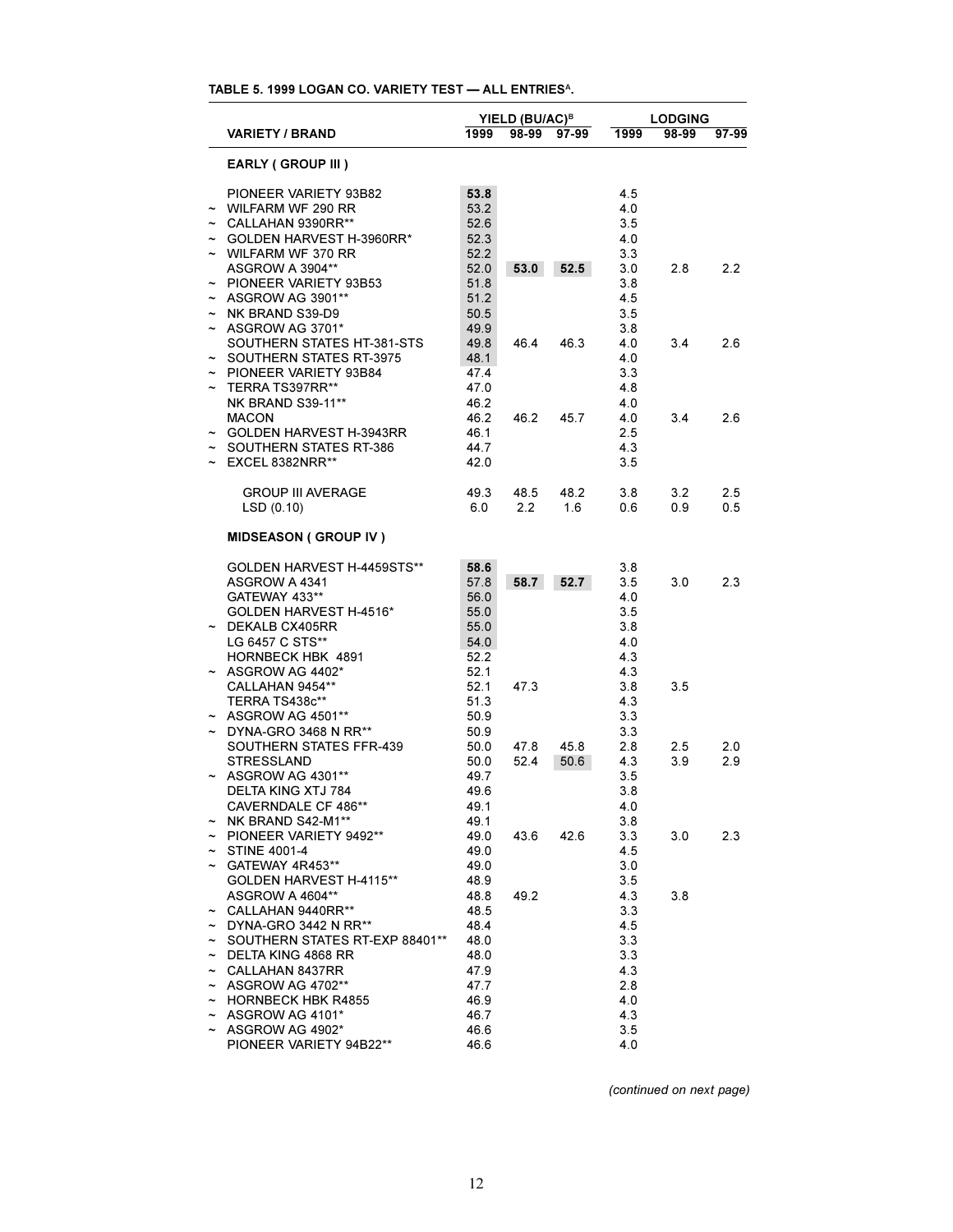| $\sim$ ASGROW AG 4602**             | 46.5         |      |      | 3.8        |     |     |
|-------------------------------------|--------------|------|------|------------|-----|-----|
| $\sim$ DEKALB CX444cRR**            | 46.3         |      |      | 3.3        |     |     |
| $\sim$ NK BRAND S46-W8**            | 46.3         |      |      | 4.0        |     |     |
| ~ GOLDEN HARVEST H-4404RR**         | 46.3         |      |      | 3.5        |     |     |
| $\sim$ SOUTHERN STATES RT-446N*     | 46.1         |      |      | 3.3        |     |     |
|                                     | 46.0         |      |      |            |     |     |
| $\sim$ LG 6430 RR                   |              |      |      | 3.8        |     |     |
| SOUTHERN CROSS EXODUS               | 45.9         | 45.6 | 46.0 | 4.5        | 3.8 | 2.9 |
| STINE 4702-2**                      | 45.9         |      |      | 3.8        |     |     |
| $\sim$ EXCEL 8422 RR*               | 45.8         |      |      | 4.0        |     |     |
| PIONEER VARIETY 94B53**             | 45.7         |      |      | 2.8        |     |     |
| SOUTHERN CROSS JAMES**              | 45.5         |      |      | 4.3        |     |     |
| $\sim$ PIONEER VARIETY 94B01**      | 45.3         | 48.1 | 44.8 | 2.5        | 2.6 | 2.1 |
| $\sim$ HYTEST HTS4301 RR**          | 45.3         |      |      | 3.3        |     |     |
| <b>CAVERNDALE CF 492</b>            | 45.3         | 48.0 | 46.3 | 4.0        | 2.9 | 2.3 |
| NK BRAND S43-B5                     | 45.0         | 52.8 | 49.4 | 4.3        | 3.9 | 2.9 |
| $\sim$ WILFARM WF 480 RR**          | 44.8         |      |      | 4.3        |     |     |
| ~ SOUTHERN STATES RT-447            | 44.7         |      |      | 3.8        |     |     |
| <b>STINE 4790</b>                   | 44.6         |      |      | 4.3        |     |     |
| $\sim$ HYTEST HTS4725 RR            | 44.5         |      |      | 4.0        |     |     |
| $\sim$ HYTEST HTS4800 RR**          | 44.1         |      |      | 3.8        |     |     |
| SOUTHERN STATES FFR-4985-STS        | 43.9         | 38.8 |      | 3.8        | 3.9 |     |
| $\sim$ DELTAPINE DP 4750 RR         | 43.9         |      |      | 3.8        |     |     |
| $\sim$ DELTA KING 4965 RR**         | 43.9         |      |      | 4.0        |     |     |
| GATEWAY 470                         | 43.6         | 42.6 | 42.6 | 4.0        | 3.4 | 2.6 |
| ~ CAVERNDALE CF 443nRR**            | 43.4         |      |      | 4.5        |     |     |
| CALLAHAN 9474                       | 43.2         |      |      | 3.8        |     |     |
| $~\sim~$ DEKALB CX433RR             | 43.1         |      |      | 3.3        |     |     |
| NK BRAND 3474                       | 43.1         | 48.8 | 46.3 | 3.8        | 3.8 | 2.8 |
| $\sim$ CAVERNDALE CF 481nRR**       | 42.9         |      |      | 4.3        |     |     |
| CAVERNDALE CF 461                   | 42.8         | 46.0 | 44.9 | 3.3        | 3.3 | 2.6 |
| ~ HORNBECK HBK R4660**              | 42.6         |      |      | 2.8        |     |     |
| PIONEER VARIETY 9482                | 42.3         | 45.7 | 47.4 | 3.3        | 3.3 | 2.5 |
| $\sim$ WILFARM SF 477 RR**          | 42.0         |      |      | 3.3        |     |     |
| SOUTHERN STATES FFR-493             | 41.7         | 45.1 | 45.4 | 2.3        | 2.5 | 2.0 |
| $\sim$ HARTZ VARIETY H 4252RR**     | 41.4         |      |      | 4.0        |     |     |
| <b>ASGROW A 4922**</b>              | 41.3         | 31.8 | 34.2 | 3.0        | 3.1 | 2.4 |
| ~ SOUTHERN CROSS MICAH**            | 41.2         |      |      | 3.0        |     |     |
| ~ UNISOUTH GENETICS USG 7478RR**    | 41.2         |      |      | 2.8        |     |     |
| $\sim$ DEKALB CX414cRR*             | 40.6         |      |      | 3.8        |     |     |
| PHARAOH**                           | 40.4         | 39.2 | 42.8 | 2.8        | 2.5 | 2.0 |
| <b>CALHOUN</b>                      | 39.7         | 48.6 | 46.8 | 2.5        | 1.9 | 1.6 |
| $\sim$ DELTA KING 4762 RR**         | 39.5         | 29.7 | 31.3 | 2.8        | 2.6 | 2.1 |
| ~ CAVERNDALE CF 465nRR**            | 39.5         |      |      | 3.0        |     |     |
| UNISOUTH GENETICS USG 7499          | 39.5         | 40.3 | 41.8 | 3.8        | 3.1 | 2.4 |
| HORNBECK HBK 4890                   | 39.0         |      |      | 2.5        |     |     |
| $\sim$ CALLAHAN 9480RR              | 37.9         |      |      | 3.5        |     |     |
| DELTAPINE DP 4909                   | 37.6         |      |      | 2.0        |     |     |
| $\sim$ ASGROW AG 4901**             | 37.4         |      |      | 3.5        |     |     |
| $~\sim~$ TERRA TS466RR**            |              |      |      |            |     |     |
| $\sim$ DELTAPINE DP 4344 RR         | 37.4<br>36.9 |      |      | 2.5<br>3.3 |     |     |
|                                     |              |      |      |            |     |     |
| $\sim$ LG 6485 RR<br>TERRA TS4792** | 36.7         |      |      | 3.3        |     |     |
|                                     | 36.4         | 34.6 |      | 3.5        | 3.3 |     |
| $\sim$ EXCEL 8461 RR*               | 36.4         |      |      | 4.3        |     |     |
| TERRA TS490                         | 35.4         | 33.2 | 37.2 | 3.8        | 3.3 | 2.6 |
| MANOKIN*                            | 35.2         | 36.3 | 40.4 | 3.0        | 2.9 | 2.6 |
| TERRA RVS499                        | 27.4         |      |      | 3.0        |     |     |
|                                     |              |      |      |            |     |     |
| <b>GROUP IV AVERAGE</b>             | 45.1         | 43.9 | 44.0 | 3.6        | 3.2 | 2.4 |
| LSD(0.10)                           | 5.7          | 2.6  | 3.5  | 0.5        | 0.2 | 0.3 |

**TABLE 5. 1999 LOGAN CO. VARIETY TEST ALL ENTRIES<sup>A</sup>** *(continued)***.**

**VARIETY / BRAND 1999 98-99 97-99 1999 98-99 97-99**

**YIELD (BU/AC)<sup>B</sup> LODGING**

*(continued on next page)*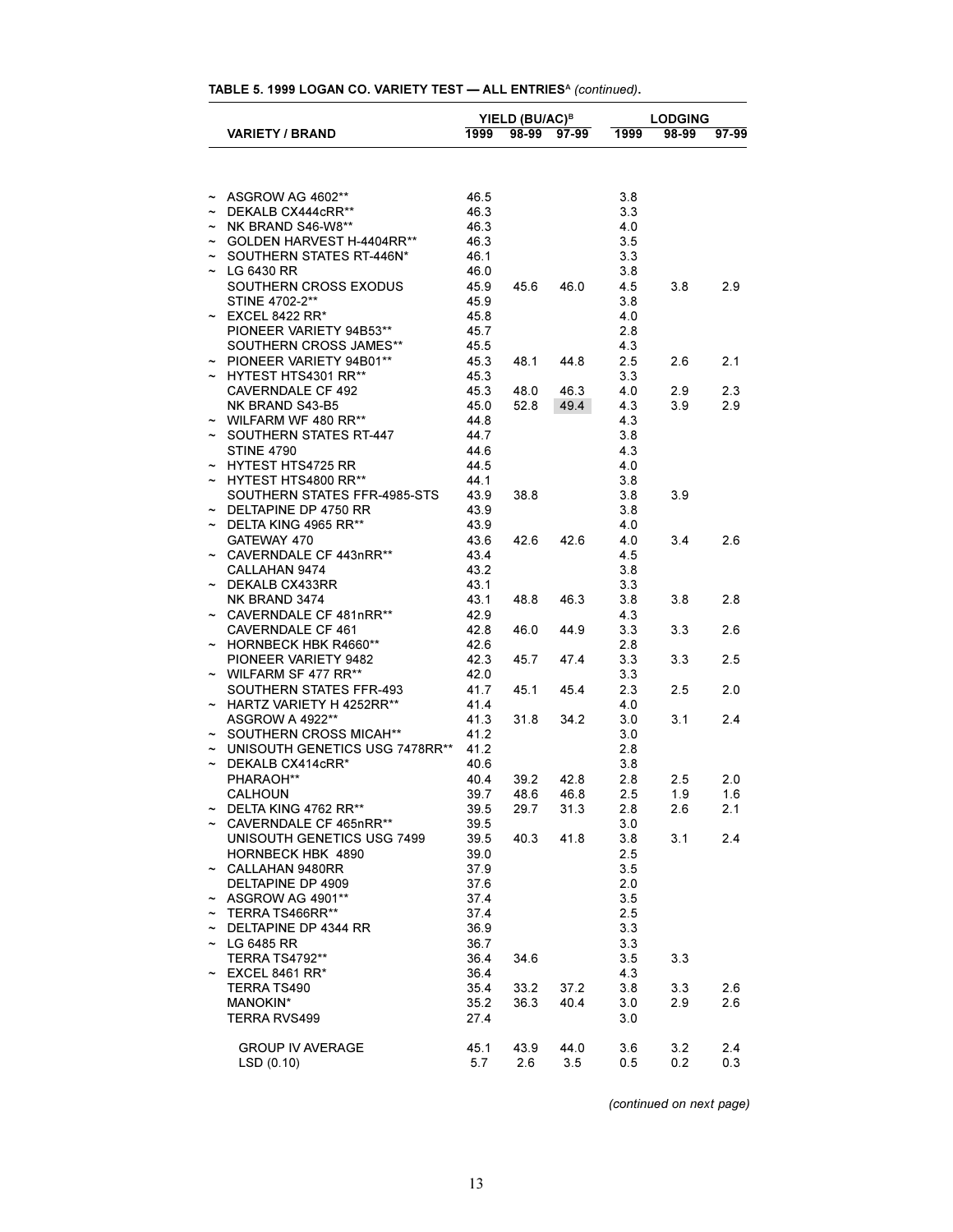| TABLE 5. 1999 LOGAN CO. VARIETY TEST - ALL ENTRIES <sup>A</sup> (continued). |  |  |  |
|------------------------------------------------------------------------------|--|--|--|
|------------------------------------------------------------------------------|--|--|--|

|                       |                                        |              | YIELD (BU/AC) <sup>B</sup> |       | <b>LODGING</b> |       |       |  |
|-----------------------|----------------------------------------|--------------|----------------------------|-------|----------------|-------|-------|--|
|                       | <b>VARIETY / BRAND</b>                 | 1999         | 98-99                      | 97-99 | 1999           | 98-99 | 97-99 |  |
|                       | LATE (GROUP V)                         |              |                            |       |                |       |       |  |
|                       | ASGROW AG 5001                         | 37.7         |                            |       | 3.8            |       |       |  |
|                       | <b>HUTCHESON</b>                       | 37.5         | 38.1                       | 42.6  | 3.8            | 3.4   | 2.8   |  |
|                       | KAS CHEROKEE 516*                      | 37.0         | 37.6                       |       | 3.3            | 3.0   |       |  |
|                       | <b>TERRA RVS77</b>                     | 36.9         | 34.4                       |       | 4.0            | 3.8   |       |  |
|                       | ASGROW A 5404*                         | 36.5         |                            |       | 4.5            |       |       |  |
|                       | DELTA KING 5995**                      | 36.4         |                            |       | 4.0            |       |       |  |
|                       | SOUTHERN STATES RT-517N**              | 36.3         |                            |       | 3.3            |       |       |  |
|                       | TERRA TS556RR**                        | 35.5         |                            |       | 3.8            |       |       |  |
|                       | SOUTHERN STATES RT-560                 | 35.4         |                            |       | 4.0            |       |       |  |
|                       | SOUTHERN STATES RT-540N**              | 35.3         |                            |       | 3.0            |       |       |  |
| $\tilde{\phantom{a}}$ | <b>HORNBECK HBK R5588</b>              | 34.9         |                            |       | 3.8            |       |       |  |
|                       | UNISOUTH GENETICS USG 7547RR           | 34.4         |                            |       | 3.5            |       |       |  |
|                       | DELTA KING 5580**                      | 33.5         |                            |       | 4.3            |       |       |  |
|                       | ASGROW A 5547**                        | 33.3         | 36.4                       | 38.7  | 3.5            | 3.3   | 2.8   |  |
|                       | PIONEER VARIETY 95B32**                | 33.2         |                            |       | 3.3            |       |       |  |
|                       | DELTA KING 5762 RR**                   | 33.2         |                            |       | 4.0            |       |       |  |
|                       | SOUTHERN STATES RT-557**               | 33.0         |                            |       | 4.0            |       |       |  |
|                       | ~ SOUTHERN CROSS TIMOTHY               | 33.0         |                            |       | 3.3            |       |       |  |
|                       | $\sim$ HYTEST HTS5426 RR**             | 32.7         |                            |       | 3.8            |       |       |  |
|                       | ~ UNISOUTH GENETICS USG 7528RR         | 32.6         |                            |       | 3.8            |       |       |  |
|                       | ~ PIONEER VARIETY 95B41*               | 32.4         |                            |       | 4.0            |       |       |  |
|                       | $\sim$ ASGROW AG 5401**                | 32.3         |                            |       | 4.0            |       |       |  |
|                       | UNISOUTH GENETICS USG 7557RR           | 31.7         |                            |       | 3.5            |       |       |  |
|                       | DELTA KING 5664 RR**                   | 31.6         | 33.8                       | 37.4  | 3.0            | 2.8   | 2.3   |  |
|                       | KS 5292*                               | 31.1         | 30.7                       | 33.6  | 3.5            | 2.9   | 2.3   |  |
|                       | ~ UNISOUTH GENETICS USG 7548RR**       | 30.8         |                            |       | 3.3            |       |       |  |
|                       | $\sim$ NK BRAND S53-Q7**               | 30.7         |                            |       | 3.5            |       |       |  |
|                       | ~ UNISOUTH GENETICS USG 7577RR         | 30.4         |                            |       | 3.5            |       |       |  |
|                       | $\sim$ DELTA KING 5661 RR**            | 30.2         |                            |       | 3.8            |       |       |  |
|                       | SOUTHERN STATES HT-551-STS             | 30.2         | 31.2                       | 36.6  | 2.5            | 2.1   | 1.8   |  |
|                       | ASGROW AG 5602**                       | 29.6         |                            |       | 3.0            |       |       |  |
|                       | ANAND**                                | 29.0         | 33.9                       |       | 3.0            | 3.0   |       |  |
|                       | NK BRAND S51-T1*                       | 28.9         |                            |       | 4.0            |       |       |  |
| $\tilde{}$            |                                        |              |                            |       | 4.5            |       |       |  |
|                       | <b>TERRA TS558RR</b><br>EXCEL 8510NRR* | 28.9<br>28.1 |                            |       | 3.0            |       |       |  |
|                       |                                        |              |                            |       |                |       |       |  |
|                       | <b>HOLLADAY</b>                        | 28.1         | 34.6                       | 38.9  | 4.5            | 4.0   | 3.1   |  |
|                       | <b>TERRA RVSROBIN 5*</b>               | 27.5         |                            |       | 4.5            |       |       |  |
|                       | <b>TERRA TS520</b>                     | 27.4         | 33.4                       | 36.5  | 3.8            | 3.4   | 2.6   |  |
|                       | <b>TERRA RVS549</b>                    | 25.8         |                            |       | 3.3            |       |       |  |
|                       | SOUTHERN STATES RT-5485**              | 23.9         |                            |       | 3.8            |       |       |  |
|                       | GATEWAY 5R515**                        | 22.9         |                            |       | 3.5            |       |       |  |
|                       | <b>GROUP V AVERAGE</b>                 | 31.9         | 34.4                       | 37.8  | 3.7            | 3.2   | 2.5   |  |
|                       | LSD(0.10)                              | 5.4          | 3.0                        | 2.3   | 0.7            | 0.5   | 0.4   |  |
|                       | <b>GRAND MEAN</b>                      | 42.0         | 41.7                       | 42.9  | 3.6            | 3.2   | 2.4   |  |

 $\sim$  Roundup Ready variety

\* Resistant to the soybean cyst nematode (Race 3)

\*\* Resistant to the soybean cyst nematode (Race 3 and Race 14)

A 1997 and 1998 data are from Hardin Co., and the 1999 data are from Logan Co.

B Within a maturity group, shaded yields are not significantly different (0.10 level) from the highest yielding cultivar (bold data) of that maturity group and year column.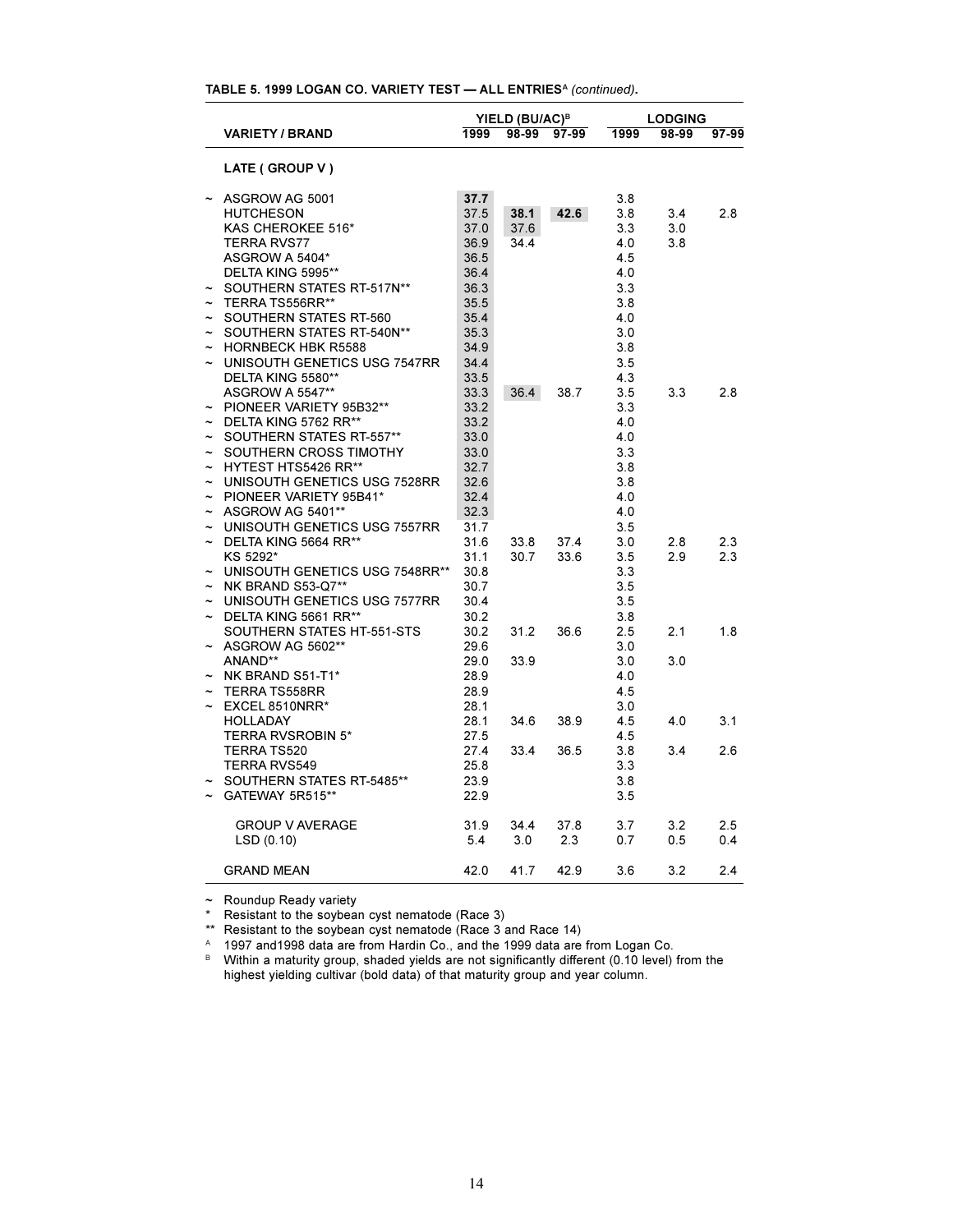|  |  | TABLE 6, 1999 DAVIESS CO. VARIETY TEST - ALL ENTRIES. |  |
|--|--|-------------------------------------------------------|--|
|--|--|-------------------------------------------------------|--|

|                           |                                                                                                                                          |      | YIELD (BU/AC) <sup>A</sup> |       |      | <b>LODGING</b> |       |  |  |  |
|---------------------------|------------------------------------------------------------------------------------------------------------------------------------------|------|----------------------------|-------|------|----------------|-------|--|--|--|
|                           | <b>VARIETY / BRAND</b>                                                                                                                   | 1999 | 98-99                      | 97-99 | 1999 | 98-99          | 97-99 |  |  |  |
|                           | <b>EARLY (GROUP III)</b> This maturity group data (average 13.5 bu/ac) dropped due to excessive<br>variability caused by the drought.    |      |                            |       |      |                |       |  |  |  |
|                           | <b>MIDSEASON (GROUP IV)</b> This maturity group data (average 19.9 bu/ac) dropped due to<br>excessive variability caused by the drought. |      |                            |       |      |                |       |  |  |  |
|                           | LATE (GROUP V)                                                                                                                           |      |                            |       |      |                |       |  |  |  |
|                           | HOLLADAY                                                                                                                                 | 49.0 | 56.4                       | 57.2  | 1.0  | 2.3            | 1.9   |  |  |  |
|                           | <b>HUTCHESON</b>                                                                                                                         | 44.9 | 57.8                       | 49.3  | 1.0  | 2.3            | 2.2   |  |  |  |
|                           | <b>ASGROW A 5547**</b>                                                                                                                   | 43.8 | 55.7                       | 56.6  | 1.0  | 2.3            | 2.0   |  |  |  |
|                           | ANAND**                                                                                                                                  | 43.4 | 56.4                       |       | 1.0  | 2.0            |       |  |  |  |
|                           | ASGROW AG 5001                                                                                                                           | 42.3 |                            |       | 1.0  |                |       |  |  |  |
|                           | TERRA TS556RR**                                                                                                                          | 42.3 |                            |       | 1.0  |                |       |  |  |  |
|                           | SOUTHERN STATES RT-540N**                                                                                                                | 42.0 |                            |       | 1.0  |                |       |  |  |  |
|                           | <b>TERRA RVS77</b>                                                                                                                       | 41.4 | 51.8                       |       | 1.0  | 2.3            |       |  |  |  |
|                           | SOUTHERN STATES RT-5485**                                                                                                                | 41.4 |                            |       | 1.0  |                |       |  |  |  |
|                           | DELTA KING 5580**                                                                                                                        | 41.0 |                            |       | 1.0  |                |       |  |  |  |
|                           | DELTA KING 5995**                                                                                                                        | 40.7 |                            |       | 1.0  |                |       |  |  |  |
|                           | SOUTHERN CROSS TIMOTHY                                                                                                                   | 39.9 |                            |       | 1.0  |                |       |  |  |  |
|                           | EXCEL 8510NRR*                                                                                                                           | 39.9 |                            |       | 1.0  |                |       |  |  |  |
|                           | KS 5292*                                                                                                                                 | 39.5 | 49.0                       | 49.0  | 1.0  | 2.0            | 1.7   |  |  |  |
|                           | PIONEER VARIETY 95B41*                                                                                                                   | 39.4 |                            |       | 1.0  |                |       |  |  |  |
| $\tilde{\phantom{a}}$     | NK BRAND S53-Q7**                                                                                                                        | 39.4 |                            |       | 1.0  |                |       |  |  |  |
|                           | PIONEER VARIETY 95B32**                                                                                                                  | 39.1 |                            |       | 1.0  |                |       |  |  |  |
|                           | GATEWAY 5R515**                                                                                                                          | 39.0 |                            |       | 1.0  |                |       |  |  |  |
| $\tilde{}$                | UNISOUTH GENETICS USG 7548RR**                                                                                                           | 38.8 |                            |       | 1.0  |                |       |  |  |  |
|                           | <b>TERRA RVS549</b>                                                                                                                      | 38.6 |                            |       | 1.0  |                |       |  |  |  |
|                           | UNISOUTH GENETICS USG 7547RR                                                                                                             | 38.4 |                            |       | 1.0  |                |       |  |  |  |
|                           | HYTEST HTS5426 RR**                                                                                                                      | 38.4 |                            |       | 1.0  |                |       |  |  |  |
|                           | SOUTHERN STATES HT-551-STS                                                                                                               | 38.2 | 52.7                       | 54.9  | 1.0  | 1.8            | 1.8   |  |  |  |
|                           | ASGROW A 5404*                                                                                                                           | 37.7 |                            |       | 1.0  |                |       |  |  |  |
|                           | ASGROW AG 5602**                                                                                                                         | 37.6 |                            |       | 1.0  |                |       |  |  |  |
| $\tilde{\phantom{a}}$     | UNISOUTH GENETICS USG 7557RR                                                                                                             | 37.5 |                            |       | 1.0  |                |       |  |  |  |
|                           | UNISOUTH GENETICS USG 7577RR                                                                                                             | 37.2 |                            |       | 1.0  |                |       |  |  |  |
|                           | SOUTHERN STATES RT-557**                                                                                                                 | 36.6 |                            |       | 1.0  |                |       |  |  |  |
| $\tilde{\phantom{a}}$     | ASGROW AG 5401**                                                                                                                         | 36.0 |                            |       | 1.0  |                |       |  |  |  |
|                           | SOUTHERN STATES RT-517N**                                                                                                                | 35.5 |                            |       | 1.0  |                |       |  |  |  |
| $\tilde{\phantom{a}}$     | <b>HORNBECK HBK R5588</b>                                                                                                                | 35.5 |                            |       | 1.0  |                |       |  |  |  |
| $\tilde{\phantom{a}}$     | SOUTHERN STATES RT-560                                                                                                                   | 35.4 |                            |       | 1.0  |                |       |  |  |  |
|                           | DELTA KING 5762 RR**                                                                                                                     | 34.5 |                            |       | 1.0  |                |       |  |  |  |
| $\tilde{}$                | <b>TERRA TS558RR</b>                                                                                                                     | 34.4 |                            |       | 1.0  |                |       |  |  |  |
| $\tilde{\phantom{a}}$     | DELTA KING 5664 RR**                                                                                                                     | 34.3 | 49.9                       | 43.7  | 1.0  | 2.0            | 2.1   |  |  |  |
|                           | ~ UNISOUTH GENETICS USG 7528RR                                                                                                           | 34.3 |                            |       | 1.0  |                |       |  |  |  |
|                           | TERRA TS520                                                                                                                              | 33.8 | 45.6                       | 49.0  | 1.0  | 2.3            | 1.9   |  |  |  |
|                           | $\sim$ DELTA KING 5661 RR**                                                                                                              | 33.0 |                            |       | 1.0  |                |       |  |  |  |
|                           | KAS CHEROKEE 516*                                                                                                                        | 32.9 | 44.4                       |       | 1.0  | 1.8            |       |  |  |  |
|                           | <b>TERRA RVSROBIN 5*</b>                                                                                                                 | 29.0 |                            |       | 1.0  |                |       |  |  |  |
| $\widetilde{\phantom{m}}$ | NK BRAND S51-T1*                                                                                                                         | 27.8 |                            |       | 1.0  |                |       |  |  |  |
|                           |                                                                                                                                          |      |                            |       |      |                |       |  |  |  |
|                           | <b>GROUP V AVERAGE</b>                                                                                                                   | 38.1 | 52.0                       | 51.4  | 1.0  | 2.1            | 1.9   |  |  |  |
|                           | LSD(0.10)                                                                                                                                | 5.8  | 4.6                        | 3.2   |      | 0.3            | 0.3   |  |  |  |
|                           |                                                                                                                                          |      |                            |       |      |                |       |  |  |  |

 $\sim$  Roundup Ready variety

\* Resistant to the soybean cyst nematode (Race 3)

\*\* Resistant to the soybean cyst nematode (Race 3 and Race 14)

<sup>A</sup> Within a maturity group, shaded yields are not significantly different (0.10 level) from the highest yielding cultivar (bold data) of that maturity group and year column.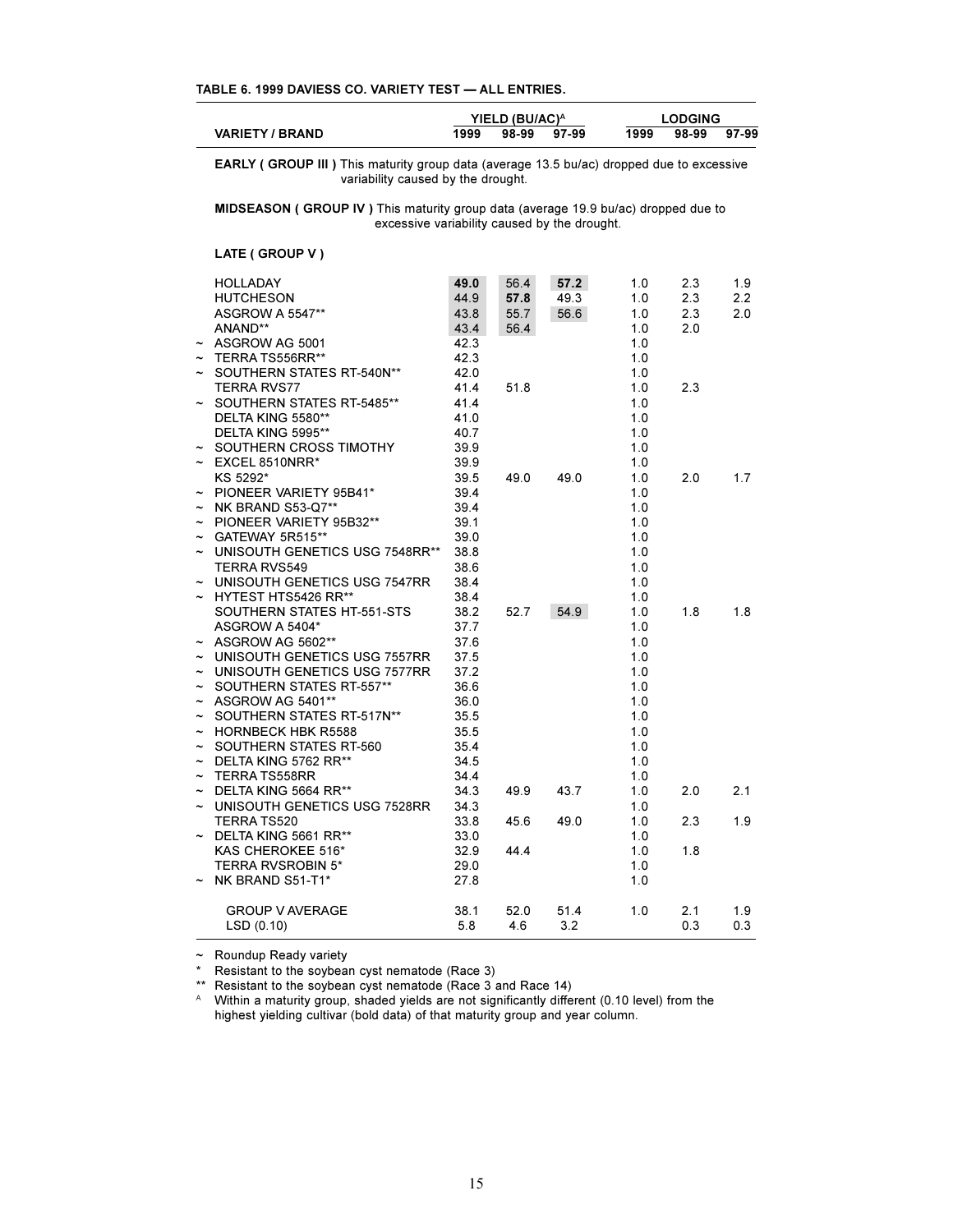| TABLE 7. 1999 CALDWELL CO. DOUBLE CROP VARIETY TEST — ALL ENTRIES. |  |  |
|--------------------------------------------------------------------|--|--|
|--------------------------------------------------------------------|--|--|

| <b>VARIETY / BRAND</b>               | YIELD (BU/AC) <sup>A</sup><br>1999 | <b>LODGING</b><br>1999 |
|--------------------------------------|------------------------------------|------------------------|
| <b>EARLY (GROUP III)</b>             |                                    |                        |
| PIONEER VARIETY 93B82                | 47.6                               | 1.8                    |
| ASGROW A 3904**                      | 404                                | 1.5                    |
| $\sim$ PIONEER VARIETY 93B53         | 40.2                               | 1.0                    |
| $\sim$ CALLAHAN 9390RR**             | 38.4                               | 1.5                    |
| $\sim$ ASGROW AG 3701*               | 38.2                               | 1.0                    |
| SOUTHERN STATES HT-381-STS           | 38.1                               | 1.8                    |
| $\sim$ SOUTHERN STATES RT-386        | 37.8                               | 2.0                    |
| $\sim$ ASGROW AG 3901**              | 37.0                               | 2.0                    |
| <b>MACON</b>                         | 37.0                               | 1.5                    |
| $\sim$ WILFARM WF 290 RR             | 36.6                               | 2.0                    |
| $\sim$ PIONEER VARIETY 93B84         | 36.5                               | 1 <sub>0</sub>         |
| $\sim$ TERRA TS397RR**               | 362                                | 2.3                    |
| $\sim$ GOLDEN HARVEST H-3960RR* 34.0 |                                    | 1.8                    |
| $\sim$ SOUTHERN STATES RT-3975 34.0  |                                    | 1.0                    |
| <b>NK BRAND S39-11**</b>             | 33.9                               | 2.5                    |
| $\sim$ WILFARM WF 370 RR 33.4        |                                    | 1.0                    |
| $\sim$ GOLDEN HARVEST H-3943RR       | 31.8                               | 1.3                    |
| $\sim$ FXCFI 8382NRR**               | 30.5                               | 1.5                    |
| $\sim$ NK BRAND S39-D9               | 30.2                               | 1.0                    |
| GROUP III AVERAGE                    | 36.4                               | 1.6                    |
| LSD(0.10)                            | 5.3                                | 0.4                    |

**MIDSEASON ( GROUP IV )** This maturity group data (average 24.8 bu/ac) dropped due to excessive variability caused by the drought.

**LATE ( GROUP V )** This maturity group data (average 15.4 bu/ac) dropped due to excessive variability caused by the drought.

 $\sim$  Roundup Ready variety

\* Resistant to the soybean cyst nematode (Race 3)

\*\* Resistant to the soybean cyst nematode (Race 3 and Race 14)

A Within a maturity group, shaded yields are not significantly different (0.10 level) from the highest yielding cultivar (bold data) of that maturity group and year column.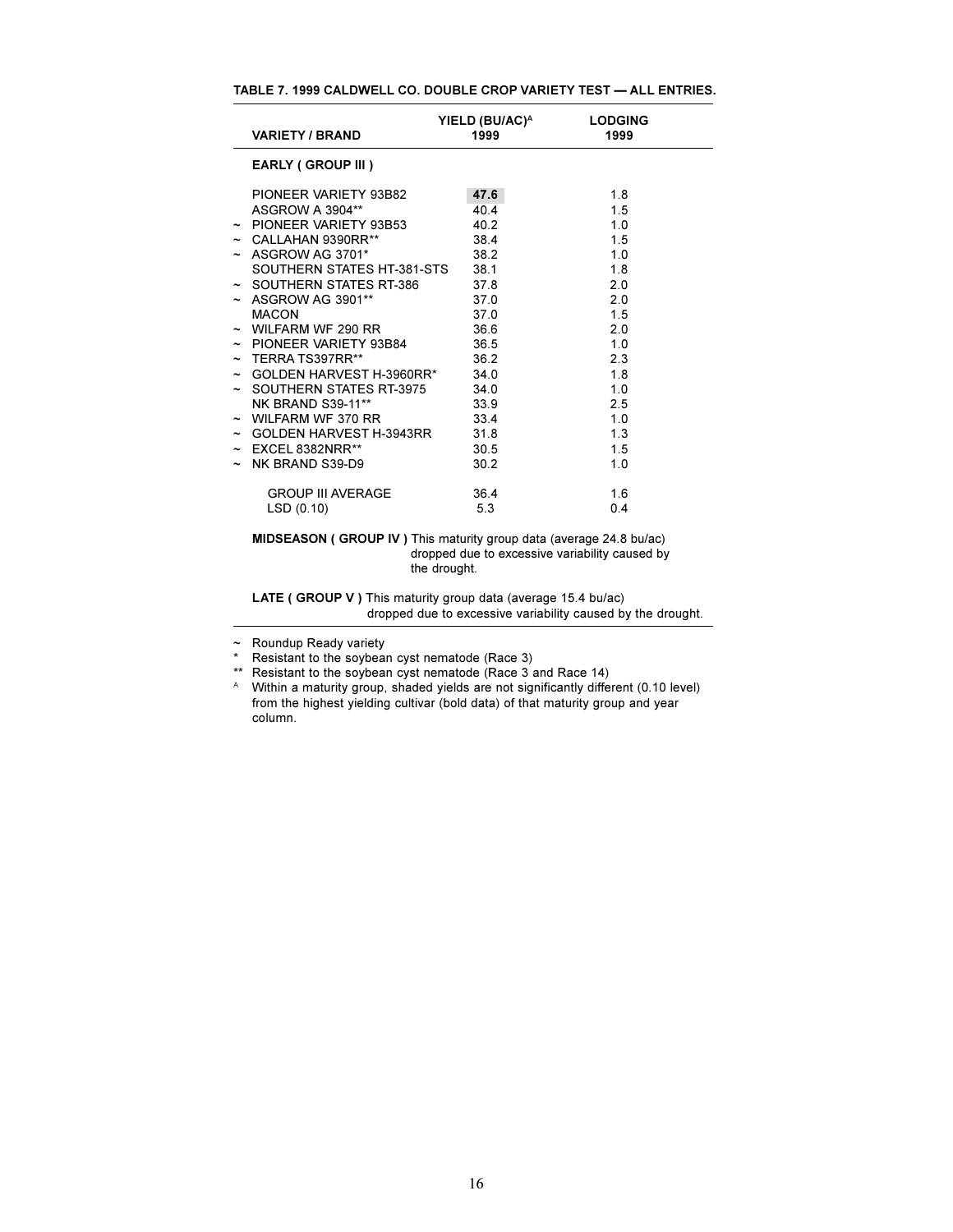| <b>VARIETY / BRAND</b>         | 1999 | YIELD (BU/AC) <sup>A</sup><br>98-99 | 1999 | <b>LODGING</b><br>98-99 | <b>PLANT</b><br><b>HEIGHT</b><br>(IN)<br>1999 | <b>MATURITY</b><br><b>DATE</b><br>1999 |
|--------------------------------|------|-------------------------------------|------|-------------------------|-----------------------------------------------|----------------------------------------|
| EARLY (GROUP III)              |      |                                     |      |                         |                                               |                                        |
| ASGROW AG 3701*                | 23.2 |                                     | 1.0  |                         | 24                                            | 9/16                                   |
| SOUTHERN STATES RT-386         | 21.9 | 28.4                                | 1.0  | 2.3                     | 25                                            | 9/21                                   |
| PIONEER VARIETY 93B53          | 21.3 |                                     | 1.0  |                         | 22                                            | 9/15                                   |
| GOLDEN HARVEST H-3960RR*       | 20.0 |                                     | 1.0  |                         | 23                                            | 9/18                                   |
| CALLAHAN 9390RR**              | 19.8 |                                     | 1.0  |                         | 27                                            | 9/15                                   |
| ASGROW AG 3901**               | 19.7 |                                     | 1.0  |                         | 24                                            | 9/17                                   |
| EXCEL 8382NRR**                | 19.5 | 29.8                                | 1.0  | 2.4                     | 21                                            | 9/16                                   |
| TERRA TS397RR**                | 19.5 |                                     | 1.0  |                         | 26                                            | 9/17                                   |
| NK BRAND S39-D9                | 19.4 |                                     | 1.0  |                         | 21                                            | 9/15                                   |
| PIONEER VARIETY 93B84          | 19.3 |                                     | 1.0  |                         | 24                                            | 9/18                                   |
| SOUTHERN STATES RT-3975        | 18.7 | 28.7                                | 1.0  | 2.3                     | 26                                            | 9/16                                   |
| WILFARM WF 290 RR              | 18.2 |                                     | 1.0  |                         | 25                                            | 9/7                                    |
| <b>WILFARM WF 370 RR</b>       | 17.0 |                                     | 1.0  |                         | 21                                            | 9/15                                   |
| <b>GOLDEN HARVEST H-3943RR</b> | 16.6 |                                     | 1.0  |                         | 22                                            | 9/17                                   |
| <b>GROUP III AVERAGE</b>       | 19.6 | 28.9                                | 1.0  | 2.3                     | 24                                            | 9/16                                   |
| LSD(0.10)                      | 2.1  | 2.4                                 |      | 0.1                     | $\overline{2}$                                |                                        |
| <b>MIDSEASON (GROUP IV)</b>    |      |                                     |      |                         |                                               |                                        |
| NK BRAND S46-W8**              | 24.4 | 28.1                                | 1.0  | 2.3                     | 28                                            | 9/22                                   |
| CALLAHAN 8437RR                | 23.8 | 31.8                                | 1.0  | 1.9                     | 26                                            | 9/22                                   |
| EXCEL 8422 RR $*$              | 23.3 | 29.4                                | 1.0  | 1.8                     | 25                                            | 9/22                                   |
| GATEWAY 4R453**                | 22.8 |                                     | 1.0  |                         | 30                                            | 9/23                                   |
| <b>HORNBECK HBK R4855</b>      | 22.6 |                                     | 1.0  |                         | 28                                            | 9/23                                   |
| <b>HYTEST HTS4301 RR**</b>     | 22.1 |                                     | 1.0  |                         | 27                                            | 9/21                                   |
| PIONEER VARIETY 94B01**        | 20.6 | 25.6                                | 1.0  | 1.8                     | 25                                            | 9/23                                   |
| LG 6430 RR                     | 20.5 |                                     | 1.0  |                         | 28                                            | 9/23                                   |
| CAVERNDALE CF 443nRR**         | 20.0 |                                     | 1.0  |                         | 27                                            | 9/23                                   |
| DELTAPINE DP 4344 RR           | 19.3 | 21.5                                | 1.0  | 2.4                     | 34                                            | 9/24                                   |
| <b>STINE 4001-4</b>            | 19.3 |                                     | 1.0  |                         | 23                                            | 9/20                                   |
| CAVERNDALE CF 465nRR**         | 19.0 |                                     | 1.0  |                         | 30                                            | 9/23                                   |
| DEKALB CX414cRR*               | 19.0 | 26.7                                | 1.0  | 2.2                     | 24                                            | 9/23                                   |
| EXCEL 8461 RR $*$              | 18.8 |                                     | 1.0  |                         | 25                                            | 9/23                                   |
| DYNA-GRO 3468 N RR**           | 18.7 |                                     | 1.0  |                         | 24                                            | 9/25                                   |
| DEKALB CX405RR                 | 18.3 |                                     | 1.0  |                         | 28                                            | 9/18                                   |
| DEKALB CX433RR                 | 17.8 |                                     | 1.0  |                         | 30                                            | 9/22                                   |
| ASGROW AG 4101*                | 17.6 |                                     | 1.0  |                         | 25                                            | 9/23                                   |
| TERRA TS466RR**                | 17.6 | 19.6                                | 1.0  | 2.0                     | 29                                            | 9/27                                   |
| ASGROW AG 4702**               | 17.2 | 26.1                                | 1.0  | 1.9                     | 27                                            | 9/24                                   |
| DYNA-GRO 3442 N RR**           | 17.2 |                                     | 1.0  |                         | 24                                            | 9/24                                   |
| <b>HYTEST HTS4725 RR</b>       | 17.2 |                                     | 1.0  |                         | 27                                            | 9/23                                   |
| PIONEER VARIETY 9492**         | 17.1 | 23.8                                | 1.0  | 1.9                     | 24                                            | 9/25                                   |
| DEKALB CX444cRR**              | 17.0 | 27.9                                | 1.0  | 2.1                     | 25                                            | 6/27                                   |
| NK BRAND S42-M1**              | 16.8 | 25.5                                | 1.0  | 2.1                     | 27                                            | 9/24                                   |
| SOUTHERN STATES RT-446N*       | 16.8 |                                     | 1.0  |                         | 26                                            | 9/24                                   |
| <b>WILFARM SF 477 RR**</b>     | 16.8 |                                     | 1.0  |                         | 25                                            | 9/28                                   |
| HYTEST HTS4800 RR**            | 16.6 | 24.3                                | 1.0  | 2.3                     | 29                                            | 9/25                                   |
| SOUTHERN CROSS MICAH**         | 16.6 |                                     | 1.0  |                         | 30                                            | 9/24                                   |
| LG 6485 RR                     | 16.4 |                                     | 1.0  |                         | 26                                            | 9/26                                   |
| CALLAHAN 9480RR                | 16.3 | 24.5                                | 1.0  | 2.3                     | 25                                            | 9/23                                   |
| DELTA KING 4762 RR**           | 16.3 |                                     | 1.0  |                         | 27                                            | 9/27                                   |
| ASGROW AG 4602**               | 16.2 | 25.2                                | 1.0  | 2.1                     | 26                                            | 9/25                                   |

# **TABLE 8. 1999 FAYETTE CO. ROUNDUP READY VARIETY TEST.**

*(continued on next page)*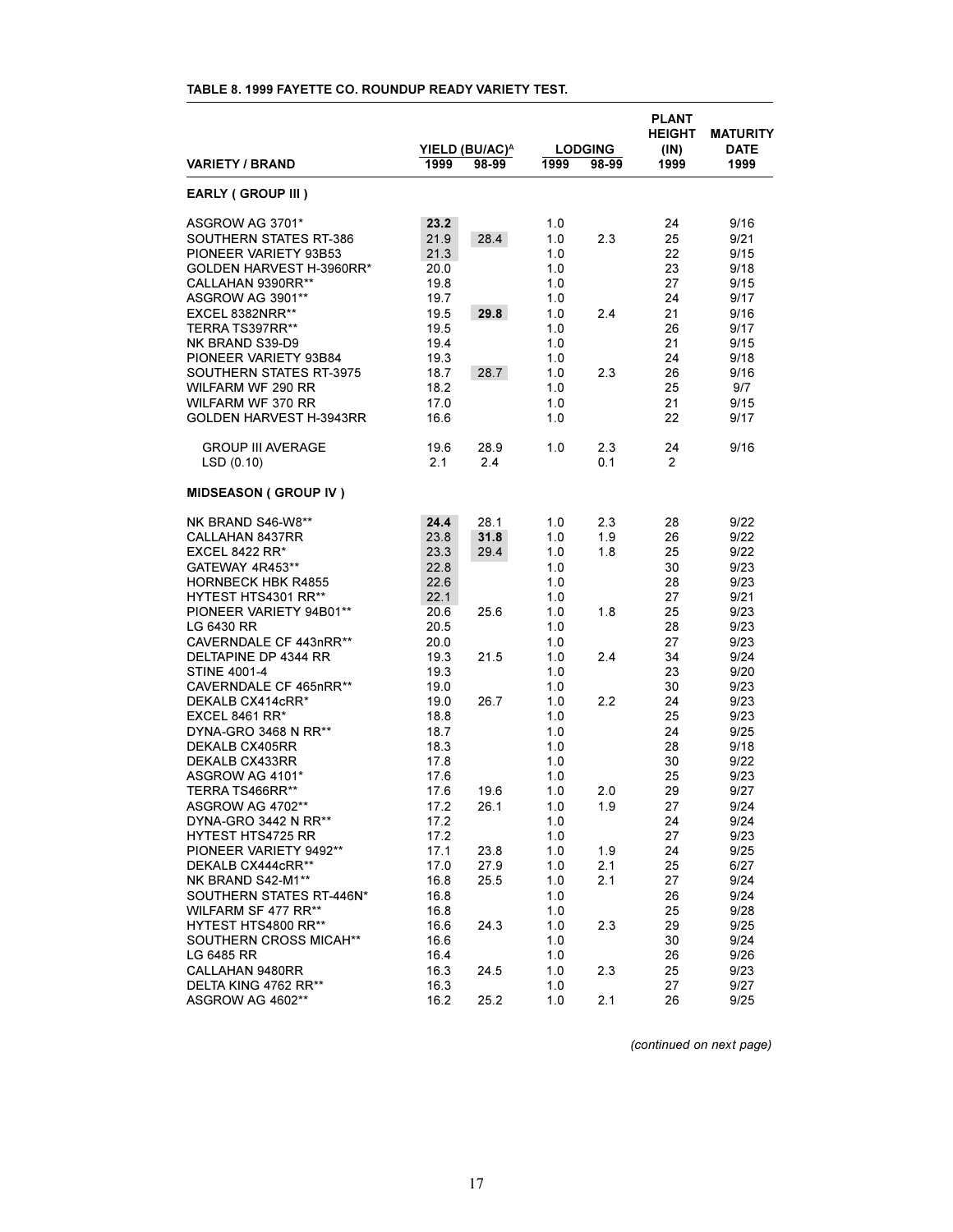|                                |      | YIELD (BU/AC) <sup>A</sup> |      | <b>LODGING</b> | <b>PLANT</b><br>HEIGHT<br>(IN) | <b>MATURITY</b><br><b>DATE</b> |
|--------------------------------|------|----------------------------|------|----------------|--------------------------------|--------------------------------|
| <b>VARIETY / BRAND</b>         | 1999 | 98-99                      | 1999 | 98-99          | 1999                           | 1999                           |
| SOUTHERN STATES RT-EXP 88401** | 16.0 |                            | 1.0  |                | 20                             | 9/26                           |
| DELTA KING 4965 RR**           | 15.8 |                            | 1.0  |                | 24                             | 9/27                           |
| SOUTHERN STATES RT-447         | 15.7 | 23.8                       | 1.0  | 2.1            | 26                             | 9/21                           |
| ASGROW AG 4301**               | 15.5 |                            | 1.0  |                | 22                             | 9/25                           |
| CALLAHAN 9440RR**              | 15.5 | 26.6                       | 1.0  | 2.0            | 25                             | 9/23                           |
| DELTAPINE DP 4750 RR           | 15.4 | 23.7                       | 1.0  | 2.3            | 29                             | 9/26                           |
| HORNBECK HBK R4660**           | 15.4 |                            | 1.0  |                | 31                             | 9/27                           |
| UNISOUTH GENETICS USG 7478RR** | 15.2 |                            | 1.0  |                | 29                             | 9/27                           |
| CAVERNDALE CF 481nRR**         | 14.8 |                            | 1.0  |                | 27                             | 9/27                           |
| ASGROW AG 4402*                | 14.7 |                            | 1.0  |                | 26                             | 9/24                           |
| ASGROW AG 4902*                | 14.6 |                            | 1.0  |                | 25                             | 9/26                           |
| HARTZ VARIETY H 4252RR**       | 14.6 |                            | 1.0  |                | 32                             | 9/24                           |
| WILFARM WF 480 RR**            | 14.4 |                            | 1.0  |                | 26                             | 9/25                           |
| ASGROW AG 4501**               | 13.7 | 24.8                       | 1.0  | 2.5            | 26                             | 9/27                           |
| GOLDEN HARVEST H-4404RR**      | 13.4 |                            | 1.0  |                | 26                             | 9/23                           |
| ASGROW AG 4901**               | 13.2 | 22.7                       | 1.0  | 2.3            | 27                             | 9/28                           |
| <b>DELTA KING 4868 RR</b>      | 12.7 |                            | 1.0  |                | 24                             | 9/29                           |
| <b>GROUP IV AVERAGE</b>        | 17.4 | 25.3                       | 1.0  | 2.1            | 27                             | 9/22                           |
| LSD(0.10)                      | 3.1  | 3.3                        |      | 0.2            | 2.0                            |                                |

#### **TABLE 8. 1999 FAYETTE CO. ROUNDUP READY VARIETY TEST** *(continued)***.**

**LATE ( GROUP V )** This maturity group data (average 8.4 bu/ac) dropped due to excessive variability caused by the drought.

\* Resistant to the soybean cyst nematode (Race 3)

\*\* Resistant to the soybean cyst nematode (Race 3 and Race 14)

A Within a maturity group, shaded yields are not significantly different (0.10 level) from the highest yielding cultivar (bold data) of that maturity group and year column.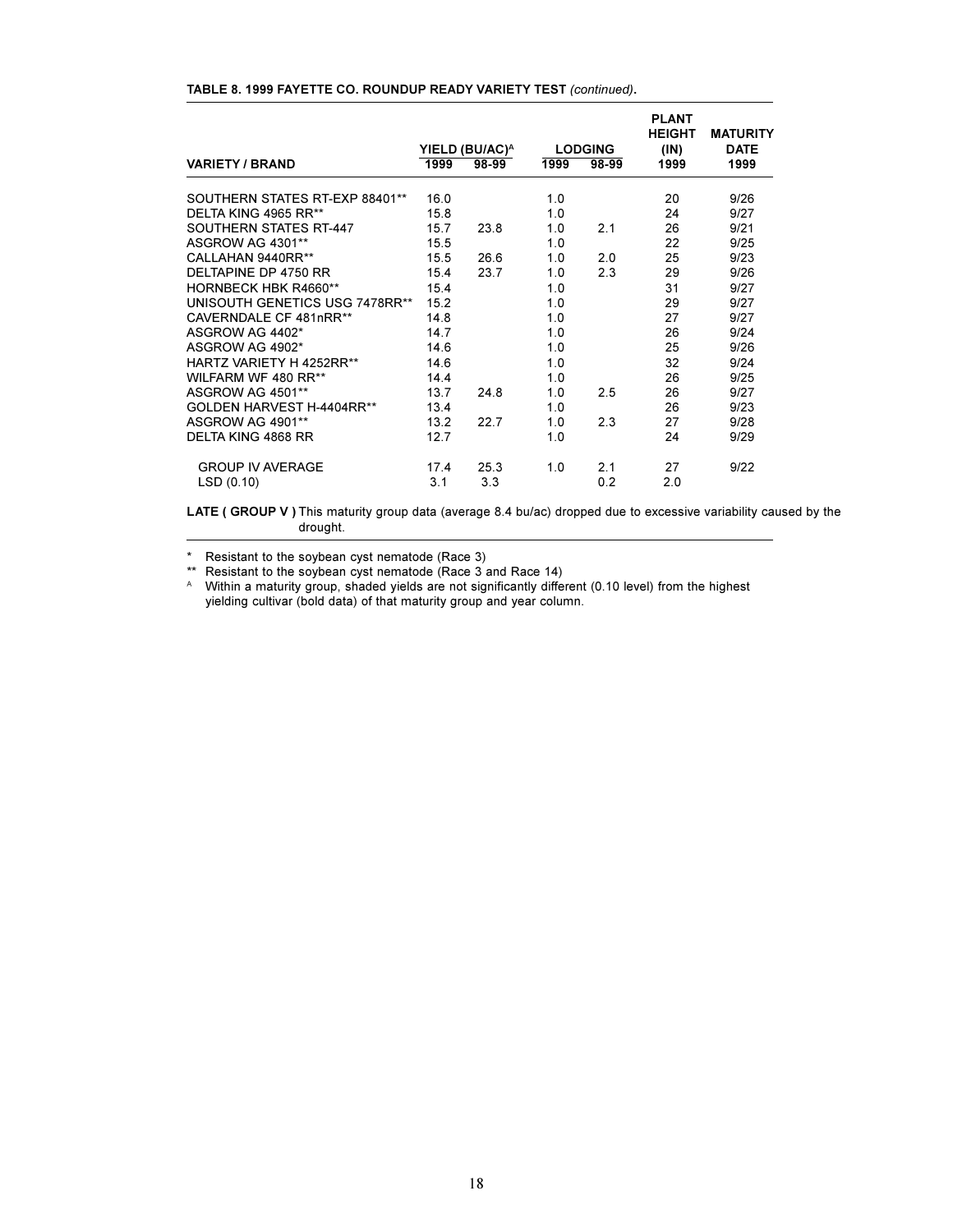#### **TABLE 9. 1999 DAVIESS CO. SOYBEAN CYST NEMATODE VARIETY TEST.**

|                                                                                                                                                                                                          |                                                                                                                                                                                                                                                                                                                                                                                                                                                                                                                                                                                                                                                                                                                                                                                                                                                                                                                                                                                                                                                            |                                                                                                                                                                                                                                                                                                                                                                                      | YIELD (BU/AC) <sup>A</sup>           |                                                                                                                                                                                                                                                                                                                                       | <b>LODGING</b>                  | <b>PLANT</b><br><b>HEIGHT</b><br>(IN)                                                                                                                                                                                                                                                  |                                                                                                                                                                                                                                                                                                                                                                                       | 1999 SCN EGG DENSITIES/100CC SOIL                                                                                                                                                                                                                                                                                                                                                     |                                                                                                                                                                                                                                                                                                                                                                                                                                                                                                 | 1999<br><b>REPORTED</b><br>SCN                                                                                                                                                                                                                                                                                                                                                                                                       |
|----------------------------------------------------------------------------------------------------------------------------------------------------------------------------------------------------------|------------------------------------------------------------------------------------------------------------------------------------------------------------------------------------------------------------------------------------------------------------------------------------------------------------------------------------------------------------------------------------------------------------------------------------------------------------------------------------------------------------------------------------------------------------------------------------------------------------------------------------------------------------------------------------------------------------------------------------------------------------------------------------------------------------------------------------------------------------------------------------------------------------------------------------------------------------------------------------------------------------------------------------------------------------|--------------------------------------------------------------------------------------------------------------------------------------------------------------------------------------------------------------------------------------------------------------------------------------------------------------------------------------------------------------------------------------|--------------------------------------|---------------------------------------------------------------------------------------------------------------------------------------------------------------------------------------------------------------------------------------------------------------------------------------------------------------------------------------|---------------------------------|----------------------------------------------------------------------------------------------------------------------------------------------------------------------------------------------------------------------------------------------------------------------------------------|---------------------------------------------------------------------------------------------------------------------------------------------------------------------------------------------------------------------------------------------------------------------------------------------------------------------------------------------------------------------------------------|---------------------------------------------------------------------------------------------------------------------------------------------------------------------------------------------------------------------------------------------------------------------------------------------------------------------------------------------------------------------------------------|-------------------------------------------------------------------------------------------------------------------------------------------------------------------------------------------------------------------------------------------------------------------------------------------------------------------------------------------------------------------------------------------------------------------------------------------------------------------------------------------------|--------------------------------------------------------------------------------------------------------------------------------------------------------------------------------------------------------------------------------------------------------------------------------------------------------------------------------------------------------------------------------------------------------------------------------------|
|                                                                                                                                                                                                          | <b>VARIETY / BRAND</b>                                                                                                                                                                                                                                                                                                                                                                                                                                                                                                                                                                                                                                                                                                                                                                                                                                                                                                                                                                                                                                     | 1999                                                                                                                                                                                                                                                                                                                                                                                 | 98-99                                | 1999                                                                                                                                                                                                                                                                                                                                  | 98-99                           | 1999                                                                                                                                                                                                                                                                                   | <b>PLANTING (Pi)</b>                                                                                                                                                                                                                                                                                                                                                                  | <b>HARVEST (Pf)</b>                                                                                                                                                                                                                                                                                                                                                                   | Pf-Pi <sup>B</sup>                                                                                                                                                                                                                                                                                                                                                                                                                                                                              | <b>RESISTANCE<sup>c</sup></b>                                                                                                                                                                                                                                                                                                                                                                                                        |
|                                                                                                                                                                                                          | EARLY (GROUP III)                                                                                                                                                                                                                                                                                                                                                                                                                                                                                                                                                                                                                                                                                                                                                                                                                                                                                                                                                                                                                                          |                                                                                                                                                                                                                                                                                                                                                                                      |                                      |                                                                                                                                                                                                                                                                                                                                       |                                 |                                                                                                                                                                                                                                                                                        |                                                                                                                                                                                                                                                                                                                                                                                       |                                                                                                                                                                                                                                                                                                                                                                                       |                                                                                                                                                                                                                                                                                                                                                                                                                                                                                                 |                                                                                                                                                                                                                                                                                                                                                                                                                                      |
|                                                                                                                                                                                                          | ASGROW A 3904<br>GOLDEN HARVEST H-3960RR<br>ASGROW AG 3701<br><b>TERRA TS397RR</b><br>ASGROW AG 3901<br>NK BRAND S39-11<br>EXCEL 8382N RR<br>CALLAHAN 9390RR<br><b>MACON</b>                                                                                                                                                                                                                                                                                                                                                                                                                                                                                                                                                                                                                                                                                                                                                                                                                                                                               | 60.0<br>56.0<br>54.6<br>53.9<br>52.4<br>52.4<br>51.6<br>45.6<br>45.1                                                                                                                                                                                                                                                                                                                 |                                      | 1.8<br>2.5<br>1.7<br>3.2<br>2.5<br>2.2<br>2.2<br>1.7<br>1.7                                                                                                                                                                                                                                                                           |                                 | 42<br>43<br>37<br>41<br>40<br>41<br>44<br>41<br>38                                                                                                                                                                                                                                     | 2900<br>2840<br>2370<br>1850<br>2420<br>1960<br>3490<br>2770<br>1620                                                                                                                                                                                                                                                                                                                  | 10127<br>24573<br>2560<br>3187<br>4453<br>2640<br>7560<br>7213<br>5220                                                                                                                                                                                                                                                                                                                | +7227<br>+21733<br>$+190$<br>+1337<br>$+2033$<br>$+680$<br>+4070<br>$+4443$<br>+3600                                                                                                                                                                                                                                                                                                                                                                                                            | 3, MR-14<br>3<br>3, MR-14<br>3, 14<br>3<br>3, 14<br>MR-3, MS-14<br>3, 14<br>SUS                                                                                                                                                                                                                                                                                                                                                      |
|                                                                                                                                                                                                          | <b>GROUP III AVERAGE</b><br>LSD(0.10)                                                                                                                                                                                                                                                                                                                                                                                                                                                                                                                                                                                                                                                                                                                                                                                                                                                                                                                                                                                                                      | 52.4<br>2.7                                                                                                                                                                                                                                                                                                                                                                          |                                      | 2.1<br>0.3                                                                                                                                                                                                                                                                                                                            |                                 | 41<br>2                                                                                                                                                                                                                                                                                |                                                                                                                                                                                                                                                                                                                                                                                       |                                                                                                                                                                                                                                                                                                                                                                                       |                                                                                                                                                                                                                                                                                                                                                                                                                                                                                                 |                                                                                                                                                                                                                                                                                                                                                                                                                                      |
|                                                                                                                                                                                                          | <b>MIDSEASON (GROUP IV)</b>                                                                                                                                                                                                                                                                                                                                                                                                                                                                                                                                                                                                                                                                                                                                                                                                                                                                                                                                                                                                                                |                                                                                                                                                                                                                                                                                                                                                                                      |                                      |                                                                                                                                                                                                                                                                                                                                       |                                 |                                                                                                                                                                                                                                                                                        |                                                                                                                                                                                                                                                                                                                                                                                       |                                                                                                                                                                                                                                                                                                                                                                                       |                                                                                                                                                                                                                                                                                                                                                                                                                                                                                                 |                                                                                                                                                                                                                                                                                                                                                                                                                                      |
| $\tilde{\phantom{a}}$<br>$\tilde{}$<br>∼<br>$\tilde{ }$<br>∼<br>∼<br>∼<br>∼<br>∼<br>$\tilde{\phantom{a}}$<br>$\tilde{\phantom{a}}$<br>∼<br>∼<br>∼<br>$\tilde{\phantom{a}}$<br>∼<br>$\tilde{\phantom{a}}$ | PIONEER VARIETY 94B53<br>DELTA KING 4965 RR<br>DEKALB CX444cRR<br>CAVERNDALE CF 465nRR<br><b>HYTEST HTS4800 RR</b><br><b>MANOKIN</b><br>CAVERNDALE CF 481nRR<br>ASGROW AG 4702<br>GATEWAY 433<br><b>STINE 4702-2</b><br>TERRA TS438c<br>PIONEER VARIETY 94B22<br>WILFARM WF 480 RR<br>TERRA TS4792<br>ASGROW AG 4501<br>ASGROW AG 4301<br>GOLDEN HARVEST H-4516<br>ASGROW AG 4101<br>DYNA-GRO 3468 N RR<br>PHARAOH<br><b>CAVERNDALE CF 486</b><br>ASGROW A 4604<br>ASGROW AG 4902<br>SOUTHERN STATES RT-446N<br>TERRA TS466RR<br>HARTZ VARIETY H 4252RR<br>PIONEER VARIETY 9492<br>EXCEL 8422 RR<br>ASGROW AG 4901<br>CALLAHAN 9440RR<br><b>WILFARM SF 477 RR</b><br>SOUTHERN CROSS JAMES<br>DELTA KING 4762 RR<br>DYNA-GRO 3442 N RR<br>NK BRAND S46-W8<br>ASGROW AG 4602<br>GOLDEN HARVEST H-4115<br>ASGROW A 4922<br>UNISOUTH GENETICS USG 7478RR<br>ASGROW AG 4402<br>PIONEER VARIETY 94B01<br>SOUTHERN STATES RT-EXP 88401<br>NK BRAND S42-M1<br>CAVERNDALE CF 443nRR<br><b>GOLDEN HARVEST H-4404RR</b><br><b>HORNBECK HBK R4660</b><br>CALLAHAN 9454 | 55.2<br>49.9<br>49.3<br>49.2<br>48.2<br>47.6<br>45.1<br>45.0<br>44.3<br>44.1<br>43.9<br>43.5<br>43.2<br>42.6<br>42.2<br>41.8<br>41.7<br>41.4<br>41.4<br>41.4<br>41.3<br>41.2<br>40.9<br>40.3<br>40.2<br>40.2<br>40.1<br>39.7<br>39.5<br>39.3<br>39.3<br>38.9<br>38.8<br>38.8<br>38.1<br>38.0<br>38.0<br>38.0<br>37.9<br>37.8<br>37.5<br>37.2<br>36.9<br>36.0<br>35.5<br>33.8<br>33.7 | 52.2<br>53.2<br>47.2<br>45.5<br>41.2 | 1.7<br>1.2<br>1.2<br>1.5<br>1.7<br>1.2<br>1.7<br>1.2<br>1.5<br>1.8<br>2.3<br>2.2<br>1.5<br>1.5<br>1.8<br>1.0<br>1.8<br>1.7<br>1.0<br>1.0<br>1.3<br>1.8<br>1.0<br>1.2<br>1.0<br>1.5<br>1.0<br>1.0<br>1.8<br>2.2<br>1.0<br>1.5<br>1.7<br>1.8<br>1.3<br>1.3<br>1.5<br>1.8<br>1.3<br>1.5<br>1.0<br>1.3<br>1.2<br>1.5<br>1.7<br>1.2<br>1.7 | 1.8<br>2.2<br>1.3<br>1.7<br>1.5 | 40<br>35<br>37<br>42<br>45<br>34<br>41<br>37<br>34<br>45<br>36<br>40<br>36<br>47<br>40<br>32<br>38<br>37<br>31<br>26<br>41<br>37<br>33<br>35<br>36<br>38<br>33<br>42<br>41<br>41<br>35<br>40<br>42<br>36<br>37<br>30<br>37<br>42<br>39<br>34<br>33<br>31<br>37<br>38<br>38<br>37<br>35 | 4740<br>8020<br>5360<br>3640<br>4310<br>4700<br>5470<br>4260<br>4730<br>11510<br>7130<br>3130<br>4140<br>6100<br>3620<br>2780<br>3610<br>6990<br>3570<br>3590<br>3190<br>3930<br>5750<br>3920<br>3190<br>3460<br>4030<br>6890<br>6970<br>3460<br>5040<br>5290<br>4460<br>5680<br>4430<br>3550<br>4690<br>4060<br>3850<br>3880<br>4940<br>6360<br>2610<br>2360<br>4190<br>4500<br>4630 | 5973<br>3507<br>5427<br>2787<br>4367<br>1030<br>2200<br>2600<br>1360<br>2940<br>2587<br>4587<br>5780<br>2020<br>2600<br>5987<br>6313<br>2180<br>3027<br>2200<br>6960<br>3260<br>4273<br>4167<br>3697<br>2193<br>6553<br>8513<br>1967<br>4010<br>3547<br>2520<br>7140<br>6500<br>3647<br>1953<br>6980<br>3310<br>3200<br>6960<br>3660<br>1837<br>2340<br>9580<br>4200<br>1273<br>23313 | $+1233$<br>$-4513$<br>$+67$<br>$-853$<br>$+57$<br>$-3670$<br>$-3270$<br>$-1660$<br>$-3370$<br>$-8570$<br>$-4543$<br>$+1457$<br>$+1640$<br>$-4080$<br>$-1020$<br>+3207<br>$+2703$<br>$-4810$<br>$-543$<br>$-1390$<br>+3080<br>$-670$<br>$-1477$<br>$+247$<br>$+507$<br>$-1267$<br>$+2523$<br>+1623<br>$-5003$<br>$+550$<br>-1493<br>$-2770$<br>+2680<br>$+820$<br>$-783$<br>$-1597$<br>+2290<br>$-750$<br>$-650$<br>+3080<br>$-1280$<br>$-4523$<br>$-270$<br>+7220<br>$+10$<br>$-3227$<br>+18683 | 3, 14<br>3, 14<br>3, 14<br>3, 14<br>3, 14<br>3<br>3, 14<br>3, 14<br>3, 14<br>3, 14<br>3, 14<br>3, 14<br>3, MR-14<br>3, 14<br>MR-3, 14<br>3, 14<br>3<br>3<br>3, 14<br>3, 14<br>3, 14<br>3, MR-14<br>3<br>3<br>3, 14<br>3, 9, 14<br>3, 14<br>$MS-3$<br>3, 14<br>3, MR-14<br>3, 14<br>3, 14<br>3, 14<br>3, 14<br>3, 14<br>3, 4, 14<br>3, 14<br>3, 14<br>3, MR-14<br>3<br>3, 14<br>3, 14<br>3, 14<br>3, 14<br>3, 14<br>3, MR-14<br>3, 14 |
| ∼<br>$\tilde{\phantom{a}}$<br>∼<br>∼<br>$\tilde{\phantom{a}}$                                                                                                                                            | SOUTHERN CROSS MICAH<br>GATEWAY 4R453<br><b>GOLDEN HARVEST H-4459STS</b><br>DEKALB CX414cRR<br>HYTEST HTS4301 RR<br>LG 6457 C STS<br>EXCEL 8461 RR<br>CALHOUN<br><b>GROUP IV AVERAGE</b>                                                                                                                                                                                                                                                                                                                                                                                                                                                                                                                                                                                                                                                                                                                                                                                                                                                                   | 33.3<br>31.9<br>31.6<br>31.6<br>29.1<br>28.7<br>28.6<br>20.6<br>39.5                                                                                                                                                                                                                                                                                                                 | 29.8<br>44.8                         | 1.2<br>1.0<br>1.2<br>1.7<br>1.5<br>1.2<br>1.2<br>1.0<br>1.4                                                                                                                                                                                                                                                                           | 1.0<br>1.6                      | 37<br>32<br>33<br>38<br>35<br>33<br>36<br>21<br>37                                                                                                                                                                                                                                     | 3540<br>5160<br>7860<br>4440<br>3130<br>4190<br>7480<br>3930                                                                                                                                                                                                                                                                                                                          | 3567<br>4980<br>4420<br>6260<br>5667<br>18320<br>10840<br>17240                                                                                                                                                                                                                                                                                                                       | $+27$<br>$-180$<br>$-3440$<br>+1820<br>$+2537$<br>+14130<br>+3360<br>+13310                                                                                                                                                                                                                                                                                                                                                                                                                     | 3, 14<br>3, MR-14<br>3, 14<br>3<br>3, 14<br>3, 14<br>$MS-3$<br>SUS                                                                                                                                                                                                                                                                                                                                                                   |
|                                                                                                                                                                                                          | LSD (0.10)                                                                                                                                                                                                                                                                                                                                                                                                                                                                                                                                                                                                                                                                                                                                                                                                                                                                                                                                                                                                                                                 | 5.9                                                                                                                                                                                                                                                                                                                                                                                  | 3.5                                  | 0.4                                                                                                                                                                                                                                                                                                                                   | 0.0                             | 4.0                                                                                                                                                                                                                                                                                    |                                                                                                                                                                                                                                                                                                                                                                                       |                                                                                                                                                                                                                                                                                                                                                                                       |                                                                                                                                                                                                                                                                                                                                                                                                                                                                                                 |                                                                                                                                                                                                                                                                                                                                                                                                                                      |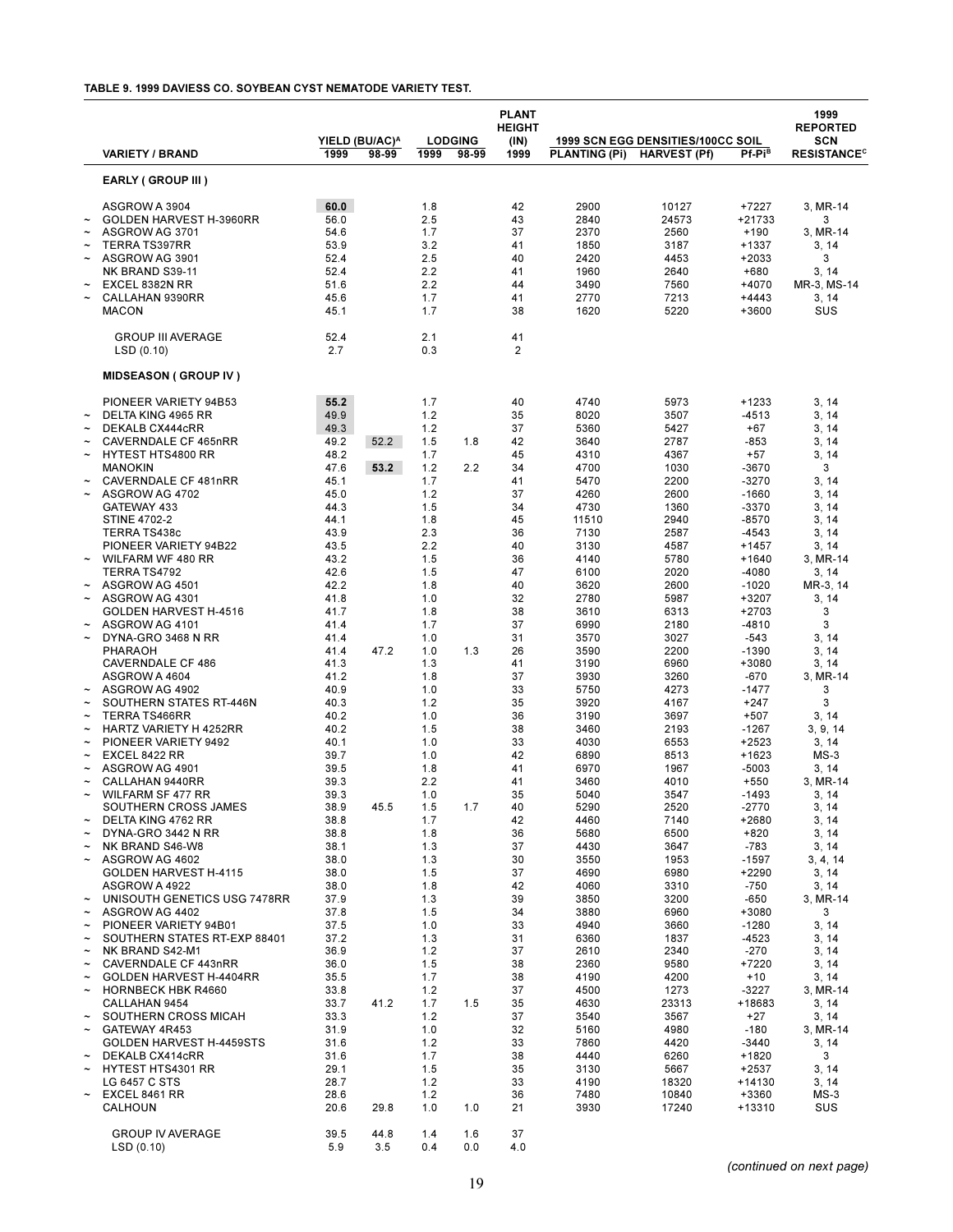#### **TABLE 9. 1999 DAVIESS CO. SOYBEAN CYST NEMATODE VARIETY TEST** *(continued).*

|                       | <b>VARIETY / BRAND</b>         | 1999 | YIELD (BU/AC) <sup>A</sup><br>$98-99$ | 1999 | <b>LODGING</b><br>$98-99$ | <b>PLANT</b><br><b>HEIGHT</b><br>(IN)<br>1999 | <b>PLANTING (Pi)</b> | <b>1999 SCN EGG DENSITIES/100CC SOIL</b><br><b>HARVEST (Pf)</b> | $Pf-Pi^B$ | 1999<br><b>REPORTED</b><br><b>SCN</b><br><b>RESISTANCE<sup>C</sup></b> |
|-----------------------|--------------------------------|------|---------------------------------------|------|---------------------------|-----------------------------------------------|----------------------|-----------------------------------------------------------------|-----------|------------------------------------------------------------------------|
|                       |                                |      |                                       |      |                           |                                               |                      |                                                                 |           |                                                                        |
|                       | LATE (GROUP V)                 |      |                                       |      |                           |                                               |                      |                                                                 |           |                                                                        |
|                       |                                |      |                                       |      |                           |                                               |                      |                                                                 |           |                                                                        |
| $\tilde{}$            | SOUTHERN STATES RT-517N        | 55.3 | 57.7                                  | 1.8  | 2.1                       | 39                                            | 2030                 | 6460                                                            | $+4430$   | 3, 14                                                                  |
|                       | ASGROW A 5404                  | 55.1 |                                       | 1.5  |                           | 37                                            | 3760                 | 4647                                                            | $+887$    | 3                                                                      |
|                       | <b>ANAND</b>                   | 55.1 | 59.8                                  | 1.0  | 1.7                       | 32                                            | 4820                 | 5753                                                            | $+933$    | 3, 5, 14                                                               |
| $\tilde{}$            | ASGROW AG 5602                 | 54.9 |                                       | 2.5  |                           | 37                                            | 2980                 | 2100                                                            | $-880$    | 3, 14                                                                  |
|                       | ASGROW A 5547                  | 54.3 |                                       | 2.5  |                           | 35                                            | 4570                 | 2867                                                            | $-1703$   | 3, 14                                                                  |
| $\tilde{}$            | UNISOUTH GENETICS USG 7548RR   | 52.8 |                                       | 2.2  |                           | 41                                            | 2470                 | 20033                                                           | +17563    | 3, 14                                                                  |
| $\tilde{\phantom{a}}$ | SOUTHERN STATES RT-540N        | 52.7 |                                       | 2.3  |                           | 39                                            | 2430                 | 3307                                                            | $+877$    | 3, 14                                                                  |
| $\tilde{\phantom{a}}$ | SOUTHERN STATES RT-557         | 52.1 | 54.2                                  | 3.0  | 2.9                       | 44                                            | 2760                 | 5893                                                            | $+3133$   | 3, 14                                                                  |
| $\tilde{\phantom{a}}$ | <b>TERRA TS556RR</b>           | 50.8 |                                       | 1.8  |                           | 41                                            | 4290                 | 2800                                                            | $-1490$   | 3, 14                                                                  |
|                       | KAS CHEROKEE 516               | 50.6 | 50.5                                  | 1.5  | 1.3                       | 32                                            | 2610                 | 2873                                                            | $+263$    | 3, 14                                                                  |
|                       | DELTA KING 5580                | 49.5 |                                       | 2.8  |                           | 39                                            | 1900                 | 7213                                                            | $+5313$   | 3                                                                      |
|                       | <b>DELTA KING 5995</b>         | 49.2 |                                       | 2.5  |                           | 37                                            | 2970                 | 1880                                                            | $-1090$   | 1, 3, 4, 9,                                                            |
| $\tilde{\phantom{a}}$ | NK BRAND S53-Q7                | 47.8 |                                       | 1.2  |                           | 33                                            | 1380                 | 12020                                                           | $+10640$  | 3.14                                                                   |
| $\tilde{\phantom{a}}$ | GATEWAY 5R515                  | 47.7 |                                       | 1.7  |                           | 38                                            | 3380                 | 6293                                                            | $+2913$   | 3, 9, 14                                                               |
|                       | <b>TERRA RVSROBIN 5</b>        | 47.4 |                                       | 2.7  |                           | 36                                            | 2620                 | 1093                                                            | $-1527$   | 3, 4, 14                                                               |
| $\tilde{\phantom{a}}$ | <b>HYTEST HTS5426 RR</b>       | 47.4 |                                       | 2.2  |                           | 41                                            | 2300                 | 11660                                                           | +9360     | 3                                                                      |
| $\tilde{\phantom{a}}$ | <b>DELTA KING 5664 RR</b>      | 47.1 |                                       | 2.3  |                           | 41                                            | 2870                 | 3027                                                            | $+157$    | 3, 14                                                                  |
| $\tilde{}$            | DELTA KING 5762 RR             | 45.8 |                                       | 3.0  |                           | 42                                            | 2480                 | 6453                                                            | $+3973$   | 3, 14                                                                  |
| $\tilde{}$            | PIONEER VARIETY 95B32          | 45.7 |                                       | 1.7  |                           | 31                                            | 3000                 | 5440                                                            | $+2440$   | 3, 14                                                                  |
| $\tilde{\phantom{a}}$ | DELTA KING 5661 RR             | 45.1 |                                       | 3.0  |                           | 40                                            | 2820                 | 6600                                                            | $+3780$   | 3, MR-14                                                               |
| $\tilde{\phantom{a}}$ | ASGROW AG 5401                 | 43.8 |                                       | 1.7  |                           | 38                                            | 1880                 | 2720                                                            | $+840$    | $MS-3$                                                                 |
| $\tilde{\phantom{a}}$ | EXCEL 8510NRR                  | 43.1 |                                       | 1.7  |                           | 46                                            | 2250                 | 16140                                                           | +13890    | 3, 14                                                                  |
| $\tilde{\phantom{a}}$ | PIONEER VARIETY 95B41          | 42.1 |                                       | 2.3  |                           | 36                                            | 1830                 | 16153                                                           | $+14323$  | 3                                                                      |
|                       | KS 5292                        | 41.6 | 48.4                                  | 2.3  | 1.8                       | 34                                            | 2940                 | 2947                                                            | $+7$      | 3                                                                      |
|                       | <b>SOUTHERN STATES RT-5485</b> | 38.8 |                                       | 1.5  |                           | 38                                            | 3290                 | 20647                                                           | +17357    | 3, 14                                                                  |
| $\tilde{\phantom{a}}$ | NK BRAND S51-T1                | 35.5 |                                       | 2.5  |                           | 47                                            | 4240                 | 6583                                                            | $+2343$   | 3                                                                      |
|                       | <b>HUTCHESON</b>               | 35.3 | 43.2                                  | 1.0  | 1.3                       | 34                                            | 3750                 | 9897                                                            | $+6147$   | SUS                                                                    |
|                       | <b>GROUP V AVERAGE</b>         | 47.7 | 52.3                                  | 2.1  | 1.9                       | 38                                            |                      |                                                                 |           |                                                                        |
|                       | LSD(0.10)                      | 6.3  | 3.6                                   | 0.5  | 0.3                       | 3                                             |                      |                                                                 |           |                                                                        |
|                       | <b>GRAND MEAN</b>              | 39.3 | 48.5                                  |      |                           |                                               |                      |                                                                 |           |                                                                        |

~ Roundup Ready variety

Within a maturity group, shaded yields are not significantly different (0.10 level) from the highest yielding cultivar (bold data) of that maturity group and year column.

B Pf-Pi represents SCN reproduction during the growing season. Changes in SCN populations are best gauged by following SCN egg development through the season. Pf is the SCN egg count at the end of the season. Pi is the number of eggs present at planting.

A positive number indicates an increase in the SCN population while a negative number indicates a decrease in the SCN population.  $\circ$  Resistance to cyst nematode races as reported by the companies. Race 3 and Race 14 are the predominant races in Kentucky.

SUS-susceptible to SCN MS-moderately susceptible MR-moderately resistant Note: Yield loss in soybeans caused by SCN is determined by the SCN population at planting, not the population at harvest. A race test performed from this field in 1997 indicated the presence of SCN Race 3.

20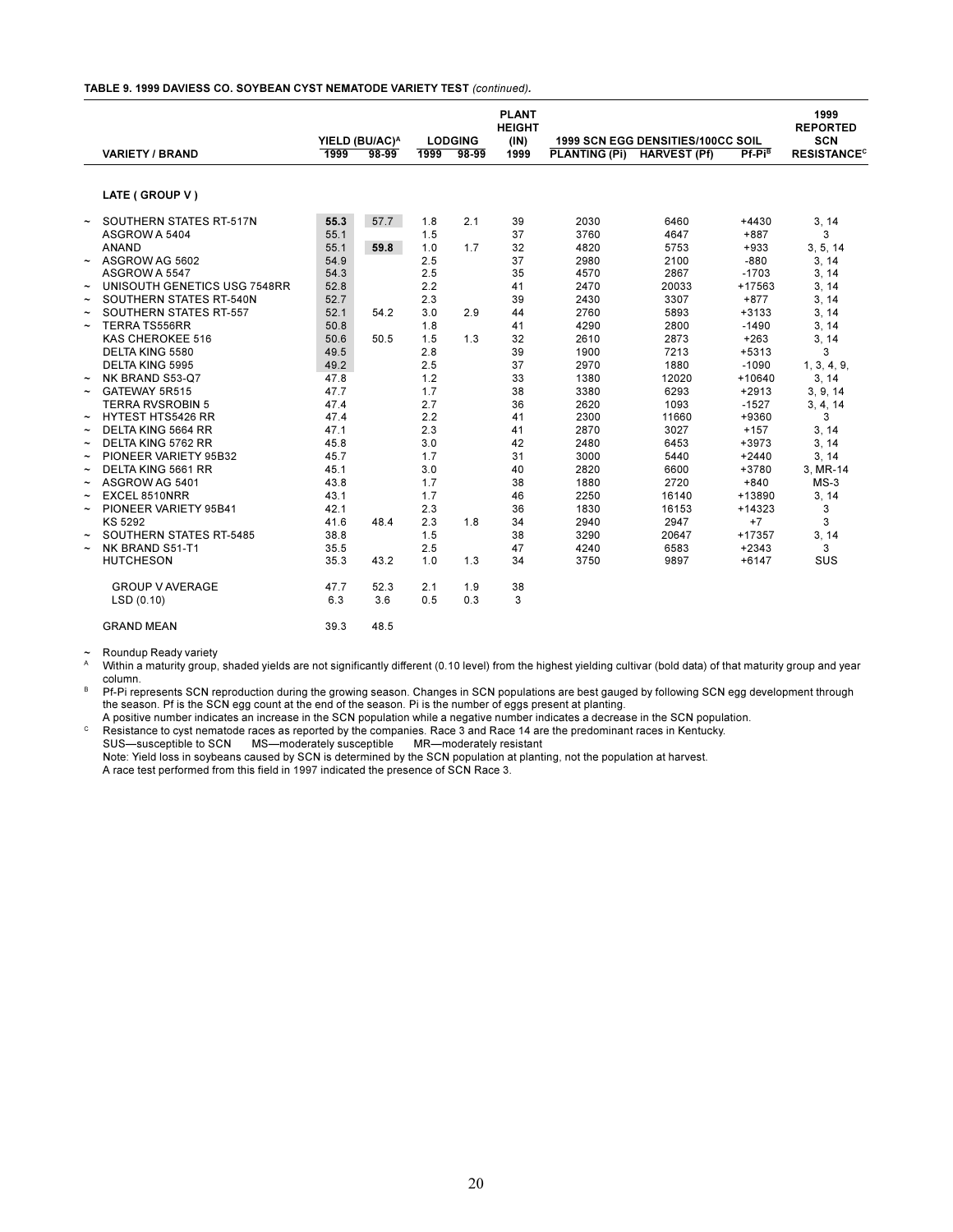|  |  | TABLE 10. 1999 KENTUCKY SOYBEAN PERFORMANCE TEST PROTEIN AND OIL COMPOSITION <sup>A</sup> . |
|--|--|---------------------------------------------------------------------------------------------|
|--|--|---------------------------------------------------------------------------------------------|

|                                                    | <b>VARIETY / BRAND</b>                                                            | <b>PROTEIN%</b> | OIL%         | <b>VARIETY / BRAND</b>                                                                                                                                                                                                                                                                                                                                                                                                         | <b>PROTEIN%</b> | OIL%         |
|----------------------------------------------------|-----------------------------------------------------------------------------------|-----------------|--------------|--------------------------------------------------------------------------------------------------------------------------------------------------------------------------------------------------------------------------------------------------------------------------------------------------------------------------------------------------------------------------------------------------------------------------------|-----------------|--------------|
|                                                    | ANAND**<br>ASGROW A 3904**<br>ASGROW A 4341<br>ASGROW A 4604**<br>ASGROW A 4922** | 38.4            | 15.4         | $\begin{array}{l} \thicksim \hspace{0.3cm} \begin{array}{l} \thicksim \hspace{0.3cm} \text{HYTEST HTS4800 RR}^{\thicksim} \\\thicksim \hspace{0.3cm} \text{HTTEST HTS5426 RR}^{\thicksim} \\\thicksim \hspace{0.3cm} \text{KAS CHEROKEE 516*} \\\thicksim \hspace{0.3cm} \text{KS 5292*} \\\thicksim \hspace{0.3cm} \text{LG 6430 RR} \\\thicksim \hspace{0.3cm} \text{LG 6435 RC STS}^{\thicksim} \\\thicksim \hspace{0.3cm}$ | 36.8            | 17.9         |
|                                                    |                                                                                   | 35.5            | 17.7         |                                                                                                                                                                                                                                                                                                                                                                                                                                | 36.8            | 16.3         |
|                                                    |                                                                                   | 35.4            | 18.0         |                                                                                                                                                                                                                                                                                                                                                                                                                                | 36.5            | 17.1         |
|                                                    |                                                                                   | 37.3            | 18.3         |                                                                                                                                                                                                                                                                                                                                                                                                                                | 35.3            | 17.0         |
|                                                    |                                                                                   | 38.6            | 17.6         |                                                                                                                                                                                                                                                                                                                                                                                                                                | 34.2            | 17.9         |
|                                                    | ASGROW A 5404*<br>ASGROW A 5547**                                                 | 36.7<br>36.8    | 16.2<br>14.1 |                                                                                                                                                                                                                                                                                                                                                                                                                                | 35.6<br>35.1    | 17.5<br>18.1 |
| $\tilde{}$                                         | ASGROW AG 3701*                                                                   | 35.4            | 18.4         |                                                                                                                                                                                                                                                                                                                                                                                                                                | 35.0            | 18.1         |
| $\tilde{}$                                         | ASGROW AG 3901**                                                                  | 36.9            | 17.0         |                                                                                                                                                                                                                                                                                                                                                                                                                                | 35.9            | 16.8         |
| $\tilde{}$                                         | ASGROW AG 4101*                                                                   | 37.1            | 18.1         |                                                                                                                                                                                                                                                                                                                                                                                                                                | 33.5            | 18.7         |
| $\tilde{}$                                         | ASGROW AG 4301**                                                                  | 37.1            | 18.3         |                                                                                                                                                                                                                                                                                                                                                                                                                                | 37.9            | 17.8         |
| $\tilde{}$<br>$\tilde{}$                           | ASGROW AG 4402*<br>ASGROW AG 4501**                                               | 36.5<br>35.5    | 17.9<br>18.2 |                                                                                                                                                                                                                                                                                                                                                                                                                                | 35.5<br>36.6    | 17.8<br>17.7 |
| $\tilde{}$                                         | ASGROW AG 4602**                                                                  | 34.8            | 17.8         |                                                                                                                                                                                                                                                                                                                                                                                                                                | 37.4            | 17.6         |
| $\widetilde{\phantom{m}}$                          | ASGROW AG 4702**                                                                  | 37.7            | 18.1         |                                                                                                                                                                                                                                                                                                                                                                                                                                | 35.6            | 16.9         |
| $\tilde{}$                                         | ASGROW AG 4901**                                                                  | 37.7            | 18.0         |                                                                                                                                                                                                                                                                                                                                                                                                                                | 37.6            | 16.8         |
| $\tilde{}$                                         | ASGROW AG 4902*                                                                   | 37.1            | 16.7         |                                                                                                                                                                                                                                                                                                                                                                                                                                | 39.5            | 14.5         |
| $\widetilde{\phantom{m}}$                          | ASGROW AG 5001                                                                    | 36.3            | 17.7         |                                                                                                                                                                                                                                                                                                                                                                                                                                | 36.7            | 18.3         |
| $\tilde{}$<br>$\tilde{}$                           | ASGROW AG 5401**<br>ASGROW AG 5602**                                              | 37.5<br>34.7    | 16.0<br>17.0 | ~ PIONEER VARIETY 93B53<br>PIONEER VARIETY 93B82                                                                                                                                                                                                                                                                                                                                                                               | 35.3<br>36.2    | 18.1<br>18.5 |
|                                                    | <b>CALHOUN</b>                                                                    | 36.8            | 17.9         | $\sim$ PIONEER VARIETY 93B84                                                                                                                                                                                                                                                                                                                                                                                                   | 36.4            | 19.3         |
| $\tilde{}$                                         | CALLAHAN 8437RR                                                                   | 37.2            | 18.4         | PIONEER VARIETY 9482                                                                                                                                                                                                                                                                                                                                                                                                           | 36.2            | 16.5         |
|                                                    | CALLAHAN 9390RR**                                                                 | 37.2            | 18.7         | $\sim$ PIONEER VARIETY 9492**                                                                                                                                                                                                                                                                                                                                                                                                  | 36.4            | 18.6         |
|                                                    | CALLAHAN 9440RR**                                                                 | 35.1            | 18.0         | ~ PIONEER VARIETY 94B01**<br>PIONEER VARIETY 94B22**                                                                                                                                                                                                                                                                                                                                                                           | 37.1            | 18.9         |
|                                                    | CALLAHAN 9454**                                                                   | 35.0            | 17.8         |                                                                                                                                                                                                                                                                                                                                                                                                                                | 35.7            | 18.2         |
|                                                    | CALLAHAN 9474<br>CALLAHAN 9480RR                                                  | 34.1<br>34.7    | 18.6<br>18.3 | PIONEER VARIETY 94B53**<br>$\sim$ PIONEER VARIETY 95B32**                                                                                                                                                                                                                                                                                                                                                                      | 37.0<br>37.9    | 17.5<br>15.9 |
| $\tilde{\phantom{a}}$                              | CAVERNDALE CF 443nRR**                                                            | 36.1            | 17.6         | PIONEER VARIETY 95B41*                                                                                                                                                                                                                                                                                                                                                                                                         | 38.2            | 15.7         |
|                                                    |                                                                                   | 35.0            | 17.8         | PIONEER VARIE IT 3JJJ- .<br>SOUTHERN CROSS EXODUS<br>THERN CROSS .IAMES**                                                                                                                                                                                                                                                                                                                                                      | 36.2            | 17.9         |
|                                                    | CAVERNDALE UF 401<br>CAVERNDALE CF 465nRR**<br>CAVERNICALE CF 481nRR**            | 37.4            | 17.2         |                                                                                                                                                                                                                                                                                                                                                                                                                                | 35.9            | 17.6         |
| $\tilde{\phantom{a}}$                              |                                                                                   | 35.3            | 17.1         | ~ SOUTHERN CROSS MICAH**                                                                                                                                                                                                                                                                                                                                                                                                       | 39.1            | 16.3         |
|                                                    | CAVERNDALE CF 486n**                                                              | 35.0            | 18.4         | $\sim$ SOUTHERN CROSS TIMOTHY                                                                                                                                                                                                                                                                                                                                                                                                  | 35.0            | 15.0         |
| $\tilde{}$                                         | CAVERNDALE CF 492<br>DEKALB CX405RR                                               | 36.6<br>34.4    | 17.6<br>17.4 | SOUTHERN STATES FFR-439<br>SOUTHERN STATES FFR-493                                                                                                                                                                                                                                                                                                                                                                             | 34.8<br>36.2    | 18.0<br>17.7 |
| $\tilde{}$                                         | DEKALB CX414cRR*                                                                  | 35.4            | 17.9         | SOUTHERN STATES FFR-4985-STS                                                                                                                                                                                                                                                                                                                                                                                                   | 34.6            | 18.1         |
|                                                    | DEKALB CX433RR                                                                    | 33.9            | 18.2         | SOUTHERN STATES HT-381-STS                                                                                                                                                                                                                                                                                                                                                                                                     | 36.9            | 17.6         |
| $\tilde{}$                                         | DEKALB CX444cRR**                                                                 | 36.0            | 18.4         | SOUTHERN STATES HT-551-STS                                                                                                                                                                                                                                                                                                                                                                                                     | 38.0            | 16.6         |
| $\tilde{}$                                         | DELTA KING 4762 RR**                                                              | 38.9            | 17.9         | $\sim$ SOUTHERN STATES RT-386                                                                                                                                                                                                                                                                                                                                                                                                  | 35.7            | 18.5         |
| $\widetilde{\phantom{m}}$<br>$\tilde{\phantom{a}}$ | DELTA KING 4868 RR<br>DELTA KING 4965 RR**                                        | 34.9<br>38.2    | 17.0<br>17.8 | SOUTHERN STATES RT-3975<br>SOUTHERN STATES RT-446N*                                                                                                                                                                                                                                                                                                                                                                            | 37.9<br>37.1    | 17.6<br>17.5 |
|                                                    | DELTA KING 5580**                                                                 | 36.0            | 16.8         | $\sim$ SOUTHERN STATES RT-447                                                                                                                                                                                                                                                                                                                                                                                                  | 35.0            | 17.2         |
|                                                    | DELTA KING 5661 RR**                                                              | 38.0            | 15.5         | SOUTHERN STATES RT-517N**                                                                                                                                                                                                                                                                                                                                                                                                      | 36.3            | 17.5         |
| $\tilde{}$                                         | DELTA KING 5664 RR**                                                              | 38.2            | 16.1         | SOUTHERN STATES RT-540N**<br>$\thicksim$                                                                                                                                                                                                                                                                                                                                                                                       | 38.0            | 14.6         |
| $\tilde{}$                                         | DELTA KING 5762 RR**                                                              | 35.3            | 16.7         | SOUTHERN STATES RT-5485**<br>$\tilde{}$                                                                                                                                                                                                                                                                                                                                                                                        | 38.0            | 15.7         |
|                                                    | DELTA KING 5995**<br>DELTA KING XTJ 784                                           | 36.5<br>34.6    | 15.8<br>18.4 | SOUTHERN STATES RT-557**<br>SOUTHERN STATES RT-560<br>$\thicksim$                                                                                                                                                                                                                                                                                                                                                              | 35.3<br>36.6    | 17.5<br>16.6 |
|                                                    | DELTAPINE DP 4344 RR                                                              | 36.1            | 17.8         | ~ SOUTHERN STATES RT-EXP 88401**                                                                                                                                                                                                                                                                                                                                                                                               | 37.3            | 18.3         |
|                                                    | DELTAPINE DP 4750 RR                                                              | 34.5            | 18.8         | <b>STINE 4001-4</b>                                                                                                                                                                                                                                                                                                                                                                                                            | 34.8            | 18.7         |
|                                                    | DELTAPINE DP 4909                                                                 | 38.7            | 15.9         | STINE 4702-2**                                                                                                                                                                                                                                                                                                                                                                                                                 | 34.7            | 17.9         |
|                                                    | DYNA-GRO 3442 N RR**                                                              | 36.2            | 17.6         | <b>STINE 4790</b>                                                                                                                                                                                                                                                                                                                                                                                                              | 36.2            | 17.8         |
| $\widetilde{\phantom{m}}$<br>$\tilde{}$            | DYNA-GRO 3468 N RR**<br>EXCEL 8382NRR**                                           | 35.9<br>35.7    | 17.9<br>18.5 | <b>STRESSLAND</b><br>TERRA RVS499                                                                                                                                                                                                                                                                                                                                                                                              | 37.3<br>35.5    | 18.4<br>17.0 |
| $\tilde{}$                                         | <b>EXCEL 8422 RR*</b>                                                             | 36.5            | 17.6         | <b>TERRA RVS549</b>                                                                                                                                                                                                                                                                                                                                                                                                            | 39.2            | 15.6         |
|                                                    | EXCEL 8461 RR <sup>*</sup>                                                        | 35.5            | 17.3         | TERRA RVS77                                                                                                                                                                                                                                                                                                                                                                                                                    | 37.5            | 18.2         |
| $\tilde{}$                                         | EXCEL 8510NRR*                                                                    | 36.7            | 15.5         | TERRA RVSROBIN 5*                                                                                                                                                                                                                                                                                                                                                                                                              | 36.8            | 16.2         |
|                                                    | GATEWAY 433**                                                                     | 36.7            | 17.9         | TERRA TS397RR**                                                                                                                                                                                                                                                                                                                                                                                                                | 35.7            | 18.2         |
|                                                    | GATEWAY 470                                                                       | 35.0            | 19.0         | TERRA TS438c**                                                                                                                                                                                                                                                                                                                                                                                                                 | 36.9            | 17.8         |
| $\tilde{}$                                         | GATEWAY 4R453**<br>GATEWAY 5R515**                                                | 35.4<br>39.6    | 17.3<br>14.9 | TERRA TS466RR**<br>TERRA TS4792**                                                                                                                                                                                                                                                                                                                                                                                              | 37.4<br>37.0    | 16.8<br>18.0 |
|                                                    | GOLDEN HARVEST H-3943RR                                                           | 35.8            | 17.9         | TERRA TS490                                                                                                                                                                                                                                                                                                                                                                                                                    | 37.1            | 16.8         |
| $\tilde{}$                                         | GOLDEN HARVEST H-3960RR*                                                          | 35.4            | 18.5         | TERRA TS520                                                                                                                                                                                                                                                                                                                                                                                                                    | 36.5            | 15.9         |
|                                                    | GOLDEN HARVEST H-4115**                                                           | 34.8            | 17.8         | TERRATS556RR**<br>$\tilde{}$                                                                                                                                                                                                                                                                                                                                                                                                   | 36.7            | 16.3         |
|                                                    | GOLDEN HARVEST H-4404RR**                                                         | 36.3            | 17.7         | TERRA TS558RR<br>$\tilde{}$                                                                                                                                                                                                                                                                                                                                                                                                    | 35.2            | 15.6         |
|                                                    | GOLDEN HARVEST H-4459STS**<br>GOLDEN HARVEST H-4516*                              | 36.2<br>36.1    | 18.3<br>18.8 | UNISOUTH GENETICS USG 7478RR**<br>$\thicksim$<br>UNISOUTH GENETICS USG 7499                                                                                                                                                                                                                                                                                                                                                    | 38.4<br>37.4    | 16.7<br>16.6 |
|                                                    | HARTZ VARIETY H 4252RR**                                                          | 37.8            | 17.9         | UNISOUTH GENETICS USG 7528RR                                                                                                                                                                                                                                                                                                                                                                                                   | 35.1            | 17.0         |
|                                                    | HOLLADAY                                                                          | 36.9            | 15.3         | UNISOUTH GENETICS USG 7547RR<br>$\widetilde{\phantom{m}}$                                                                                                                                                                                                                                                                                                                                                                      | 37.6            | 15.6         |
|                                                    | <b>HORNBECK HBK 4890</b>                                                          | 35.3            | 17.5         | UNISOUTH GENETICS USG 7548RR**<br>$\widetilde{\phantom{m}}$                                                                                                                                                                                                                                                                                                                                                                    | 37.1            | 16.7         |
|                                                    | <b>HORNBECK HBK 4891</b>                                                          | 35.1            | 18.2         | UNISOUTH GENETICS USG 7557RR                                                                                                                                                                                                                                                                                                                                                                                                   | 36.3            | 17.0         |
| $\widetilde{\phantom{m}}$                          | HORNBECK HBK R4660**                                                              | 38.7            | 16.2         | UNISOUTH GENETICS USG 7577RR<br>$\widetilde{\phantom{m}}$                                                                                                                                                                                                                                                                                                                                                                      | 37.3            | 15.4         |
|                                                    | <b>HORNBECK HBK R4855</b><br><b>HORNBECK HBK R5588</b>                            | 35.3<br>36.6    | 18.4<br>17.7 | WILFARM SF 477 RR**<br>$\tilde{\phantom{a}}$<br>WILFARM WF 290 RR                                                                                                                                                                                                                                                                                                                                                              | 37.7<br>35.5    | 17.6<br>19.0 |
|                                                    | <b>HUTCHESON</b>                                                                  | 35.8            | 17.7         | WILFARM WF 370 RR<br>$\widetilde{\phantom{m}}$                                                                                                                                                                                                                                                                                                                                                                                 | 36.8            | 17.4         |
|                                                    | HYTEST HTS4301 RR**                                                               | 36.4            | 17.6         | WILFARM WF 480 RR**                                                                                                                                                                                                                                                                                                                                                                                                            | 35.3            | 17.9         |
|                                                    | $\sim$ HYTEST HTS4725 RR                                                          | 34.2            | 18.2         |                                                                                                                                                                                                                                                                                                                                                                                                                                |                 |              |

A Variety protein and oil concentration was determined at the Logan Co. location and expressed on the basis of 13% moisture. The mean protein concentration was 36.4%, and the mean oil concentration was 17.4%. ~ Roundup Ready variety

\* Resistant to the soybean cyst nematode (Race 3)

\*\* Resistant to the soybean cyst nematode (Race 3 and Race 14)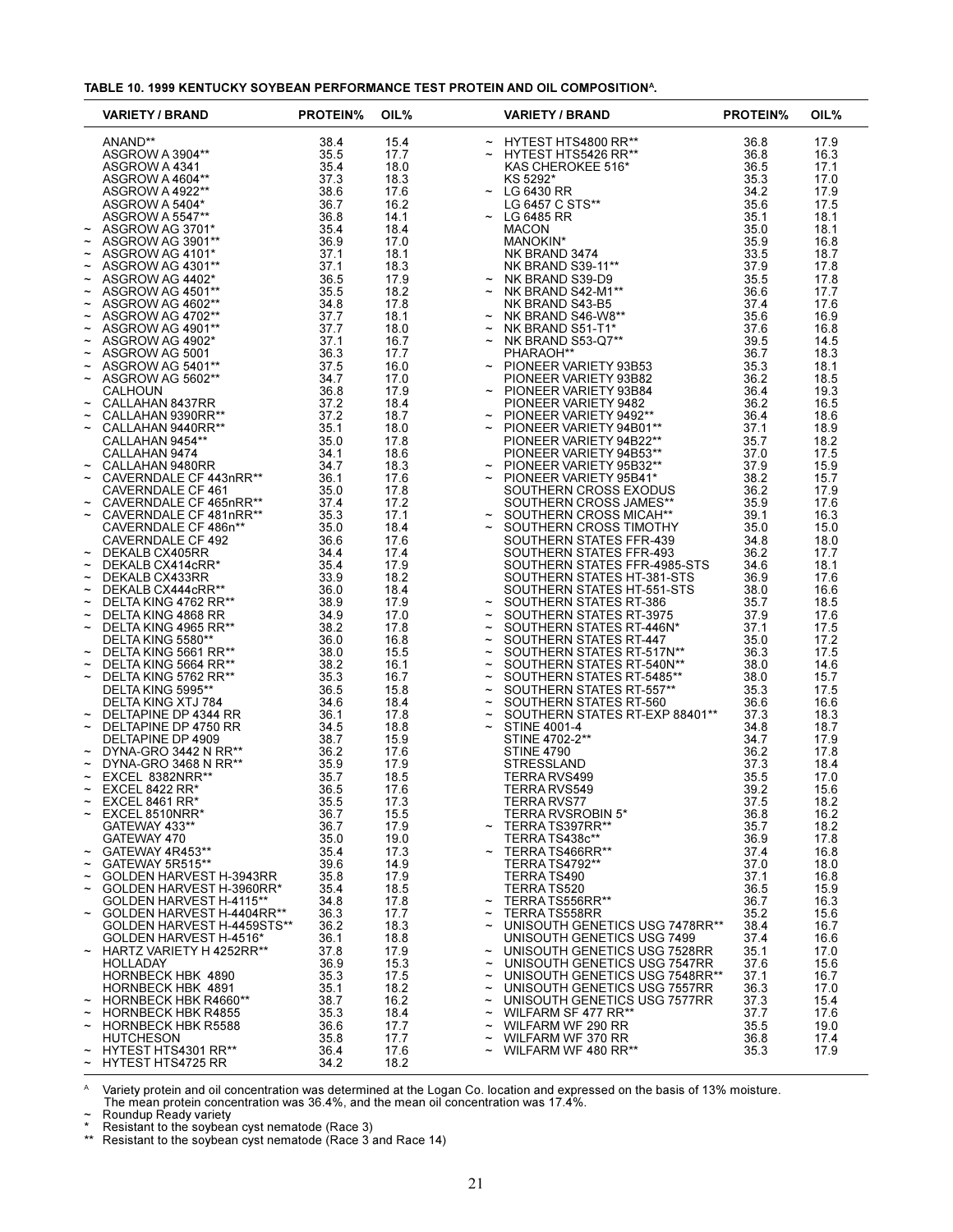

Issued 12-99, 6000 copies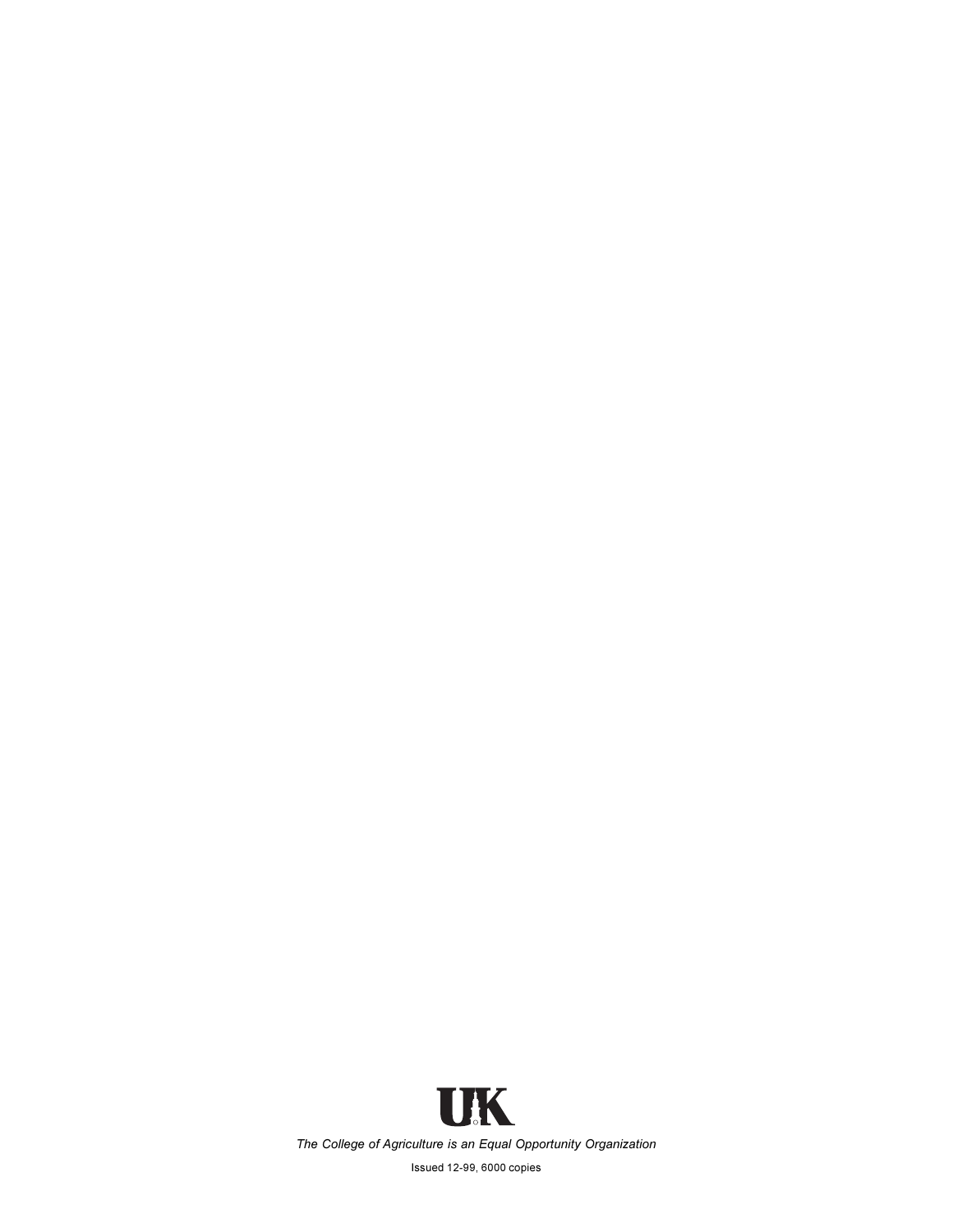# **(1999 SUMMARY 0F THE CONVENTIONAL TEST TABLES 4-7) SELECTION KEY TO CREATE SUBSETS OF TABLE 3**

<span id="page-22-2"></span><span id="page-22-1"></span><span id="page-22-0"></span>

Selected varieties found by using this key should also be found in the summary table containing all varieties (table 3) to observe potential yield loss by the chosen key restraints. The selected variety can be easily located in table 3 by finding it's 1999 yield in the appropriate maturity group.

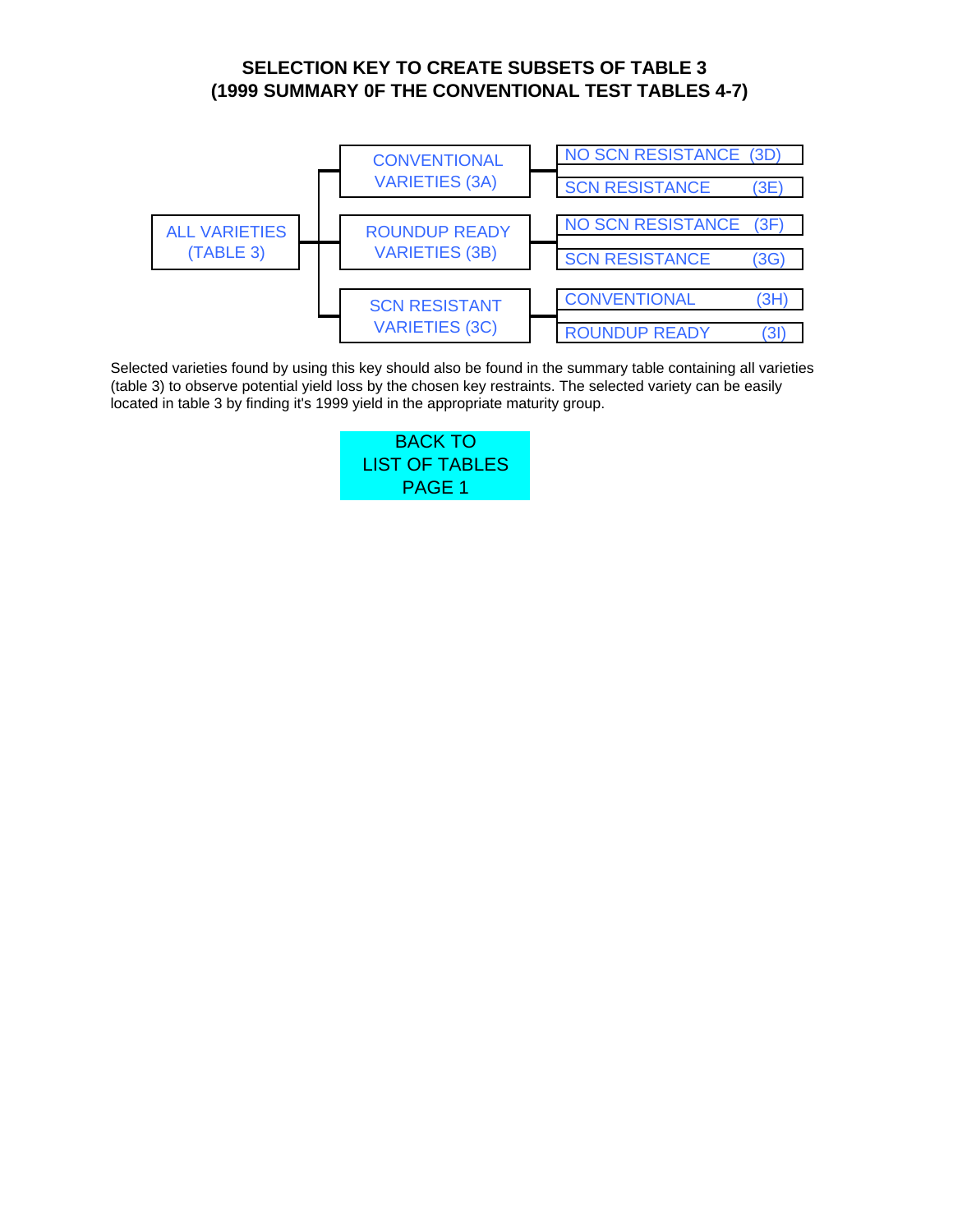<span id="page-23-0"></span>

| TABLE 3. 1999 SUMMARY OF VARIETY TEST TABLES 4-7 ALL ENTRIES |                            |                            |       |       |      |                | <b>BACK TO</b>   |            |
|--------------------------------------------------------------|----------------------------|----------------------------|-------|-------|------|----------------|------------------|------------|
|                                                              |                            | YIELD (BU/AC) <sup>A</sup> |       |       |      | <b>LODGING</b> | <b>SELECTION</b> |            |
|                                                              | <b>VARIETY / BRAND</b>     | 1999                       | 98-99 | 97-99 | 1999 | 98-99          | 97-99            | <b>KEY</b> |
|                                                              | <b>EARLY (GROUP III)</b>   |                            |       |       |      |                |                  |            |
|                                                              | PIONEER VARIETY 93B82      | 41.8                       |       |       | 2.4  |                |                  |            |
|                                                              | ASGROW A 3904**            | 38.8                       | 45.9  | 48.6  | 1.8  | 2.0            | 1.7              |            |
|                                                              | PIONEER VARIETY 93B53      | 38.5                       |       |       | 1.9  |                |                  |            |
|                                                              | CALLAHAN 9390RR**          | 38.0                       |       |       | 2.0  |                |                  |            |
|                                                              | ASGROW AG 3901**           | 37.1                       |       |       | 2.5  |                |                  |            |
|                                                              | ASGROW AG 3701*            | 37.0                       |       |       | 1.9  |                |                  |            |
|                                                              | WILFARM WF 290 RR          | 36.5                       |       |       | 2.3  |                |                  |            |
|                                                              | SOUTHERN STATES HT-381-STS | 36.2                       | 38.5  | 43.4  | 2.3  | 2.3            | 1.9              |            |
|                                                              | GOLDEN HARVEST H-3960RR*   | 35.4                       |       |       | 2.3  |                |                  |            |
|                                                              | SOUTHERN STATES RT-386     | 35.3                       |       |       | 2.4  |                |                  |            |
|                                                              | WILFARM WF 370 RR          | 35.1                       |       |       | 1.8  |                |                  |            |
|                                                              | PIONEER VARIETY 93B84      | 34.9                       |       |       | 1.8  |                |                  |            |
|                                                              | <b>MACON</b>               | 34.7                       | 42.5  | 46.0  | 2.2  | 2.1            | 1.7              |            |
|                                                              | TERRA TS397RR**            | 34.4                       |       |       | 2.7  |                |                  |            |
|                                                              | SOUTHERN STATES RT-3975    | 33.6                       |       |       | 2.0  |                |                  |            |
| $\tilde{}$                                                   | NK BRAND S39-D9            | 33.4                       |       |       | 1.8  |                |                  |            |
|                                                              | <b>NK BRAND S39-11**</b>   | 33.4                       |       |       | 2.5  |                |                  |            |
|                                                              | GOLDEN HARVEST H-3943RR    | 31.1                       |       |       | 1.6  |                |                  |            |
|                                                              | $~\sim~$ EXCEL 8382NRR**   | 30.2                       |       |       | 2.0  |                |                  |            |
|                                                              | <b>GROUP III AVERAGE</b>   | 35.5                       | 42.3  | 46.0  | 2.1  | 2.1            | 1.8              |            |
|                                                              | LSD(0.10)                  | 2.8                        | 2.6   | 1.9   | 0.2  | 0.3            | 0.1              |            |

# **MID-SEASON ( GROUP IV )**

| GOLDEN HARVEST H-4459STS**       | 41.8 |      |      | 2.4 |     |     |
|----------------------------------|------|------|------|-----|-----|-----|
| GOLDEN HARVEST H-4516*           | 40.7 |      |      | 2.3 |     |     |
| ASGROW A 4341                    | 40.7 | 49.6 | 49.9 | 2.3 | 1.9 | 1.5 |
| GATEWAY 433**                    | 40.0 |      |      | 2.5 |     |     |
| LG 6457 C STS**                  | 39.8 |      |      | 2.5 |     |     |
| TERRA TS438c**                   | 38.7 |      |      | 2.6 |     |     |
| CALLAHAN 9454**                  | 38.4 | 41.6 |      | 2.4 | 2.6 |     |
| <b>HORNBECK HBK 4891</b>         | 38.1 |      |      | 2.6 |     |     |
| DEKALB CX405RR                   | 37.9 |      |      | 2.4 |     |     |
| $~\sim~$ ASGROW AG 4301**        | 37.5 |      |      | 2.3 |     |     |
| ASGROW AG 4402*                  | 37.2 |      |      | 2.6 |     |     |
| GOLDEN HARVEST H-4115**          | 37.2 |      |      | 2.3 |     |     |
| DYNA-GRO 3468 N RR**             | 37.1 |      |      | 2.1 |     |     |
| DELTA KING XTJ 784               | 36.7 |      |      | 2.4 |     |     |
| <b>STRESSLAND</b>                | 36.6 | 45.0 | 47.6 | 2.6 | 2.5 | 2.0 |
| ~ SOUTHERN STATES RT-EXP 88401** | 36.1 |      |      | 2.1 |     |     |
| $\sim$ ASGROW AG 4501**          | 36.0 |      |      | 2.1 |     |     |
| <b>ASGROW A 4604**</b>           | 35.9 | 42.3 |      | 2.4 | 2.9 |     |
| $\sim$ STINE 4001-4              | 35.8 |      |      | 2.8 |     |     |
| DELTA KING 4868 RR               | 35.6 |      |      | 2.1 |     |     |
| GATEWAY 4R453**                  | 35.6 |      |      | 2.0 |     |     |
| ASGROW AG 4902*                  | 35.3 |      |      | 2.3 |     |     |
| PIONEER VARIETY 9492**           | 35.2 | 38.7 | 43.2 | 2.1 | 2.1 | 1.7 |
| CALLAHAN 9440RR**                | 35.2 |      |      | 2.1 |     |     |
| DYNA-GRO 3442 N RR**             | 35.2 |      |      | 2.8 |     |     |
| NK BRAND S43-B5                  | 34.9 | 46.5 | 48.0 | 2.6 | 2.5 | 1.8 |
| ASGROW AG 4702**                 | 34.8 |      |      | 1.9 |     |     |
| WILFARM WF 480 RR**              | 34.8 |      |      | 2.6 |     |     |
| NK BRAND S42-M1**                | 34.7 |      |      | 2.4 |     |     |
| NK BRAND S46-W8**                | 34.6 |      |      | 2.5 |     |     |
| LG 6430 RR                       | 34.6 |      |      | 2.4 |     |     |
| SOUTHERN STATES FFR-439          | 34.6 | 43.7 | 46.7 | 1.9 | 2.2 | 1.8 |
| PIONEER VARIETY 94B22**          | 34.4 |      |      | 2.5 |     |     |
| <b>CAVERNDALE CF 486**</b>       | 34.3 |      |      | 2.5 |     |     |
|                                  |      |      |      |     |     |     |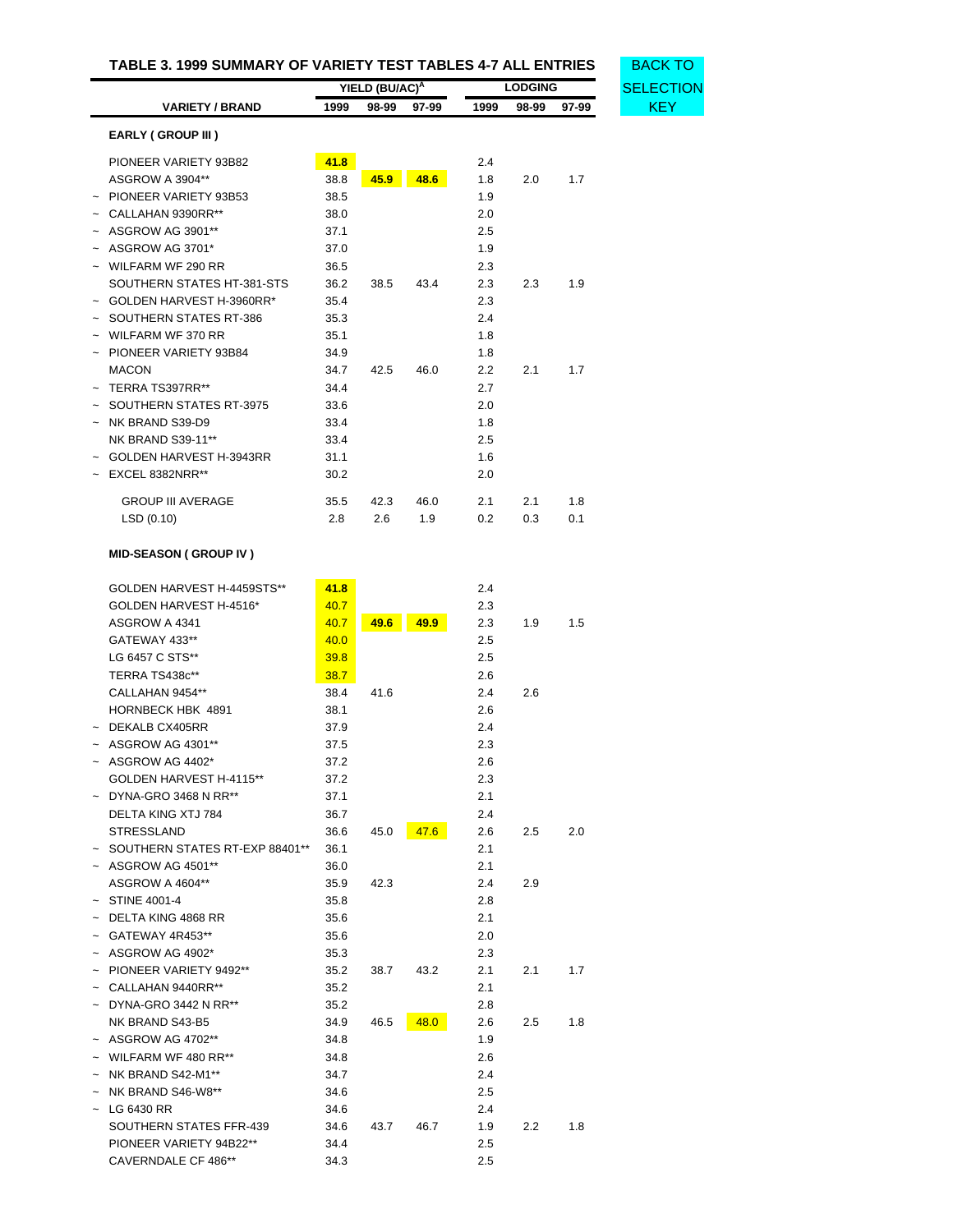|                       | TABLE 3. 1999 SUMMARY OF VARIETY TEST TABLES 4-7 ALL ENTRIES |                        |                            |              |            |                |                  |            |
|-----------------------|--------------------------------------------------------------|------------------------|----------------------------|--------------|------------|----------------|------------------|------------|
|                       |                                                              |                        | YIELD (BU/AC) <sup>A</sup> |              |            | <b>LODGING</b> | <b>SELECTION</b> |            |
|                       | <b>VARIETY / BRAND</b>                                       | 1999<br>98-99<br>97-99 |                            |              | 1999       | 98-99          | 97-99            | <b>KEY</b> |
|                       |                                                              |                        |                            |              |            |                |                  |            |
|                       | GATEWAY 470                                                  | 34.1                   | 37.0                       | 44.2         | 2.5        | 2.9            | 2.2              |            |
|                       | CALLAHAN 8437RR                                              | 34.0                   |                            |              | 2.6        |                |                  |            |
|                       | $\sim$ SOUTHERN STATES RT-446N*                              | 33.9                   |                            |              | 2.1        |                |                  |            |
|                       | $\sim$ DELTA KING 4965 RR**                                  | 33.9                   |                            |              | 2.5        |                |                  |            |
|                       | $~\sim~$ HORNBECK HBK R4855                                  | 33.8                   |                            |              | 2.5        |                |                  |            |
|                       | PIONEER VARIETY 94B01**                                      | 33.7                   | 45.1                       | 45.7         | 1.8        | 1.9            | 1.5              |            |
|                       | $~\sim~$ HYTEST HTS4301 RR**                                 | 33.7                   |                            |              | 2.1        |                |                  |            |
|                       | DEKALB CX444cRR**                                            | 33.4                   |                            |              | 2.1        |                |                  |            |
|                       | $\sim$ DELTAPINE DP 4750 RR                                  | 33.4                   |                            |              | 2.4        |                |                  |            |
|                       | CALLAHAN 9474                                                | 33.3                   |                            |              | 2.4        |                |                  |            |
|                       | $\sim$ EXCEL 8422 RR*                                        | 33.3                   |                            |              | 2.5        |                |                  |            |
|                       | SOUTHERN CROSS JAMES**                                       | 33.1                   |                            |              | 2.6        |                |                  |            |
|                       | $~\sim~$ ASGROW AG 4602**                                    | 33.1                   |                            |              | 2.4        |                |                  |            |
|                       | PIONEER VARIETY 94B53**                                      | 33.1                   |                            |              | 1.9        |                |                  |            |
|                       | STINE 4702-2**                                               | 33.1                   |                            |              | 2.4        |                |                  |            |
|                       | $~\sim~$ HYTEST HTS4800 RR**                                 | 33.1                   |                            |              | 2.4        |                |                  |            |
|                       | $\sim$ GOLDEN HARVEST H-4404RR**                             | 32.9                   |                            |              | 2.3        |                |                  |            |
|                       | ~ HYTEST HTS4725 RR                                          | 32.9                   |                            |              | 2.5        |                |                  |            |
|                       | $~\sim~$ ASGROW AG 4101*                                     | 32.8                   |                            |              | 2.6        |                |                  |            |
|                       | SOUTHERN CROSS EXODUS                                        | 32.8                   | 37.7                       | 43.5         | 2.8        | 3.0            | 2.3              |            |
|                       | $~\sim~$ DEKALB CX433RR                                      | 32.7                   |                            |              | 2.1        |                |                  |            |
|                       | ~ UNISOUTH GENETICS USG 7478RR**                             | 32.7                   |                            |              | 1.9        |                |                  |            |
|                       | <b>STINE 4790</b>                                            | 32.6                   |                            |              | 2.6        |                |                  |            |
|                       | ~ CAVERNDALE CF 443nRR**                                     | 32.4                   |                            |              | 2.8        |                |                  |            |
|                       | - SOUTHERN STATES RT-447                                     | 32.3                   |                            |              | 2.4        |                |                  |            |
|                       | <b>HORNBECK HBK R4660**</b>                                  | 32.3                   |                            |              | 1.9        |                |                  |            |
|                       | PHARAOH**                                                    | 32.3                   | 36.9                       | 42.2         | 1.9        | 2.6            | 2.4              |            |
|                       | $\sim$ CAVERNDALE CF 481nRR**                                | 32.2                   |                            |              | 2.6        |                |                  |            |
|                       | NK BRAND 3474                                                | 31.9                   | 42.0                       | 46.3         | 2.4        | 3.1            | 2.3              |            |
|                       | HORNBECK HBK 4890                                            | 31.8                   |                            |              | 1.8        |                |                  |            |
|                       | CAVERNDALE CF 492<br>~ SOUTHERN CROSS MICAH**                | 31.6                   | 43.5                       | 46.4         | 2.5        | 1.9            | 1.7              |            |
|                       |                                                              | 31.5                   |                            |              | 2.0        |                |                  |            |
|                       | PIONEER VARIETY 9482<br>$\sim$ WILFARM SF 477 RR**           | 31.4                   | 41.0                       | 46.7         | 2.1<br>2.1 | 2.6            | 2.0              |            |
|                       | CAVERNDALE CF 461                                            | 31.2                   |                            |              | 2.1        |                | 2.1              |            |
|                       | $\sim$ DELTA KING 4762 RR**                                  | 31.1<br>30.6           | 42.3                       | 45.8<br>39.4 | 1.9        | 2.6<br>2.3     | 1.8              |            |
|                       |                                                              |                        | 30.9                       |              |            |                |                  |            |
|                       | $\sim$ DEKALB CX414cRR*<br>ASGROW A 4922**                   | 30.2<br>30.2           |                            |              | 2.4        |                |                  |            |
|                       | <b>TERRA TS4792**</b>                                        | 30.1                   | 32.9<br>33.5               | 41.0         | 2.0<br>2.3 | 2.3<br>2.9     | 1.8              |            |
|                       | ~ CAVERNDALE CF 465nRR**                                     | 30.0                   |                            |              | 2.0        |                |                  |            |
|                       | $\sim$ DELTAPINE DP 4344 RR                                  | 29.7                   |                            |              |            |                |                  |            |
|                       | ~ CALLAHAN 9480RR                                            | 29.6                   |                            |              | 2.1<br>2.3 |                |                  |            |
|                       | ~ HARTZ VARIETY H 4252RR**                                   | 29.6                   |                            |              | 2.5        |                |                  |            |
|                       | SOUTHERN STATES FFR-493                                      | 29.6                   | 44.4                       | 47.3         | 1.6        | 1.8            | 1.5              |            |
|                       | <b>CALHOUN</b>                                               | 29.3                   | 43.9                       | 46.8         | 1.8        | 1.5            | 1.3              |            |
|                       | $~\sim~$ ASGROW AG 4901**                                    | 29.2                   |                            |              | 2.3        |                |                  |            |
|                       | TERRA TS466RR**                                              | 28.7                   |                            |              | 1.8        |                |                  |            |
| $\tilde{\phantom{a}}$ | LG 6485 RR                                                   | 28.5                   |                            |              | 2.1        |                |                  |            |
|                       | EXCEL 8461 RR*                                               | 27.8                   |                            |              | 2.6        |                |                  |            |
|                       | SOUTHERN STATES FFR-4985-STS                                 | 27.4                   | 33.2                       |              | 2.4        | 3.3            |                  |            |
|                       | UNISOUTH GENETICS USG 7499                                   | 27.4                   | 36.2                       | 43.4         | 2.4        | 2.1            | 1.7              |            |
|                       | DELTAPINE DP 4909                                            | 26.4                   |                            |              | 1.5        |                |                  |            |
|                       | TERRA TS490                                                  | 26.0                   | 31.1                       | 39.6         | 2.4        | 2.7            | 2.6              |            |
|                       | MANOKIN*                                                     | 25.2                   | 34.5                       | 40.8         | 2.5        | 3.2            | 3.1              |            |
|                       | TERRA RVS499                                                 | 18.1                   |                            |              | 2.0        |                |                  |            |
|                       |                                                              |                        |                            |              |            |                |                  |            |
|                       | <b>GROUP IV AVERAGE</b>                                      | 33.2                   | 39.7                       | 44.7         | 2.3        | 2.5            | 2.0              |            |
|                       | LSD(0.10)                                                    | 3.2                    | 3.0                        | 2.3          | 0.3        | 0.3            | $0.2\,$          |            |

**[SELECTION](#page-22-1)**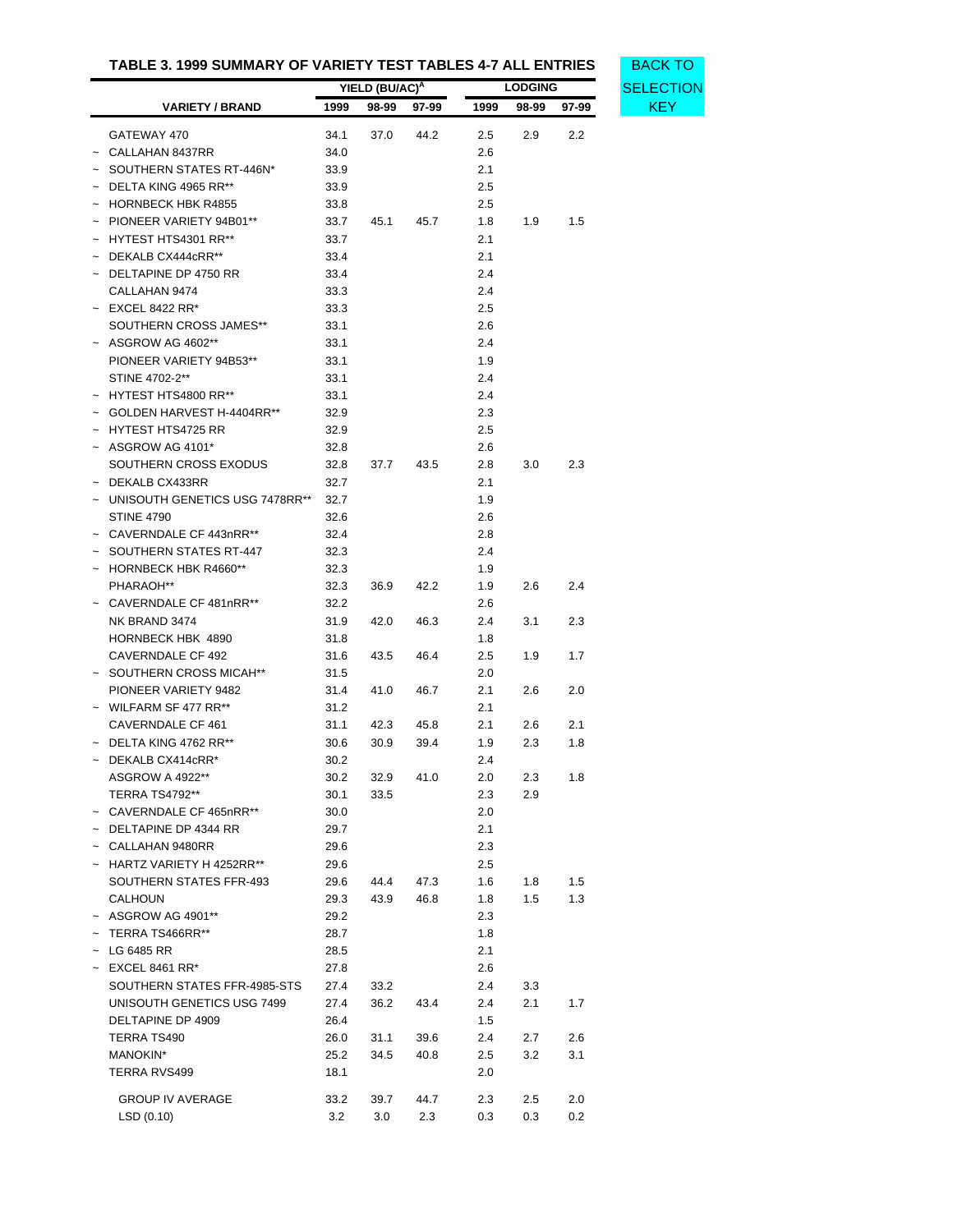|                                | YIELD (BU/AC) <sup>A</sup> |      |      |      | <b>LODGING</b> |       | SELECTION  |  |
|--------------------------------|----------------------------|------|------|------|----------------|-------|------------|--|
| <b>VARIETY / BRAND</b>         | 1999<br>98-99<br>97-99     |      |      | 1999 | 98-99          | 97-99 | <b>KEY</b> |  |
| LATE (GROUP V)                 |                            |      |      |      |                |       |            |  |
| <b>HUTCHESON</b>               | 34.0                       | 38.0 | 42.1 | 1.9  | 2.4            | 2.4   |            |  |
| ASGROW AG 5001                 | 33.3                       |      |      | 1.9  |                |       |            |  |
| SOUTHERN STATES RT-540N**      | 32.8                       |      |      | 1.7  |                |       |            |  |
| HOLLADAY                       | 32.1                       | 40.8 | 45.0 | 2.2  | 3.1            | 2.6   |            |  |
| <b>ASGROW A 5547**</b>         | 32.1                       | 36.1 | 41.0 | 1.9  | 2.6            | 2.8   |            |  |
| $~\sim~$ TERRA TS556RR**       | 31.3                       |      |      | 1.9  |                |       |            |  |
| ASGROW A 5404*                 | 31.0                       |      |      | 2.2  |                |       |            |  |
| DELTA KING 5580**              | 30.3                       |      |      | 2.1  |                |       |            |  |
|                                |                            |      |      | 1.7  |                |       |            |  |
| $~\sim~$ EXCEL 8510NRR*        | 30.3                       |      |      |      |                |       |            |  |
| ~ SOUTHERN CROSS TIMOTHY       | 30.2                       |      |      | 1.8  |                |       |            |  |
| DELTA KING 5995**              | 30.2                       |      |      | 2.0  |                |       |            |  |
| KS 5292*                       | 30.1                       | 33.7 | 39.4 | 1.8  | 2.3            | 2.1   |            |  |
| PIONEER VARIETY 95B41*         | 29.8                       |      |      | 2.0  |                |       |            |  |
| PIONEER VARIETY 95B32**        | 29.7                       |      |      | 1.8  |                |       |            |  |
| SOUTHERN STATES RT-517N**      | 29.6                       |      |      | 1.8  |                |       |            |  |
| ANAND**                        | 29.4                       | 36.5 |      | 1.7  | 2.3            |       |            |  |
| SOUTHERN STATES RT-560         | 29.1                       |      |      | 2.1  |                |       |            |  |
| NK BRAND S53-Q7**              | 29.1                       |      |      | 1.8  |                |       |            |  |
| UNISOUTH GENETICS USG 7548RR** | 29.1                       |      |      | 1.8  |                |       |            |  |
| TERRA RVS77                    | 28.9                       | 34.1 |      | 2.0  | 2.8            |       |            |  |
| HYTEST HTS5426 RR**            | 28.7                       |      |      | 2.0  |                |       |            |  |
| UNISOUTH GENETICS USG 7547RR   | 28.6                       |      |      | 2.0  |                |       |            |  |
| KAS CHEROKEE 516*              | 28.5                       | 33.9 |      | 1.8  | 2.5            |       |            |  |
| UNISOUTH GENETICS USG 7528RR   | 28.2                       |      |      | 1.9  |                |       |            |  |
| SOUTHERN STATES HT-551-STS     | 28.2                       | 31.8 | 39.9 | 1.5  | 2.1            | 2.1   |            |  |
| UNISOUTH GENETICS USG 7577RR   | 28.1                       |      |      | 2.0  |                |       |            |  |
| <b>HORNBECK HBK R5588</b>      | 28.1                       |      |      | 2.2  |                |       |            |  |
| ~ SOUTHERN STATES RT-557**     | 27.9                       |      |      | 2.0  |                |       |            |  |
| UNISOUTH GENETICS USG 7557RR   | 27.6                       |      |      | 1.9  |                |       |            |  |
| ASGROW AG 5401**               | 27.4                       |      |      | 2.2  |                |       |            |  |
| TERRA RVS549                   | 27.2                       |      |      | 1.8  |                |       |            |  |
| SOUTHERN STATES RT-5485**      | 26.7                       |      |      | 2.0  |                |       |            |  |
| $~\sim~$ GATEWAY 5R515**       | 26.7                       |      |      | 1.8  |                |       |            |  |
| $\sim$ DELTA KING 5664 RR**    | 26.4                       | 32.8 | 35.0 | 1.7  | 2.0            | 2.0   |            |  |
| $~\sim~$ ASGROW AG 5602**      | 26.2                       |      |      | 2.0  |                |       |            |  |
| $\sim$ DELTA KING 5661 RR**    | 25.7                       |      |      | 1.9  |                |       |            |  |
| $\sim$ DELTA KING 5762 RR**    | 25.6                       |      |      | 2.0  |                |       |            |  |
| TERRA TS558RR                  | 24.5                       |      |      | 2.2  |                |       |            |  |
| TERRA TS520                    | 24.1                       | 30.7 | 38.9 | 1.9  | 2.4            | 2.1   |            |  |
| $~\sim~$ NK BRAND S51-T1*      | 23.5                       |      |      | 2.0  |                |       |            |  |
| <b>TERRA RVSROBIN 5*</b>       | 22.3                       |      |      | 2.2  |                |       |            |  |
| <b>GROUP V AVERAGE</b>         | 28.6                       | 34.8 | 40.2 | 1.9  | 2.5            | 2.3   |            |  |
| LSD(0.10)                      | 2.9                        | 2.4  | 2.1  | 0.2  | 0.2            | 0.2   |            |  |
| <b>GRAND MEAN</b>              | 32.2                       | 38.6 | 43.8 | 2.2  | 2.4            | 2.0   |            |  |

~ Roundup Ready variety

\* Resistant to the soybean cyst nematode (Race 3)

\*\* Resistant to the soybean cyst nematode (Race 3 and Race 14)

<sup>A</sup> Within a maturity group, shaded yields are not significantly different (0.10 level) from the highest yielding cultivar (bold data) of that maturity group and year column.

Yield data are from the following counties (some with missing maturity groups from 1999, see tables 6 and 7): 1999 Fayette, Caldwell, Daviess, and Logan Counties

98-99 Fayette, Caldwell, Daviess, Logan, Hardin, and Calloway Counties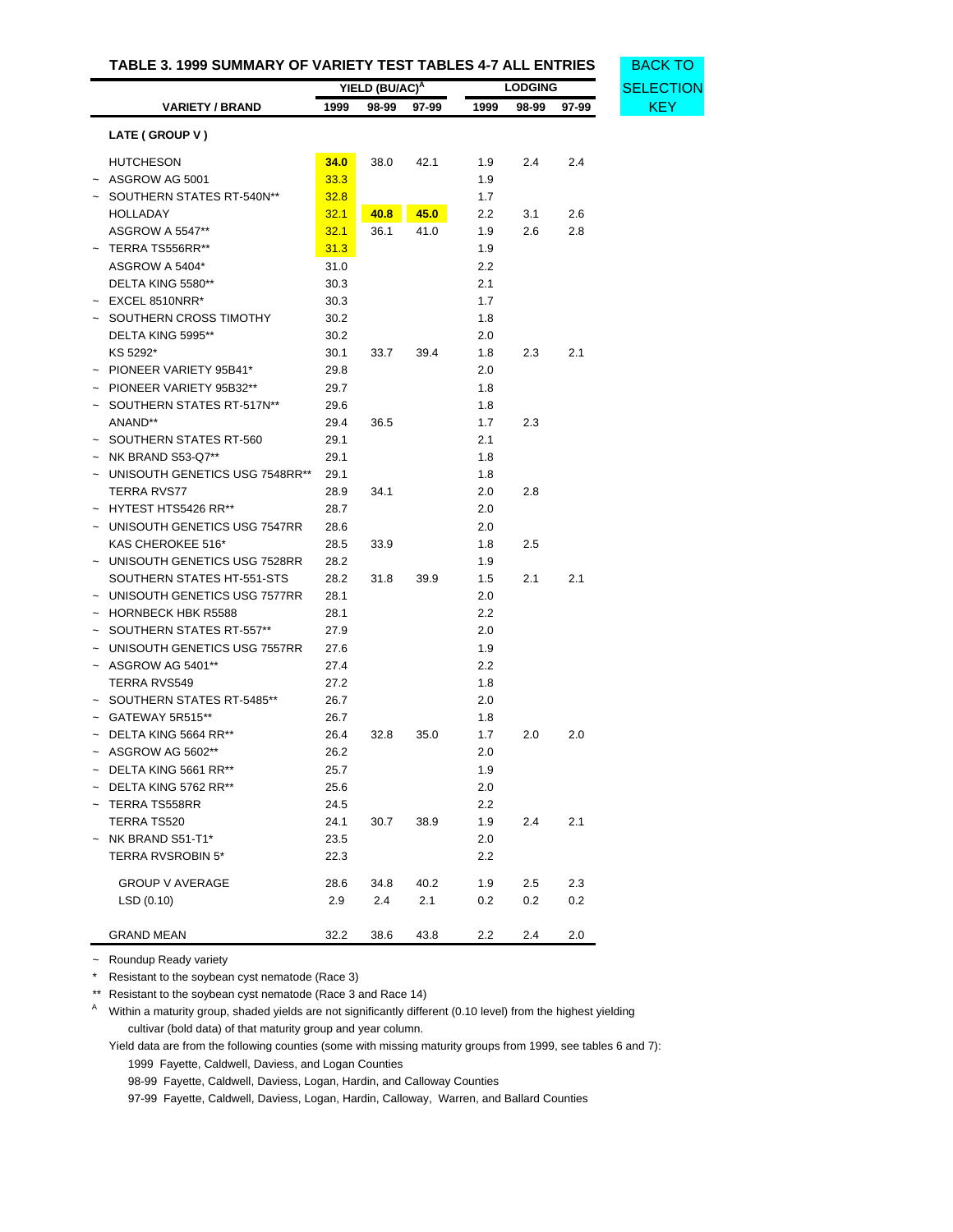<span id="page-26-0"></span>

|                              |      | YIELD (BU/AC) <sup>A</sup> |       |                  | <b>LODGING</b> |       |
|------------------------------|------|----------------------------|-------|------------------|----------------|-------|
| <b>VARIETY / BRAND</b>       | 1999 | 98-99                      | 97-99 | 1999             | 98-99          | 97-99 |
| <b>EARLY (GROUP III)</b>     |      |                            |       |                  |                |       |
| PIONEER VARIETY 93B82        | 41.8 |                            |       | 2.4              |                |       |
| ASGROW A 3904**              | 38.8 | 45.9                       | 48.6  | 1.8              | 2.0            | 1.7   |
| SOUTHERN STATES HT-381-STS   | 36.2 | 38.5                       | 43.4  | 2.3              | 2.3            | 1.9   |
| <b>MACON</b>                 | 34.7 | 42.5                       | 46.0  | $2.2\phantom{0}$ | 2.1            | 1.7   |
| NK BRAND S39-11**            | 33.4 |                            |       | 2.5              |                |       |
|                              |      |                            |       |                  |                |       |
| <b>GROUP III AVERAGE</b>     | 37.0 | 42.3                       | 46.0  | 2.2              | 2.1            | 1.8   |
| LSD(0.10)                    | 2.8  | 2.6                        | 1.9   | 0.2              | 0.3            | 0.1   |
| <b>MID-SEASON (GROUP IV)</b> |      |                            |       |                  |                |       |
| GOLDEN HARVEST H-4459STS**   | 41.8 |                            |       | 2.4              |                |       |
| GOLDEN HARVEST H-4516*       | 40.7 |                            |       | 2.3              |                |       |
| ASGROW A 4341                | 40.7 | 49.6                       | 49.9  | 2.3              | 1.9            | 1.5   |
| GATEWAY 433**                | 40.0 |                            |       | 2.5              |                |       |
| LG 6457 C STS**              | 39.8 |                            |       | 2.5              |                |       |
| TERRA TS438c**               | 38.7 |                            |       | 2.6              |                |       |
| CALLAHAN 9454**              | 38.4 | 41.6                       |       | 2.4              | 2.6            |       |
| HORNBECK HBK 4891            | 38.1 |                            |       | 2.6              |                |       |
| GOLDEN HARVEST H-4115**      | 37.2 |                            |       | 2.3              |                |       |
| <b>DELTA KING XTJ 784</b>    | 36.7 |                            |       | 2.4              |                |       |
| <b>STRESSLAND</b>            | 36.6 | 45.0                       | 47.6  | 2.6              | 2.5            | 2.0   |
| ASGROW A 4604**              | 35.9 | 42.3                       |       | 2.4              | 2.9            |       |
| NK BRAND S43-B5              | 34.9 | 46.5                       | 48.0  | 2.6              | 2.5            | 1.8   |
| SOUTHERN STATES FFR-439      | 34.6 | 43.7                       | 46.7  | 1.9              | 2.2            | 1.8   |
| PIONEER VARIETY 94B22**      | 34.4 |                            |       | 2.5              |                |       |
| CAVERNDALE CF 486**          | 34.3 |                            |       | 2.5              |                |       |
| GATEWAY 470                  | 34.1 | 37.0                       | 44.2  | $2.5\,$          | 2.9            | 2.2   |
| CALLAHAN 9474                | 33.3 |                            |       | 2.4              |                |       |
| SOUTHERN CROSS JAMES**       | 33.1 |                            |       | 2.6              |                |       |
| PIONEER VARIETY 94B53**      | 33.1 |                            |       | 1.9              |                |       |
| STINE 4702-2**               | 33.1 |                            |       | 2.4              |                |       |
| SOUTHERN CROSS EXODUS        | 32.8 | 37.7                       | 43.5  | 2.8              | 3.0            | 2.3   |
| <b>STINE 4790</b>            | 32.6 |                            |       | 2.6              |                |       |
| PHARAOH**                    | 32.3 | 36.9                       | 42.2  | 1.9              | 2.6            | 2.4   |
| NK BRAND 3474                | 31.9 | 42.0                       | 46.3  | 2.4              | 3.1            | 2.3   |
| HORNBECK HBK 4890            | 31.8 |                            |       | 1.8              |                |       |
| CAVERNDALE CF 492            | 31.6 | 43.5                       | 46.4  | 2.5              | 1.9            | 1.7   |
| PIONEER VARIETY 9482         | 31.4 | 41.0                       | 46.7  | 2.1              | 2.6            | 2.0   |
| CAVERNDALE CF 461            | 31.1 | 42.3                       | 45.8  | 2.1              | 2.6            | 2.1   |
| ASGROW A 4922**              | 30.2 | 32.9                       | 41.0  | 2.0              | 2.3            | 1.8   |
| TERRA TS4792**               | 30.1 | 33.5                       |       | 2.3              | 2.9            |       |
| SOUTHERN STATES FFR-493      | 29.6 | 44.4                       | 47.3  | 1.6              | 1.8            | 1.5   |
| CALHOUN                      | 29.3 | 43.9                       | 46.8  | 1.8              | 1.5            | 1.3   |
| SOUTHERN STATES FFR-4985-STS | 27.4 | 33.2                       |       | 2.4              | 3.3            |       |
| UNISOUTH GENETICS USG 7499   | 27.4 | 36.2                       | 43.4  | 2.4              | 2.1            | 1.7   |
| DELTAPINE DP 4909            | 26.4 |                            |       | 1.5              |                |       |
| TERRA TS490                  | 26.0 | 31.1                       | 39.6  | 2.4              | 2.7            | 2.6   |
| MANOKIN*                     | 25.2 | 34.5                       | 40.8  | $2.5\,$          | 3.2            | 3.1   |
| TERRA RVS499                 | 18.1 |                            |       | 2.0              |                |       |
|                              |      |                            |       |                  |                |       |
| <b>GROUP IV AVERAGE</b>      | 33.2 | 39.9                       | 45.1  | 2.3              | 2.5            | 2.0   |

LSD (0.10) 3.2 3.0 2.3 0.3 0.3 0.2

# **TABLE 3A. Conventional varieties - subset of the1999 summary table 3** BACK TO

ECTION<br>KEY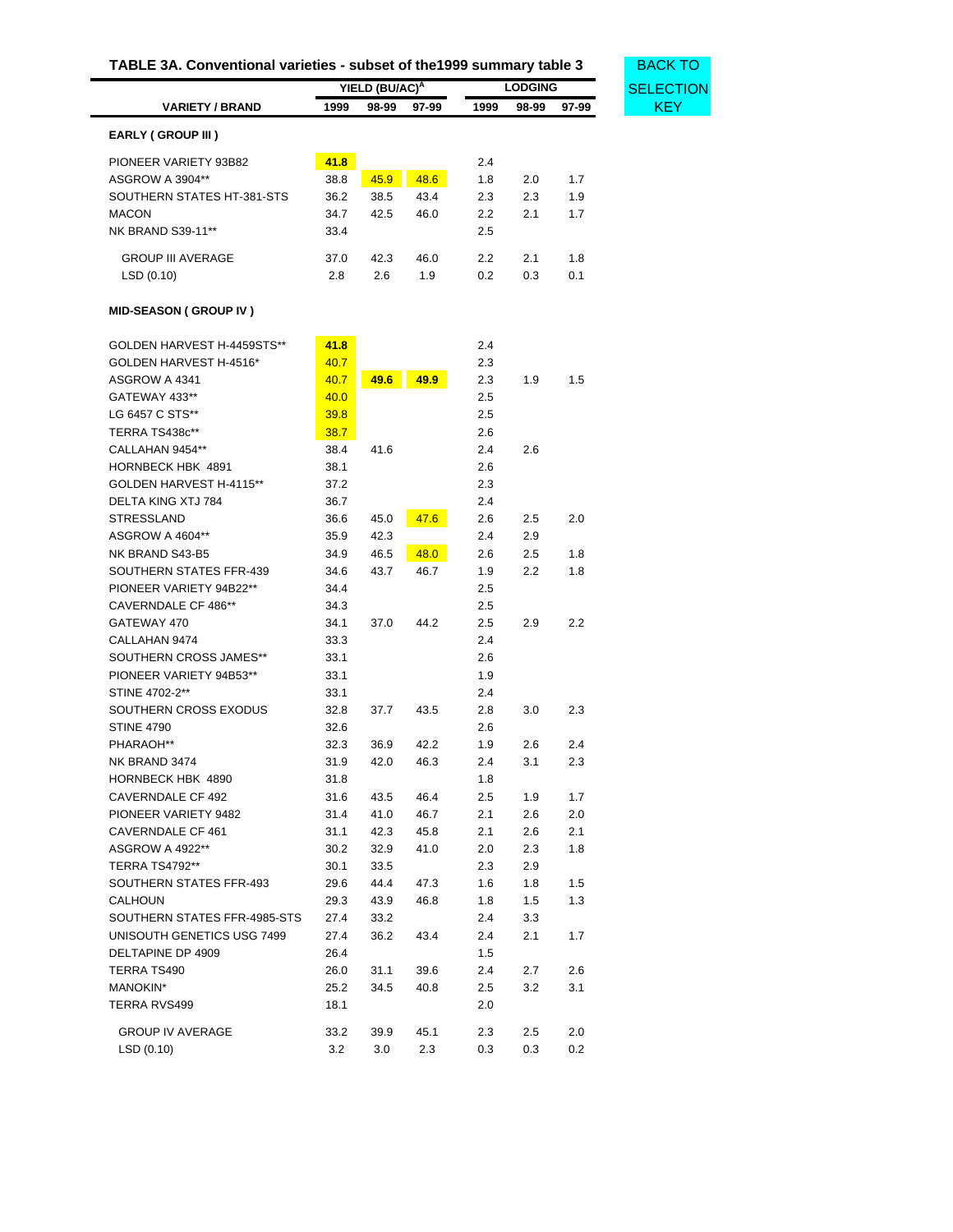| TABLE 3A. Conventional varieties - subset of the 1999 summary table 3 | <b>BACK TO</b> |
|-----------------------------------------------------------------------|----------------|
|-----------------------------------------------------------------------|----------------|

CTION

|                            | YIELD (BU/AC)A |       |       | <b>LODGING</b> |       |       | <b>SELECT</b> |
|----------------------------|----------------|-------|-------|----------------|-------|-------|---------------|
| <b>VARIETY / BRAND</b>     | 1999           | 98-99 | 97-99 | 1999           | 98-99 | 97-99 |               |
| LATE (GROUP V)             |                |       |       |                |       |       |               |
| <b>HUTCHESON</b>           | 34.0           | 38.0  | 42.1  | 1.9            | 2.4   | 2.4   |               |
| <b>HOLLADAY</b>            | 32.1           | 40.8  | 45.0  | 2.2            | 3.1   | 2.6   |               |
| <b>ASGROW A 5547**</b>     | 32.1           | 36.1  | 41.0  | 1.9            | 2.6   | 2.8   |               |
| ASGROW A 5404*             | 31.0           |       |       | 2.2            |       |       |               |
| DELTA KING 5580**          | 30.3           |       |       | 2.1            |       |       |               |
| DELTA KING 5995**          | 30.2           |       |       | 2.0            |       |       |               |
| KS 5292*                   | 30.1           | 33.7  | 39.4  | 1.8            | 2.3   | 2.1   |               |
| ANAND**                    | 29.4           | 36.5  |       | 1.7            | 2.3   |       |               |
| <b>TERRA RVS77</b>         | 28.9           | 34.1  |       | 2.0            | 2.8   |       |               |
| KAS CHEROKEE 516*          | 28.5           | 33.9  |       | 1.8            | 2.5   |       |               |
| SOUTHERN STATES HT-551-STS | 28.2           | 31.8  | 39.9  | 1.5            | 2.1   | 2.1   |               |
| <b>TERRA RVS549</b>        | 27.2           |       |       | 1.8            |       |       |               |
| TERRA TS520                | 24.1           | 30.7  | 38.9  | 1.9            | 2.4   | 2.1   |               |
| <b>TERRA RVSROBIN 5*</b>   | 22.3           |       |       | 2.2            |       |       |               |
| <b>GROUP V AVERAGE</b>     | 29.2           | 35.1  | 41.1  | 1.9            | 2.5   | 2.4   |               |
| LSD(0.10)                  | 2.9            | 2.4   | 2.1   | 0.2            | 0.2   | 0.2   |               |
| <b>GRAND MEAN</b>          | 32.6           | 38.8  | 44.3  | 2.2            | 2.5   | 2.1   |               |

\* Resistant to the soybean cyst nematode (Race 3)

\*\* Resistant to the soybean cyst nematode (Race 3 and Race 14)

A Within a maturity group, shaded yields are not significantly different (0.10 level) from the highest yielding cultivar (bold data) of that maturity group and year column.

Yield data are from the following counties (some with missing maturity groups from 1999, see tables 6 and 7): 1999 Fayette, Caldwell, Daviess, and Logan Counties

98-99 Fayette, Caldwell, Daviess, Logan, Hardin, and Calloway Counties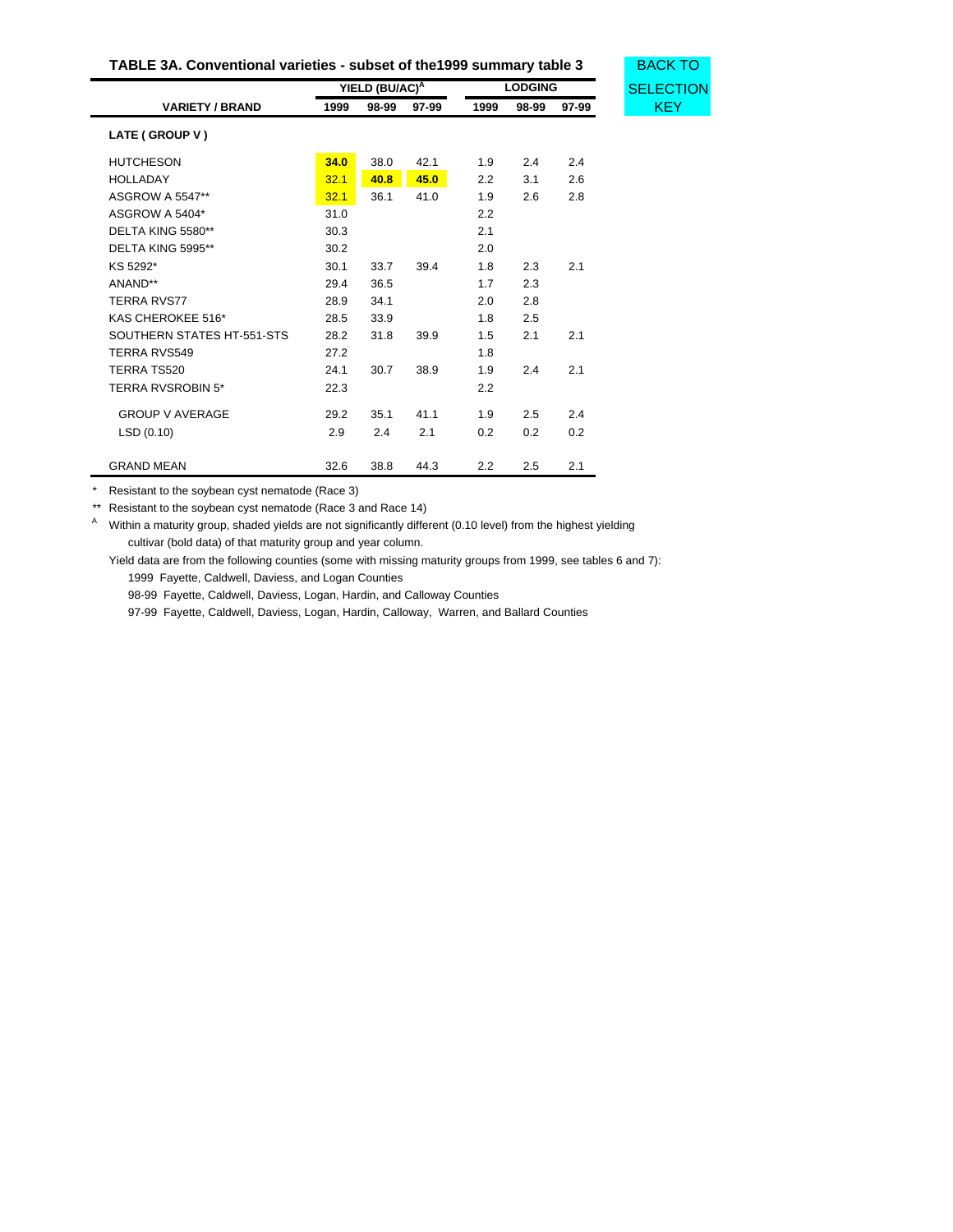| TABLE 3B. Roundup Ready varieties - subset of the 1999 summary table 3 |  |  |  |
|------------------------------------------------------------------------|--|--|--|
|                                                                        |  |  |  |

**BACK TO [SELECTION](#page-22-1)** 

<span id="page-28-0"></span>

|                                  |      | YIELD (BU/AC) <sup>A</sup> |       |      | <b>LODGING</b> |       | SELECT     |
|----------------------------------|------|----------------------------|-------|------|----------------|-------|------------|
| <b>VARIETY / BRAND</b>           | 1999 | 98-99                      | 97-99 | 1999 | 98-99          | 97-99 | <b>KEY</b> |
| EARLY (GROUP III)                |      |                            |       |      |                |       |            |
| PIONEER VARIETY 93B53            | 38.5 |                            |       | 1.9  |                |       |            |
|                                  |      |                            |       |      |                |       |            |
| CALLAHAN 9390RR**                | 38.0 |                            |       | 2.0  |                |       |            |
| ASGROW AG 3901**                 | 37.1 |                            |       | 2.5  |                |       |            |
| ASGROW AG 3701*                  | 37.0 |                            |       | 1.9  |                |       |            |
| WILFARM WF 290 RR                | 36.5 |                            |       | 2.3  |                |       |            |
| GOLDEN HARVEST H-3960RR*         | 35.4 |                            |       | 2.3  |                |       |            |
| SOUTHERN STATES RT-386           | 35.3 |                            |       | 2.4  |                |       |            |
| WILFARM WF 370 RR                | 35.1 |                            |       | 1.8  |                |       |            |
| PIONEER VARIETY 93B84            | 34.9 |                            |       | 1.8  |                |       |            |
| TERRA TS397RR**                  | 34.4 |                            |       | 2.7  |                |       |            |
| SOUTHERN STATES RT-3975          | 33.6 |                            |       | 2.0  |                |       |            |
| NK BRAND S39-D9                  | 33.4 |                            |       | 1.8  |                |       |            |
| GOLDEN HARVEST H-3943RR          | 31.1 |                            |       | 1.6  |                |       |            |
| EXCEL 8382NRR**                  | 30.2 |                            |       | 2.0  |                |       |            |
|                                  |      |                            |       |      |                |       |            |
| <b>GROUP III AVERAGE</b>         | 35.0 |                            |       | 2.1  |                |       |            |
| LSD(0.10)                        | 2.8  |                            |       | 0.2  |                |       |            |
| <b>MID-SEASON (GROUP IV)</b>     |      |                            |       |      |                |       |            |
|                                  |      |                            |       |      |                |       |            |
| DEKALB CX405RR                   | 37.9 |                            |       | 2.4  |                |       |            |
| ASGROW AG 4301**                 | 37.5 |                            |       | 2.3  |                |       |            |
| ASGROW AG 4402*                  | 37.2 |                            |       | 2.6  |                |       |            |
| DYNA-GRO 3468 N RR**             | 37.1 |                            |       | 2.1  |                |       |            |
| SOUTHERN STATES RT-EXP 88401**   | 36.1 |                            |       | 2.1  |                |       |            |
| ASGROW AG 4501**                 | 36.0 |                            |       | 2.1  |                |       |            |
| <b>STINE 4001-4</b>              | 35.8 |                            |       | 2.8  |                |       |            |
| DELTA KING 4868 RR               | 35.6 |                            |       | 2.1  |                |       |            |
| GATEWAY 4R453**                  | 35.6 |                            |       | 2.0  |                |       |            |
| ASGROW AG 4902*                  | 35.3 |                            |       | 2.3  |                |       |            |
| PIONEER VARIETY 9492**           | 35.2 | 38.7                       | 43.2  | 2.1  | 2.1            | 1.7   |            |
| CALLAHAN 9440RR**                | 35.2 |                            |       | 2.1  |                |       |            |
| DYNA-GRO 3442 N RR**             | 35.2 |                            |       | 2.8  |                |       |            |
| ASGROW AG 4702**                 | 34.8 |                            |       | 1.9  |                |       |            |
| WILFARM WF 480 RR**              | 34.8 |                            |       | 2.6  |                |       |            |
| NK BRAND S42-M1**                | 34.7 |                            |       | 2.4  |                |       |            |
| NK BRAND S46-W8**                | 34.6 |                            |       | 2.5  |                |       |            |
|                                  |      |                            |       |      |                |       |            |
| $\sim$ LG 6430 RR                | 34.6 |                            |       | 2.4  |                |       |            |
| $~\sim~$ CALLAHAN 8437RR         | 34.0 |                            |       | 2.6  |                |       |            |
| SOUTHERN STATES RT-446N*         | 33.9 |                            |       | 2.1  |                |       |            |
| $\sim$ DELTA KING 4965 RR**      | 33.9 |                            |       | 2.5  |                |       |            |
| <b>HORNBECK HBK R4855</b>        | 33.8 |                            |       | 2.5  |                |       |            |
| ~ PIONEER VARIETY 94B01**        | 33.7 | 45.1                       | 45.7  | 1.8  | 1.9            | 1.5   |            |
| ~ HYTEST HTS4301 RR**            | 33.7 |                            |       | 2.1  |                |       |            |
| $~\sim~$ DEKALB CX444cRR**       | 33.4 |                            |       | 2.1  |                |       |            |
| $~\sim~$ DELTAPINE DP 4750 RR    | 33.4 |                            |       | 2.4  |                |       |            |
| $~\sim~$ EXCEL 8422 RR*          | 33.3 |                            |       | 2.5  |                |       |            |
| ~ ASGROW AG 4602**               | 33.1 |                            |       | 2.4  |                |       |            |
| ~ HYTEST HTS4800 RR**            | 33.1 |                            |       | 2.4  |                |       |            |
| ~ GOLDEN HARVEST H-4404RR**      | 32.9 |                            |       | 2.3  |                |       |            |
| HYTEST HTS4725 RR                | 32.9 |                            |       | 2.5  |                |       |            |
| $~\sim~$ ASGROW AG 4101*         | 32.8 |                            |       | 2.6  |                |       |            |
| $~\sim~$ DEKALB CX433RR          | 32.7 |                            |       | 2.1  |                |       |            |
| ~ UNISOUTH GENETICS USG 7478RR** | 32.7 |                            |       | 1.9  |                |       |            |
| ~ CAVERNDALE CF 443nRR**         | 32.4 |                            |       | 2.8  |                |       |            |
| SOUTHERN STATES RT-447           | 32.3 |                            |       | 2.4  |                |       |            |
| $\sim$ HORNBECK HBK R4660**      | 32.3 |                            |       | 1.9  |                |       |            |
| CAVERNDALE CF 481nRR**           | 32.2 |                            |       | 2.6  |                |       |            |
| SOUTHERN CROSS MICAH**           | 31.5 |                            |       | 2.0  |                |       |            |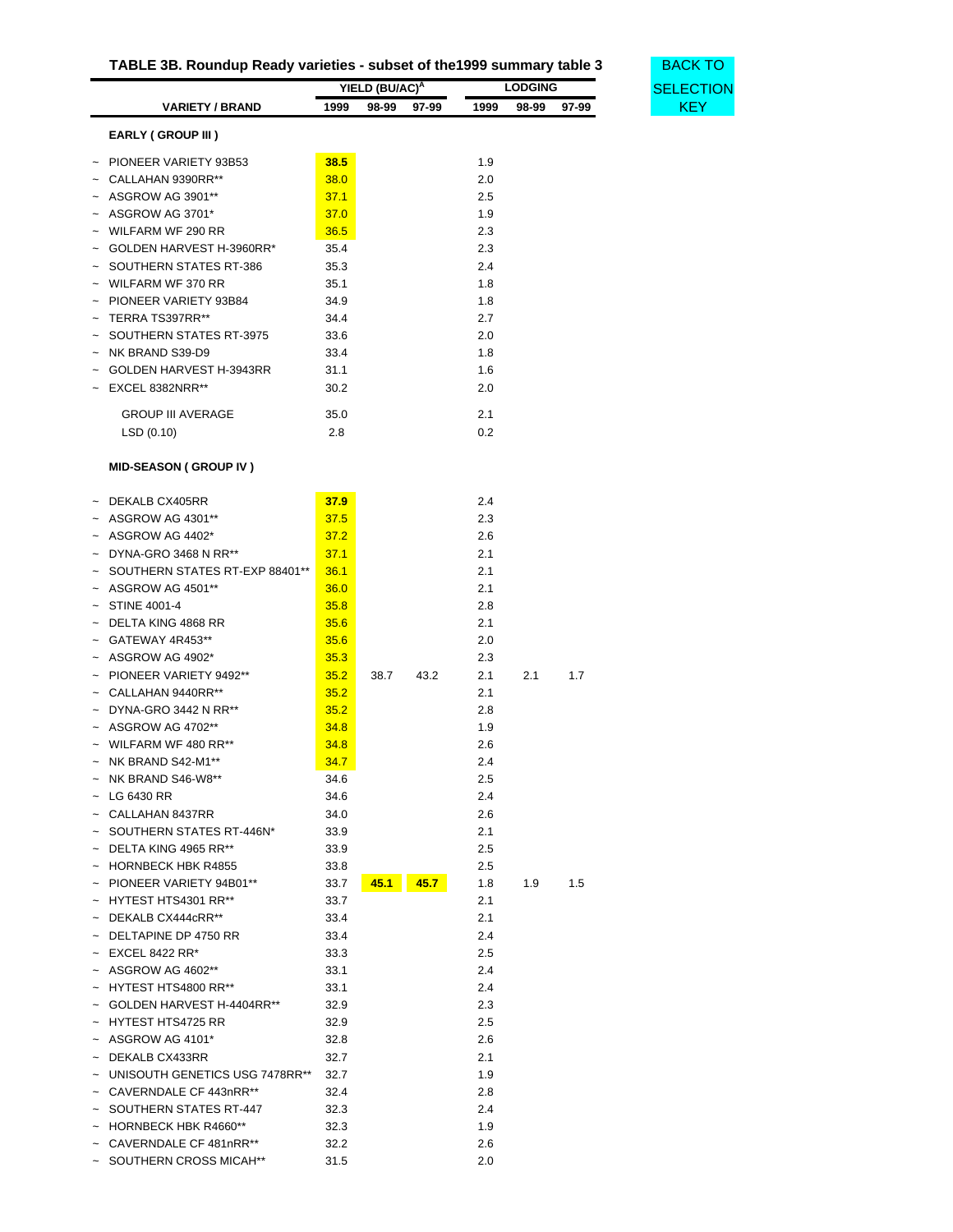| TABLE 3B. Roundup Ready varieties - subset of the 1999 summary table 3 |  |
|------------------------------------------------------------------------|--|
|------------------------------------------------------------------------|--|

**BACK TO [SELECTION](#page-22-1)** 

|                                |      | YIELD (BU/AC) <sup>A</sup> |       |      | <b>LODGING</b> |       |
|--------------------------------|------|----------------------------|-------|------|----------------|-------|
| <b>VARIETY / BRAND</b>         | 1999 | 98-99                      | 97-99 | 1999 | 98-99          | 97-99 |
| WILFARM SF 477 RR**            | 31.2 |                            |       | 2.1  |                |       |
| DELTA KING 4762 RR**           | 30.6 | 30.9                       | 39.4  | 1.9  | 2.3            | 1.8   |
| DEKALB CX414cRR*               | 30.2 |                            |       | 2.4  |                |       |
| CAVERNDALE CF 465nRR**         | 30.0 |                            |       | 2.0  |                |       |
| DELTAPINE DP 4344 RR           | 29.7 |                            |       | 2.1  |                |       |
| CALLAHAN 9480RR                | 29.6 |                            |       | 2.3  |                |       |
| HARTZ VARIETY H 4252RR**       | 29.6 |                            |       | 2.5  |                |       |
| ASGROW AG 4901**               | 29.2 |                            |       | 2.3  |                |       |
| TERRA TS466RR**                | 28.7 |                            |       | 1.8  |                |       |
| LG 6485 RR                     | 28.5 |                            |       | 2.1  |                |       |
| <b>EXCEL 8461 RR*</b>          | 27.8 |                            |       | 2.6  |                |       |
|                                |      |                            |       |      |                |       |
| <b>GROUP IV AVERAGE</b>        | 33.2 | 38.2                       | 42.8  | 2.3  | 2.1            | 1.7   |
| LSD(0.10)                      | 3.2  | 3.0                        | 2.3   | 0.3  | 0.3            | 0.2   |
| LATE (GROUP V)                 |      |                            |       |      |                |       |
| $~\sim~$ ASGROW AG 5001        | 33.3 |                            |       | 1.9  |                |       |
| SOUTHERN STATES RT-540N**      | 32.8 |                            |       | 1.7  |                |       |
| TERRA TS556RR**                | 31.3 |                            |       | 1.9  |                |       |
| EXCEL 8510NRR*                 | 30.3 |                            |       | 1.7  |                |       |
| SOUTHERN CROSS TIMOTHY         | 30.2 |                            |       | 1.8  |                |       |
| PIONEER VARIETY 95B41*         | 29.8 |                            |       | 2.0  |                |       |
| PIONEER VARIETY 95B32**        | 29.7 |                            |       | 1.8  |                |       |
| SOUTHERN STATES RT-517N**      | 29.6 |                            |       | 1.8  |                |       |
| SOUTHERN STATES RT-560         | 29.1 |                            |       | 2.1  |                |       |
| NK BRAND S53-Q7**              | 29.1 |                            |       | 1.8  |                |       |
| UNISOUTH GENETICS USG 7548RR** | 29.1 |                            |       | 1.8  |                |       |
| HYTEST HTS5426 RR**            | 28.7 |                            |       | 2.0  |                |       |
| UNISOUTH GENETICS USG 7547RR   | 28.6 |                            |       | 2.0  |                |       |
| UNISOUTH GENETICS USG 7528RR   | 28.2 |                            |       | 1.9  |                |       |
| UNISOUTH GENETICS USG 7577RR   | 28.1 |                            |       | 2.0  |                |       |
| <b>HORNBECK HBK R5588</b>      | 28.1 |                            |       | 2.2  |                |       |
| SOUTHERN STATES RT-557**       | 27.9 |                            |       | 2.0  |                |       |
| UNISOUTH GENETICS USG 7557RR   | 27.6 |                            |       | 1.9  |                |       |
| ASGROW AG 5401**               | 27.4 |                            |       | 2.2  |                |       |
| SOUTHERN STATES RT-5485**      | 26.7 |                            |       | 2.0  |                |       |
| ~ GATEWAY 5R515**              | 26.7 |                            |       | 1.8  |                |       |
| $\sim$ DELTA KING 5664 RR**    | 26.4 | 32.8                       | 35.0  | 1.7  | 2.0            | 2.0   |
| $~\sim~$ ASGROW AG 5602**      | 26.2 |                            |       | 2.0  |                |       |
| $\sim$ DELTA KING 5661 RR**    | 25.7 |                            |       | 1.9  |                |       |
| DELTA KING 5762 RR**           | 25.6 |                            |       | 2.0  |                |       |
| $\sim$ TERRA TS558RR           | 24.5 |                            |       | 2.2  |                |       |
| NK BRAND S51-T1*               | 23.5 |                            |       | 2.0  |                |       |
|                                |      |                            |       |      |                |       |
| <b>GROUP V AVERAGE</b>         | 28.3 |                            |       | 1.9  |                |       |
| LSD(0.10)                      | 2.9  |                            |       | 0.2  |                |       |
| <b>GRAND MEAN</b>              | 32.1 | 36.9                       | 40.8  | 2.1  | 2.1            | 1.8   |

~ Roundup Ready variety

\* Resistant to the soybean cyst nematode (Race 3)

\*\* Resistant to the soybean cyst nematode (Race 3 and Race 14)

A Within a maturity group, shaded yields are not significantly different (0.10 level) from the highest yielding cultivar (bold data) of that maturity group and year column.

Yield data are from the following counties (some with missing maturity groups from 1999, see tables 6 and 7): 1999 Fayette, Caldwell, Daviess, and Logan Counties

98-99 Fayette, Caldwell, Daviess, Logan, Hardin, and Calloway Counties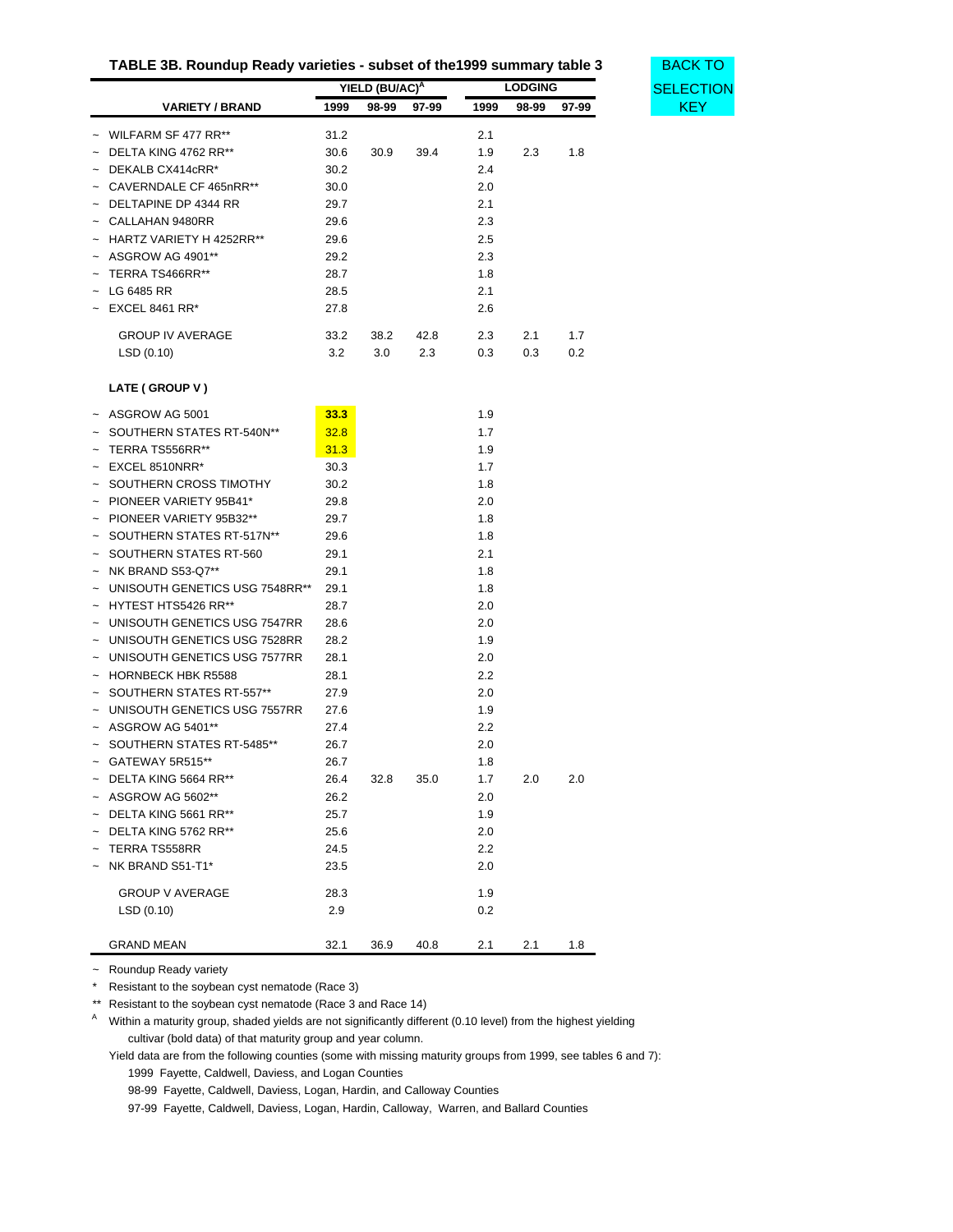| TABLE 3C. SCN resistant varieties - subset of the 1999 summary table 3 <sup>A</sup> |  |  |
|-------------------------------------------------------------------------------------|--|--|
|-------------------------------------------------------------------------------------|--|--|

<span id="page-30-0"></span>

|                                   |      | YIELD (BU/AC) <sup>B</sup> |       |      | <b>LODGING</b> |       | <b>SELECT</b> |
|-----------------------------------|------|----------------------------|-------|------|----------------|-------|---------------|
| <b>VARIETY / BRAND</b>            | 1999 | 98-99                      | 97-99 | 1999 | 98-99          | 97-99 | <b>KEY</b>    |
| EARLY (GROUP III)                 |      |                            |       |      |                |       |               |
| ASGROW A 3904**                   | 38.8 | 45.9                       | 48.6  | 1.8  | 2.0            | 1.7   |               |
| $\sim$ CALLAHAN 9390RR**          | 38.0 |                            |       | 2.0  |                |       |               |
| ~ ASGROW AG 3901**                | 37.1 |                            |       | 2.5  |                |       |               |
| $~\sim~$ ASGROW AG 3701*          | 37.0 |                            |       | 1.9  |                |       |               |
| GOLDEN HARVEST H-3960RR*          | 35.4 |                            |       | 2.3  |                |       |               |
| TERRA TS397RR**                   |      |                            |       |      |                |       |               |
|                                   | 34.4 |                            |       | 2.7  |                |       |               |
| <b>NK BRAND S39-11**</b>          | 33.4 |                            |       | 2.5  |                |       |               |
| $~\sim~$ EXCEL 8382NRR**          | 30.2 |                            |       | 2.0  |                |       |               |
| <b>GROUP III AVERAGE</b>          | 35.5 |                            |       | 2.2  |                |       |               |
| LSD(0.10)                         | 2.8  |                            |       | 0.2  |                |       |               |
| <b>MID-SEASON (GROUP IV)</b>      |      |                            |       |      |                |       |               |
| GOLDEN HARVEST H-4459STS**        | 41.8 |                            |       | 2.4  |                |       |               |
|                                   |      |                            |       |      |                |       |               |
| GOLDEN HARVEST H-4516*            | 40.7 |                            |       | 2.3  |                |       |               |
| GATEWAY 433**                     | 40.0 |                            |       | 2.5  |                |       |               |
| LG 6457 C STS**                   | 39.8 |                            |       | 2.5  |                |       |               |
| TERRA TS438c**                    | 38.7 |                            |       | 2.6  |                |       |               |
| CALLAHAN 9454**                   | 38.4 | 41.6                       |       | 2.4  | 2.6            |       |               |
| $~\sim~$ ASGROW AG 4301**         | 37.5 |                            |       | 2.3  |                |       |               |
| $~\sim~$ ASGROW AG 4402*          | 37.2 |                            |       | 2.6  |                |       |               |
| GOLDEN HARVEST H-4115**           | 37.2 |                            |       | 2.3  |                |       |               |
| $\sim$ DYNA-GRO 3468 N RR**       | 37.1 |                            |       | 2.1  |                |       |               |
| SOUTHERN STATES RT-EXP 88401**    | 36.1 |                            |       | 2.1  |                |       |               |
| $~\sim~$ ASGROW AG 4501**         | 36.0 |                            |       | 2.1  |                |       |               |
| ASGROW A 4604**                   | 35.9 | 42.3                       |       | 2.4  | 2.9            |       |               |
| ~ GATEWAY 4R453**                 | 35.6 |                            |       | 2.0  |                |       |               |
| $~\sim~$ ASGROW AG 4902*          | 35.3 |                            |       | 2.3  |                |       |               |
| ~ PIONEER VARIETY 9492**          | 35.2 | 38.7                       | 43.2  | 2.1  | 2.1            | 1.7   |               |
| $~\sim~$ CALLAHAN 9440RR**        | 35.2 |                            |       | 2.1  |                |       |               |
| $~\sim~$ DYNA-GRO 3442 N RR**     | 35.2 |                            |       | 2.8  |                |       |               |
| $~\sim~$ ASGROW AG 4702**         | 34.8 |                            |       | 1.9  |                |       |               |
| $\sim$ WILFARM WF 480 RR**        | 34.8 |                            |       | 2.6  |                |       |               |
| $~\sim~$ NK BRAND S42-M1**        | 34.7 |                            |       | 2.4  |                |       |               |
| $~\sim~$ NK BRAND S46-W8**        | 34.6 |                            |       | 2.5  |                |       |               |
| PIONEER VARIETY 94B22**           | 34.4 |                            |       | 2.5  |                |       |               |
| CAVERNDALE CF 486**               | 34.3 |                            |       | 2.5  |                |       |               |
| $~\sim~$ SOUTHERN STATES RT-446N* | 33.9 |                            |       | 2.1  |                |       |               |
| $\sim$ DELTA KING 4965 RR**       | 33.9 |                            |       | 2.5  |                |       |               |
| ~ PIONEER VARIETY 94B01**         | 33.7 | 45.1                       | 45.7  | 1.8  | 1.9            | 1.5   |               |
| $~\sim~$ HYTEST HTS4301 RR**      | 33.7 |                            |       | 2.1  |                |       |               |
| $\sim$ DEKALB CX444cRR**          | 33.4 |                            |       | 2.1  |                |       |               |
| $~\sim~$ EXCEL 8422 RR*           | 33.3 |                            |       | 2.5  |                |       |               |
|                                   |      |                            |       |      |                |       |               |
| SOUTHERN CROSS JAMES**            | 33.1 |                            |       | 2.6  |                |       |               |
| $~\sim~$ ASGROW AG 4602**         | 33.1 |                            |       | 2.4  |                |       |               |
| PIONEER VARIETY 94B53**           | 33.1 |                            |       | 1.9  |                |       |               |
| STINE 4702-2**                    | 33.1 |                            |       | 2.4  |                |       |               |
| ~ HYTEST HTS4800 RR**             | 33.1 |                            |       | 2.4  |                |       |               |
| ~ GOLDEN HARVEST H-4404RR**       | 32.9 |                            |       | 2.3  |                |       |               |
| $~\sim~$ ASGROW AG 4101*          | 32.8 |                            |       | 2.6  |                |       |               |
| ~ UNISOUTH GENETICS USG 7478RR**  | 32.7 |                            |       | 1.9  |                |       |               |
| ~ CAVERNDALE CF 443nRR**          | 32.4 |                            |       | 2.8  |                |       |               |
| ~ HORNBECK HBK R4660**            | 32.3 |                            |       | 1.9  |                |       |               |
| PHARAOH**                         | 32.3 | 36.9                       | 42.2  | 1.9  | 2.6            | 2.4   |               |
| ~ CAVERNDALE CF 481nRR**          | 32.2 |                            |       | 2.6  |                |       |               |
| ~ SOUTHERN CROSS MICAH**          | 31.5 |                            |       | 2.0  |                |       |               |
| ~ WILFARM SF 477 RR**             | 31.2 |                            |       | 2.1  |                |       |               |
| $\sim$ DELTA KING 4762 RR**       | 30.6 | 30.9                       | 39.4  | 1.9  | 2.3            | 1.8   |               |

**TABLE 3<sup>A</sup> BACK TO** [SELECTION](#page-22-1)<br>KEY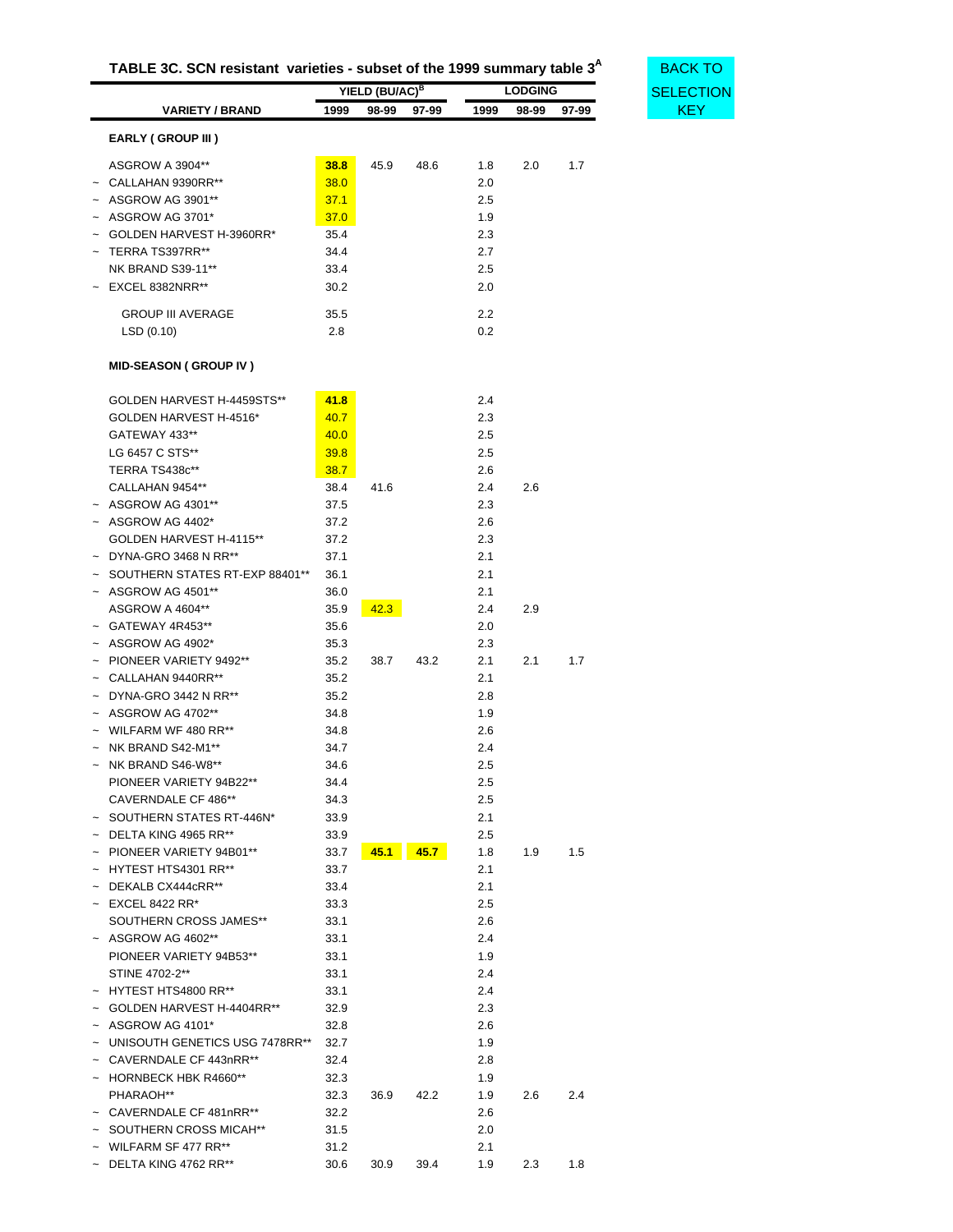| TABLE 3C. SCN resistant varieties - subset of the 1999 summary table 3 <sup>A</sup> |  |  |
|-------------------------------------------------------------------------------------|--|--|
|-------------------------------------------------------------------------------------|--|--|

**BACK TO [SELECTION](#page-22-1)** 

| <b>VARIETY / BRAND</b><br>1999          | 98-99 | 97-99 | 1999                       | 98-99 | 97-99          |
|-----------------------------------------|-------|-------|----------------------------|-------|----------------|
|                                         |       |       |                            |       |                |
| 30.2                                    | 32.9  | 41.0  | 2.0                        | 2.3   | 1.8            |
| 30.1                                    | 33.5  |       | 2.3                        | 2.9   |                |
| $\sim$ CAVERNDALE CF 465nRR**<br>30.0   |       |       | 2.0                        |       |                |
| $\sim$ HARTZ VARIETY H 4252RR**<br>29.6 |       |       | 2.5                        |       |                |
| 29.2                                    |       |       | 2.3                        |       |                |
| 28.7                                    |       |       | 1.8                        |       |                |
| 27.8                                    |       |       | 2.6                        |       |                |
| 25.2                                    | 34.5  | 40.8  | 2.5                        | 3.2   | 3.1            |
| 33.9                                    | 37.4  | 42.1  | 2.3                        | 2.5   | 2.1            |
| 3.2                                     | 3.0   | 2.3   | 0.3                        | 0.3   | 0.2            |
|                                         | 30.2  |       | YIELD (BU/AC) <sup>B</sup> | 2.4   | <b>LODGING</b> |

#### **LATE ( GROUP V )**

| SOUTHERN STATES RT-540N**      | 32.8 |      |      | 1.7 |     |     |
|--------------------------------|------|------|------|-----|-----|-----|
| <b>ASGROW A 5547**</b>         | 32.1 | 36.1 | 41.0 | 1.9 | 2.6 | 2.8 |
| TERRA TS556RR**                | 31.3 |      |      | 1.9 |     |     |
| ASGROW A 5404*                 | 31.0 |      |      | 2.2 |     |     |
| DELTA KING 5580**              | 30.3 |      |      | 2.1 |     |     |
| EXCEL 8510NRR*                 | 30.3 |      |      | 1.7 |     |     |
| DELTA KING 5995**              | 30.2 |      |      | 2.0 |     |     |
| KS 5292*                       | 30.1 | 33.7 | 39.4 | 1.8 | 2.3 | 2.1 |
| PIONEER VARIETY 95B41*         | 29.8 |      |      | 2.0 |     |     |
| PIONEER VARIETY 95B32**        | 29.7 |      |      | 1.8 |     |     |
| SOUTHERN STATES RT-517N**      | 29.6 |      |      | 1.8 |     |     |
| ANAND**                        | 29.4 | 36.5 |      | 1.7 | 2.3 |     |
| NK BRAND S53-Q7**              | 29.1 |      |      | 1.8 |     |     |
| UNISOUTH GENETICS USG 7548RR** | 29.1 |      |      | 1.8 |     |     |
| HYTEST HTS5426 RR**            | 28.7 |      |      | 2.0 |     |     |
| KAS CHEROKEE 516*              | 28.5 | 33.9 |      | 1.8 | 2.5 |     |
| SOUTHERN STATES RT-557**       | 27.9 |      |      | 2.0 |     |     |
| ASGROW AG 5401**               | 27.4 |      |      | 2.2 |     |     |
| SOUTHERN STATES RT-5485**      | 26.7 |      |      | 2.0 |     |     |
| GATEWAY 5R515**                | 26.7 |      |      | 1.8 |     |     |
| DELTA KING 5664 RR**           | 26.4 | 32.8 | 35.0 | 1.7 | 2.0 | 2.0 |
| ASGROW AG 5602**               | 26.2 |      |      | 2.0 |     |     |
| DELTA KING 5661 RR**           | 25.7 |      |      | 1.9 |     |     |
| DELTA KING 5762 RR**           | 25.6 |      |      | 2.0 |     |     |
| NK BRAND S51-T1*               | 23.5 |      |      | 2.0 |     |     |
| <b>TERRA RVSROBIN 5*</b>       | 22.3 |      |      | 2.2 |     |     |
| <b>GROUP V AVERAGE</b>         | 28.5 | 34.6 | 38.5 | 1.9 | 2.3 | 2.3 |
| LSD(0.10)                      | 2.9  | 2.4  | 2.1  | 0.2 | 0.2 | 0.2 |
| <b>GRAND MEAN</b>              | 32.1 | 37.0 | 41.6 | 2.1 | 2.4 | 2.1 |

~ Roundup Ready variety

\* Resistant to the soybean cyst nematode (Race 3)

\*\* Resistant to the soybean cyst nematode (Race 3 and Race 14)

A The conventional tests are not infected with SCN. Varieties will perform differently under SCN pressure. Table 9 shows variety performance in the presence of SCN.

B Within a maturity group, shaded yields are not significantly different (0.10 level) from the highest yielding cultivar (bold data) of that maturity group and year column.

Yield data are from the following counties (some with missing maturity groups from 1999, see tables 6 and 7): 1999 Fayette, Caldwell, Daviess, and Logan Counties

98-99 Fayette, Caldwell, Daviess, Logan, Hardin, and Calloway Counties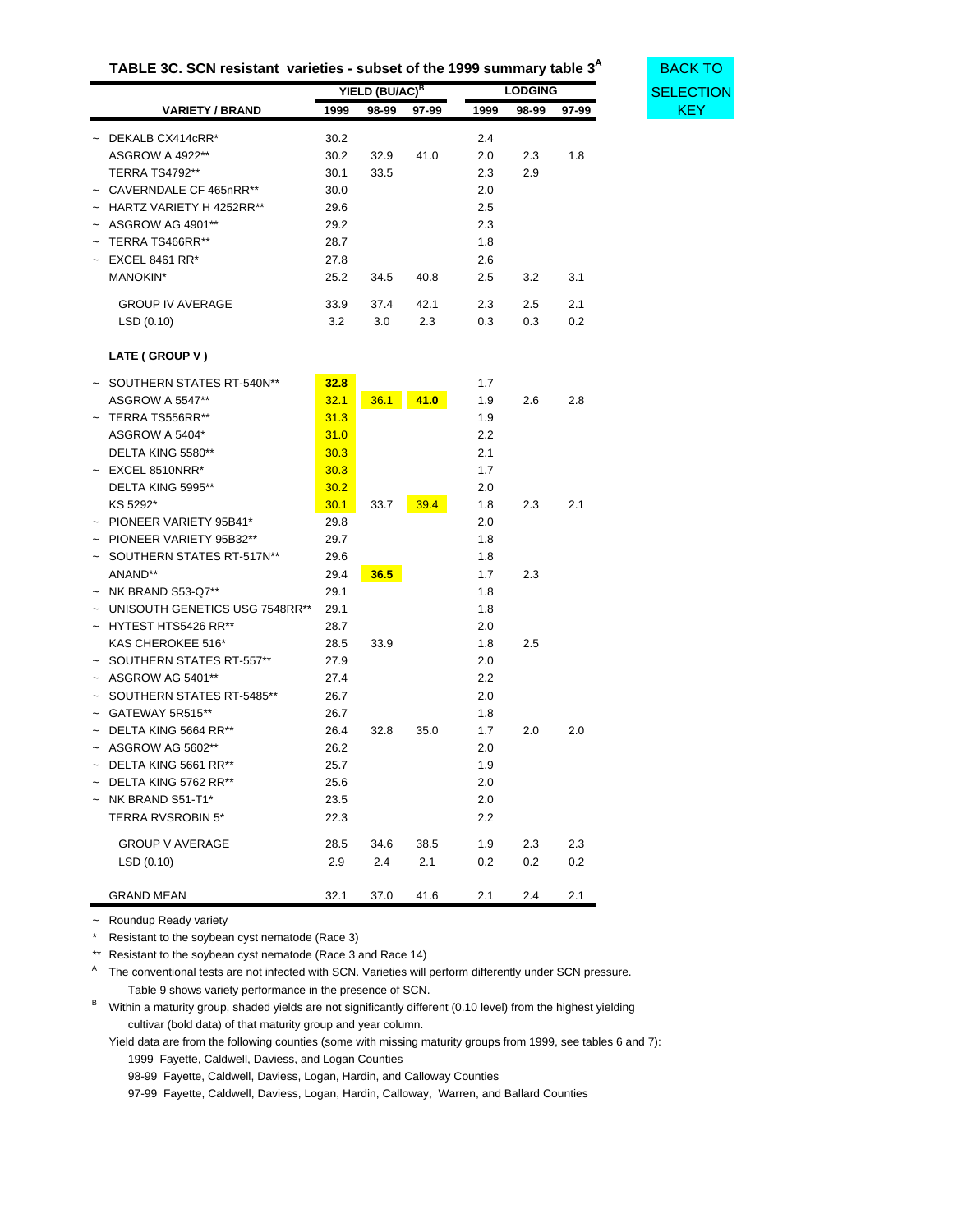| TABLE 3D. Conventional varieties - no SCN resistance - subset of the1999 summary table 3 |  |  |
|------------------------------------------------------------------------------------------|--|--|
|------------------------------------------------------------------------------------------|--|--|

<span id="page-32-0"></span>

|                              | YIELD (BU/AC) <sup>A</sup> |       |       | <b>LODGING</b> |       |       |  |
|------------------------------|----------------------------|-------|-------|----------------|-------|-------|--|
| <b>VARIETY / BRAND</b>       | 1999                       | 98-99 | 97-99 | 1999           | 98-99 | 97-99 |  |
| EARLY (GROUP III)            |                            |       |       |                |       |       |  |
| PIONEER VARIETY 93B82        | 41.8                       |       |       | 2.4            |       |       |  |
| SOUTHERN STATES HT-381-STS   | 36.2                       | 38.5  | 43.4  | 2.3            | 2.3   | 1.9   |  |
| <b>MACON</b>                 | 34.7                       | 42.5  | 46.0  | 2.2            | 2.1   | 1.7   |  |
|                              |                            |       |       |                |       |       |  |
| <b>GROUP III AVERAGE</b>     | 37.6                       | 40.5  | 44.7  | 2.3            | 2.2   | 1.8   |  |
| LSD(0.10)                    | 2.8                        | 2.6   | 1.9   | 0.2            | 0.3   | 0.1   |  |
| <b>MID-SEASON (GROUP IV)</b> |                            |       |       |                |       |       |  |
| ASGROW A 4341                | 40.7                       | 49.6  | 49.9  | 2.3            | 1.9   | 1.5   |  |
| <b>HORNBECK HBK 4891</b>     | 38.1                       |       |       | 2.6            |       |       |  |
| DELTA KING XTJ 784           | 36.7                       |       |       | 2.4            |       |       |  |
| <b>STRESSLAND</b>            | 36.6                       | 45.0  | 47.6  | 2.6            | 2.5   | 2.0   |  |
| NK BRAND S43-B5              | 34.9                       | 46.5  | 48.0  | 2.6            | 2.5   | 1.8   |  |
| SOUTHERN STATES FFR-439      | 34.6                       | 43.7  | 46.7  | 1.9            | 2.2   | 1.8   |  |
| GATEWAY 470                  | 34.1                       | 37.0  | 44.2  | 2.5            | 2.9   | 2.2   |  |
| CALLAHAN 9474                | 33.3                       |       |       | 2.4            |       |       |  |
| NK BRAND 3474                | 31.9                       | 42.0  | 46.3  | 2.4            | 3.1   | 2.3   |  |
| HORNBECK HBK 4890            | 31.8                       |       |       | 1.8            |       |       |  |
| CAVERNDALE CF 492            | 31.6                       | 43.5  | 46.4  | 2.5            | 1.9   | 1.7   |  |
| PIONEER VARIETY 9482         | 31.4                       | 41.0  | 46.7  | 2.1            | 2.6   | 2.0   |  |
| CAVERNDALE CF 461            | 31.1                       | 42.3  | 45.8  | 2.1            | 2.6   | 2.1   |  |
| SOUTHERN STATES FFR-493      | 29.6                       | 44.4  | 47.3  | 1.6            | 1.8   | 1.5   |  |
| <b>CALHOUN</b>               | 29.3                       | 43.9  | 46.8  | 1.8            | 1.5   | 1.3   |  |
| SOUTHERN STATES FFR-4985-STS | 27.4                       | 33.2  |       | 2.4            | 3.3   |       |  |
| UNISOUTH GENETICS USG 7499   | 27.4                       | 36.2  | 43.4  | 2.4            | 2.1   | 1.7   |  |
| DELTAPINE DP 4909            | 26.4                       |       |       | 1.5            |       |       |  |
| TERRA TS490                  | 26.0                       | 31.1  | 39.6  | 2.4            | 2.7   | 2.6   |  |
| TERRA RVS499                 | 18.1                       |       |       | 2.0            |       |       |  |
| <b>GROUP IV AVERAGE</b>      | 31.6                       | 41.4  | 46.1  | 2.2            | 2.4   | 1.9   |  |
| LSD(0.10)                    | 3.2                        | 3.0   | 2.3   | 0.3            | 0.3   | 0.2   |  |
| LATE (GROUP V)               |                            |       |       |                |       |       |  |
| <b>HUTCHESON</b>             | 34.0                       | 38.0  | 42.1  | 1.9            | 2.4   | 2.4   |  |
| <b>HOLLADAY</b>              | 32.1                       | 40.8  | 45.0  | 2.2            | 3.1   | 2.6   |  |
| TERRA RVS77                  | 28.9                       | 34.1  |       | 2.0            | 2.8   |       |  |
| SOUTHERN STATES HT-551-STS   | 28.2                       | 31.8  | 39.9  | 1.5            | 2.1   | 2.1   |  |
| <b>TERRA RVS549</b>          | 27.2                       |       |       | 1.8            |       |       |  |
| TERRA TS520                  | 24.1                       | 30.7  | 38.9  | 1.9            | 2.4   | 2.1   |  |
| <b>GROUP V AVERAGE</b>       | 29.1                       | 35.1  | 41.5  | 1.9            | 2.6   | 2.3   |  |
| LSD(0.10)                    | 2.9                        | 2.4   | 2.1   | 0.2            | 0.2   | 0.2   |  |
| <b>GRAND MEAN</b>            | 31.7                       | 39.8  | 44.9  | $2.2\,$        | 2.4   | 2.0   |  |

A Within a maturity group, shaded yields are not significantly different (0.10 level) from the highest yielding cultivar (bold data) of that maturity group and year column.

Yield data are from the following counties (some with missing maturity groups from 1999, see tables 6 and 7): 1999 Fayette, Caldwell, Daviess, and Logan Counties

98-99 Fayette, Caldwell, Daviess, Logan, Hardin, and Calloway Counties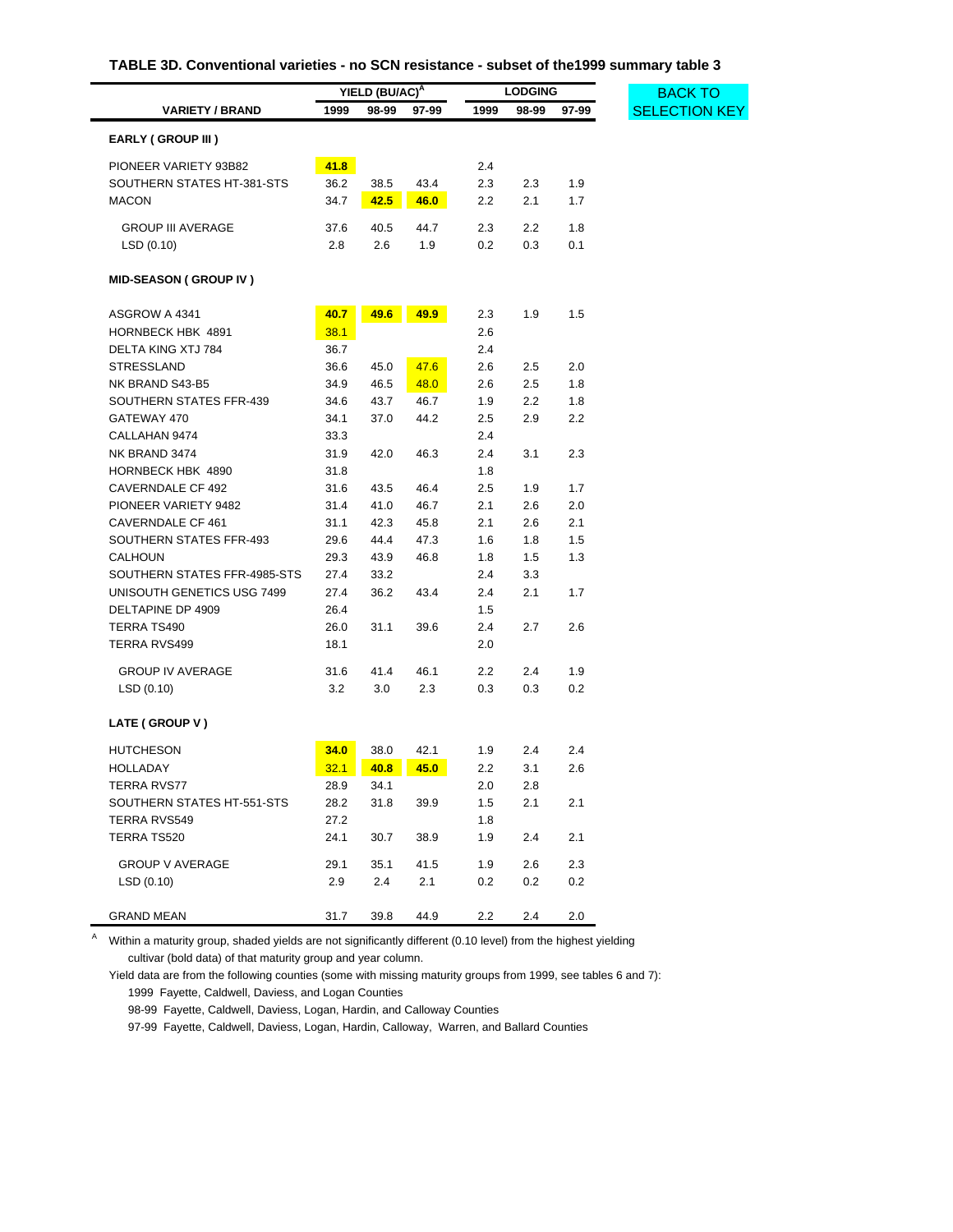| TABLE 3E. Conventional varieties - SCN resistant - subset of the 1999 summary table 3 <sup>A</sup> |  |  |  |
|----------------------------------------------------------------------------------------------------|--|--|--|
|----------------------------------------------------------------------------------------------------|--|--|--|

<span id="page-33-0"></span>

|                              | YIELD (BU/AC) <sup>B</sup> |       |       | <b>LODGING</b> |       |       |  |
|------------------------------|----------------------------|-------|-------|----------------|-------|-------|--|
| <b>VARIETY / BRAND</b>       | 1999                       | 98-99 | 97-99 | 1999           | 98-99 | 97-99 |  |
| <b>EARLY (GROUP III)</b>     |                            |       |       |                |       |       |  |
| NK BRAND S39-11**            | 33.4                       |       |       | 2.5            |       |       |  |
| <b>MID-SEASON (GROUP IV)</b> |                            |       |       |                |       |       |  |
| GOLDEN HARVEST H-4459STS**   | 41.8                       |       |       | 2.4            |       |       |  |
| GOLDEN HARVEST H-4516*       | 40.7                       |       |       | 2.3            |       |       |  |
| GATEWAY 433**                | 40.0                       |       |       | 2.5            |       |       |  |
| LG 6457 C STS**              | 39.8                       |       |       | 2.5            |       |       |  |
| TERRA TS438c**               | 38.7                       |       |       | 2.6            |       |       |  |
| CALLAHAN 9454**              | 38.4                       | 41.6  |       | 2.4            | 2.6   |       |  |
| GOLDEN HARVEST H-4115**      | 37.2                       |       |       | 2.3            |       |       |  |
| ASGROW A 4604**              | 35.9                       | 42.3  |       | 2.4            | 2.9   |       |  |
| PIONEER VARIETY 94B22**      | 34.4                       |       |       | 2.5            |       |       |  |
| CAVERNDALE CF 486**          | 34.3                       |       |       | 2.5            |       |       |  |
| SOUTHERN CROSS JAMES**       | 33.1                       |       |       | 2.6            |       |       |  |
| PIONEER VARIETY 94B53**      | 33.1                       |       |       | 1.9            |       |       |  |
| STINE 4702-2**               | 33.1                       |       |       | 2.4            |       |       |  |
| PHARAOH**                    | 32.3                       | 36.9  | 42.2  | 1.9            | 2.6   | 2.4   |  |
| ASGROW A 4922**              | 30.2                       | 32.9  | 41.0  | 2.0            | 2.3   | 1.8   |  |
| <b>TERRA TS4792**</b>        | 30.1                       | 33.5  |       | 2.3            | 2.9   |       |  |
| MANOKIN*                     | 25.2                       | 34.5  | 40.8  | 2.5            | 3.2   | 3.1   |  |
| <b>GROUP IV AVERAGE</b>      | 35.2                       | 37.0  | 41.3  | 2.4            | 2.8   | 2.4   |  |
| LSD(0.10)                    | 3.2                        | 3.0   | 2.3   | 0.3            | 0.3   | 0.2   |  |
| LATE (GROUP V)               |                            |       |       |                |       |       |  |
| <b>ASGROW A 5547**</b>       | 32.1                       | 36.1  | 41.0  | 1.9            | 2.6   | 2.8   |  |
| ASGROW A 5404*               | 31.0                       |       |       | 2.2            |       |       |  |
| DELTA KING 5580**            | 30.3                       |       |       | 2.1            |       |       |  |
| DELTA KING 5995**            | 30.2                       |       |       | 2.0            |       |       |  |
| KS 5292*                     | 30.1                       | 33.7  | 39.4  | 1.8            | 2.3   | 2.1   |  |
| ANAND**                      | 29.4                       | 36.5  |       | 1.7            | 2.3   |       |  |
| KAS CHEROKEE 516*            | 28.5                       | 33.9  |       | 1.8            | 2.5   |       |  |
| <b>TERRA RVSROBIN 5*</b>     | 22.3                       |       |       | 2.2            |       |       |  |
| <b>GROUP V AVERAGE</b>       | 29.2                       | 35.1  | 40.2  | 2.0            | 2.4   | 2.5   |  |
| LSD (0.10)                   | 2.9                        | 2.4   | 2.1   | 0.2            | 0.2   | 0.2   |  |
| <b>GRAND MEAN</b>            | 33.3                       | 36.2  | 51.1  | 2.2            | 2.6   | 3.1   |  |

Resistant to the soybean cyst nematode (Race 3)

 $\blacksquare$ 

\*\* Resistant to the soybean cyst nematode (Race 3 and Race 14)

A The conventional tests are not infected with SCN. Varieties will perform differently under SCN pressure. Table 9 shows variety performance in the presence of SCN.

B Within a maturity group, shaded yields are not significantly different (0.10 level) from the highest yielding cultivar (bold data) of that maturity group and year column.

Yield data are from the following counties (some with missing maturity groups from 1999, see tables 6 and 7): 1999 Fayette, Caldwell, Daviess, and Logan Counties

98-99 Fayette, Caldwell, Daviess, Logan, Hardin, and Calloway Counties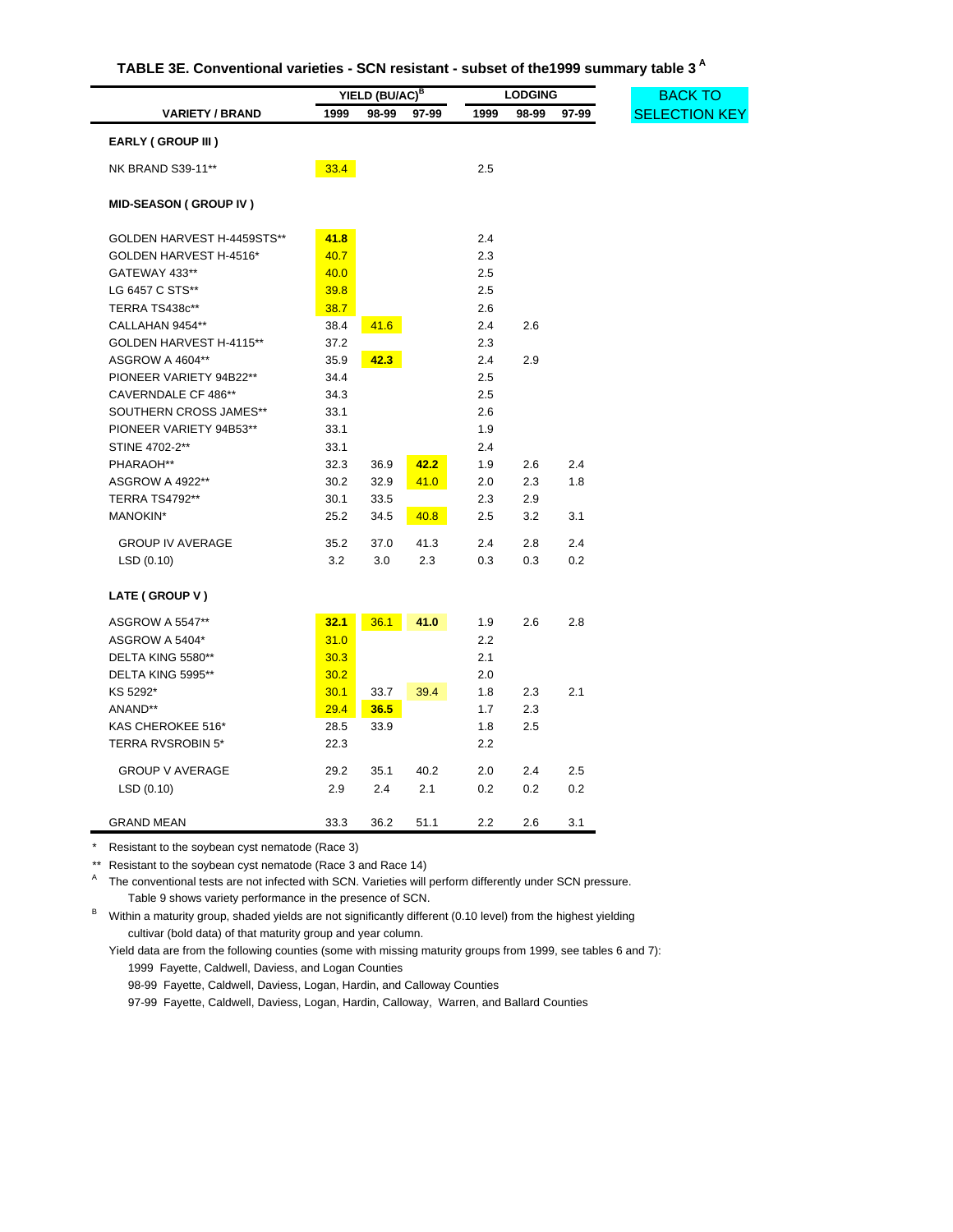| TABLE 3F. Roundup Ready variety - no SCN resistance - subset of the1999 summary table 3 |  |  |  |  |
|-----------------------------------------------------------------------------------------|--|--|--|--|
|-----------------------------------------------------------------------------------------|--|--|--|--|

<span id="page-34-0"></span>

|                                |      | YIELD (BU/AC) <sup>A</sup> |       | <b>LODGING</b> |       |       |  |
|--------------------------------|------|----------------------------|-------|----------------|-------|-------|--|
| <b>VARIETY / BRAND</b>         | 1999 | 98-99                      | 97-99 | 1999           | 98-99 | 97-99 |  |
| <b>EARLY (GROUP III)</b>       |      |                            |       |                |       |       |  |
| ~ PIONEER VARIETY 93B53        | 38.5 |                            |       | 1.9            |       |       |  |
| WILFARM WF 290 RR              | 36.5 |                            |       | 2.3            |       |       |  |
| SOUTHERN STATES RT-386         | 35.3 |                            |       | 2.4            |       |       |  |
| $\sim$ WILFARM WF 370 RR       | 35.1 |                            |       | 1.8            |       |       |  |
| PIONEER VARIETY 93B84          | 34.9 |                            |       | 1.8            |       |       |  |
| SOUTHERN STATES RT-3975        | 33.6 |                            |       | 2.0            |       |       |  |
| NK BRAND S39-D9                | 33.4 |                            |       | 1.8            |       |       |  |
| GOLDEN HARVEST H-3943RR        | 31.1 |                            |       | 1.6            |       |       |  |
| <b>GROUP III AVERAGE</b>       | 34.8 |                            |       | 2.0            |       |       |  |
| LSD (0.10)                     | 2.8  |                            |       | 0.2            |       |       |  |
| <b>MID-SEASON (GROUP IV)</b>   |      |                            |       |                |       |       |  |
| $~\sim~$ DEKALB CX405RR        | 37.9 |                            |       | 2.4            |       |       |  |
| STINE 4001-4                   | 35.8 |                            |       | 2.8            |       |       |  |
| DELTA KING 4868 RR             | 35.6 |                            |       | 2.1            |       |       |  |
| $\sim$ LG 6430 RR              | 34.6 |                            |       | 2.4            |       |       |  |
| $\sim$ CALLAHAN 8437RR         | 34.0 |                            |       | 2.6            |       |       |  |
| $\sim$ HORNBECK HBK R4855      | 33.8 |                            |       | 2.5            |       |       |  |
| $\sim$ DELTAPINE DP 4750 RR    | 33.4 |                            |       | 2.4            |       |       |  |
| ~ HYTEST HTS4725 RR            | 32.9 |                            |       | 2.5            |       |       |  |
| ~ DEKALB CX433RR               | 32.7 |                            |       | 2.1            |       |       |  |
| - SOUTHERN STATES RT-447       | 32.3 |                            |       | 2.4            |       |       |  |
| $~\sim~$ DELTAPINE DP 4344 RR  | 29.7 |                            |       | 2.1            |       |       |  |
| CALLAHAN 9480RR                | 29.6 |                            |       | 2.3            |       |       |  |
| ~ LG 6485 RR                   | 28.5 |                            |       | 2.1            |       |       |  |
| <b>GROUP IV AVERAGE</b>        | 33.1 |                            |       | 2.4            |       |       |  |
| LSD(0.10)                      | 3.2  |                            |       | 0.3            |       |       |  |
| LATE (GROUP V)                 |      |                            |       |                |       |       |  |
| $~\sim~$ ASGROW AG 5001        | 33.3 |                            |       | 1.9            |       |       |  |
| ~ SOUTHERN CROSS TIMOTHY       | 30.2 |                            |       | 1.8            |       |       |  |
| SOUTHERN STATES RT-560         | 29.1 |                            |       | 2.1            |       |       |  |
| ~ UNISOUTH GENETICS USG 7547RR | 28.6 |                            |       | 2.0            |       |       |  |
| ~ UNISOUTH GENETICS USG 7528RR | 28.2 |                            |       | 1.9            |       |       |  |
| ~ UNISOUTH GENETICS USG 7577RR | 28.1 |                            |       | 2.0            |       |       |  |
| ~ HORNBECK HBK R5588           | 28.1 |                            |       | 2.2            |       |       |  |
| ~ UNISOUTH GENETICS USG 7557RR | 27.6 |                            |       | 1.9            |       |       |  |
| TERRA TS558RR                  | 24.5 |                            |       | 2.2            |       |       |  |
| <b>GROUP V AVERAGE</b>         | 28.6 |                            |       | 2.0            |       |       |  |
| LSD(0.10)                      | 2.9  |                            |       | 0.2            |       |       |  |
| <b>GRAND MEAN</b>              | 32.2 |                            |       | 2.1            |       |       |  |

~ Roundup Ready variety

<sup>A</sup> Within a maturity group, shaded yields are not significantly different (0.10 level) from the highest yielding cultivar (bold data) of that maturity group and year column.

Yield data are from the following counties (some with missing maturity groups from 1999, see tables 6 and 7): 1999 Fayette, Caldwell, Daviess, and Logan Counties

98-99 Fayette, Caldwell, Daviess, Logan, Hardin, and Calloway Counties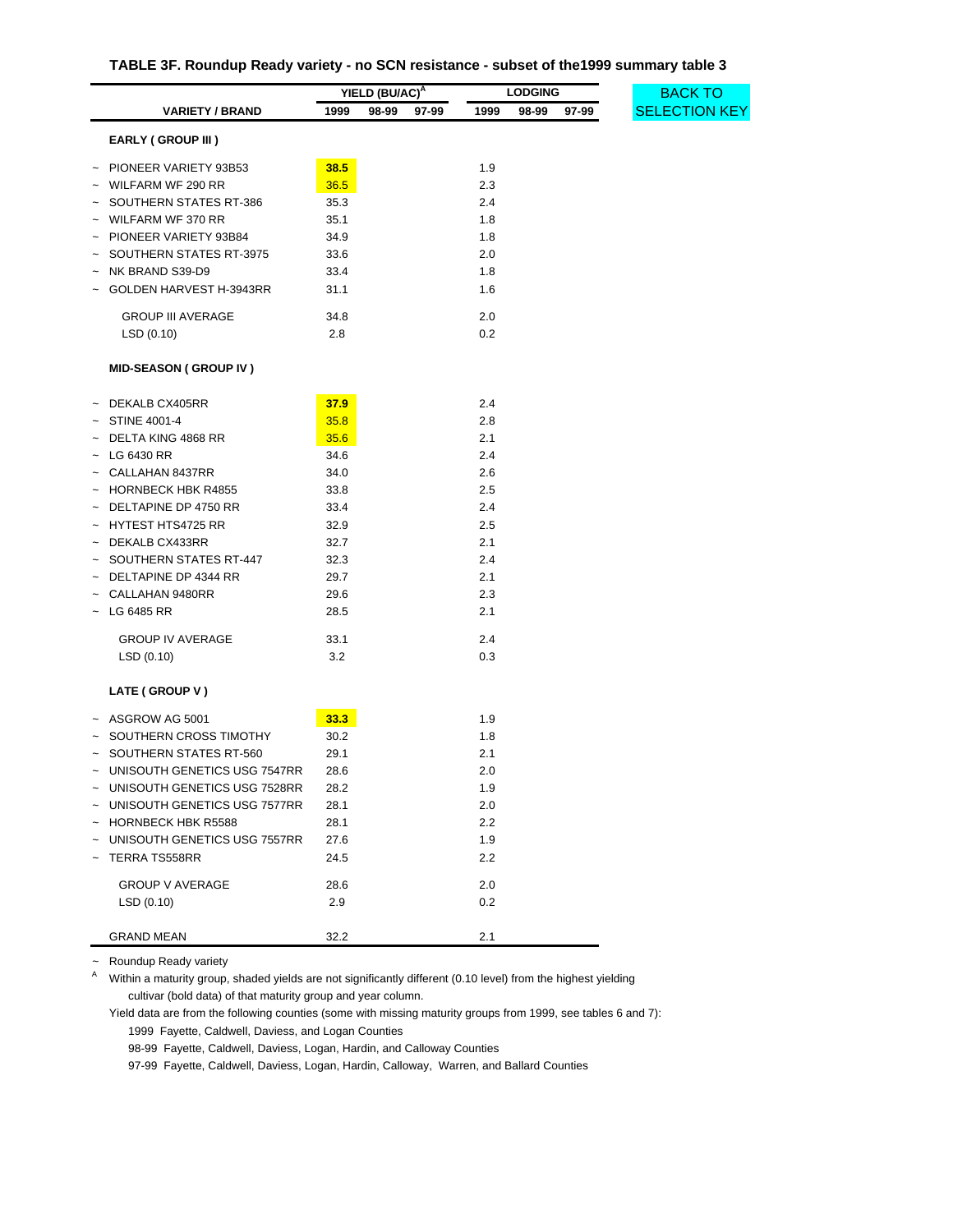| TABLE 3G. Roundup Ready varieties - SCN resistant - subset of the 1999 summary table 3 <sup>A</sup> |
|-----------------------------------------------------------------------------------------------------|
|-----------------------------------------------------------------------------------------------------|

<span id="page-35-0"></span>

|                                     |      | YIELD (BU/AC) <sup>B</sup> |       |      | <b>LODGING</b> |       | <b>BACK TO</b>       |
|-------------------------------------|------|----------------------------|-------|------|----------------|-------|----------------------|
| <b>VARIETY / BRAND</b>              | 1999 | 98-99                      | 97-99 | 1999 | 98-99          | 97-99 | <b>SELECTION KEY</b> |
| <b>EARLY (GROUP III)</b>            |      |                            |       |      |                |       |                      |
| CALLAHAN 9390RR**                   | 38.0 |                            |       | 2.0  |                |       |                      |
| ASGROW AG 3901**                    | 37.1 |                            |       | 2.5  |                |       |                      |
| ASGROW AG 3701*                     | 37.0 |                            |       | 1.9  |                |       |                      |
| GOLDEN HARVEST H-3960RR*            | 35.4 |                            |       | 2.3  |                |       |                      |
| TERRA TS397RR**                     | 34.4 |                            |       | 2.7  |                |       |                      |
| EXCEL 8382NRR**                     | 30.2 |                            |       | 2.0  |                |       |                      |
| <b>GROUP III AVERAGE</b>            | 35.4 |                            |       | 2.2  |                |       |                      |
| LSD(0.10)                           | 2.8  |                            |       | 0.2  |                |       |                      |
| <b>MID-SEASON (GROUP IV)</b>        |      |                            |       |      |                |       |                      |
|                                     |      |                            |       |      |                |       |                      |
| ASGROW AG 4301**                    | 37.5 |                            |       | 2.3  |                |       |                      |
| ASGROW AG 4402*                     | 37.2 |                            |       | 2.6  |                |       |                      |
| DYNA-GRO 3468 N RR**                | 37.1 |                            |       | 2.1  |                |       |                      |
| SOUTHERN STATES RT-EXP 88401**      | 36.1 |                            |       | 2.1  |                |       |                      |
| ASGROW AG 4501**                    | 36.0 |                            |       | 2.1  |                |       |                      |
| GATEWAY 4R453**                     | 35.6 |                            |       | 2.0  |                |       |                      |
| ASGROW AG 4902*                     | 35.3 |                            |       | 2.3  |                |       |                      |
| PIONEER VARIETY 9492**              | 35.2 | 38.7                       | 43.2  | 2.1  | 2.1            | 1.7   |                      |
| CALLAHAN 9440RR**                   | 35.2 |                            |       | 2.1  |                |       |                      |
| DYNA-GRO 3442 N RR**                | 35.2 |                            |       | 2.8  |                |       |                      |
| ASGROW AG 4702**                    | 34.8 |                            |       | 1.9  |                |       |                      |
| WILFARM WF 480 RR**                 | 34.8 |                            |       | 2.6  |                |       |                      |
| NK BRAND S42-M1**<br>$\tilde{}$     | 34.7 |                            |       | 2.4  |                |       |                      |
| NK BRAND S46-W8**                   | 34.6 |                            |       | 2.5  |                |       |                      |
| SOUTHERN STATES RT-446N*            | 33.9 |                            |       | 2.1  |                |       |                      |
| DELTA KING 4965 RR**                | 33.9 |                            |       | 2.5  |                |       |                      |
| PIONEER VARIETY 94B01**             | 33.7 | 45.1                       | 45.7  | 1.8  | 1.9            | 1.5   |                      |
| HYTEST HTS4301 RR**                 | 33.7 |                            |       | 2.1  |                |       |                      |
| DEKALB CX444cRR**                   | 33.4 |                            |       | 2.1  |                |       |                      |
| <b>EXCEL 8422 RR*</b><br>$\tilde{}$ | 33.3 |                            |       | 2.5  |                |       |                      |
| ASGROW AG 4602**                    | 33.1 |                            |       | 2.4  |                |       |                      |
| HYTEST HTS4800 RR**                 | 33.1 |                            |       | 2.4  |                |       |                      |
| GOLDEN HARVEST H-4404RR**           | 32.9 |                            |       | 2.3  |                |       |                      |
| ASGROW AG 4101*                     | 32.8 |                            |       | 2.6  |                |       |                      |
| UNISOUTH GENETICS USG 7478RR**      | 32.7 |                            |       | 1.9  |                |       |                      |
| CAVERNDALE CF 443nRR**              | 32.4 |                            |       | 2.8  |                |       |                      |
| HORNBECK HBK R4660**<br>$\sim$      | 32.3 |                            |       | 1.9  |                |       |                      |
| CAVERNDALE CF 481nRR**              | 32.2 |                            |       | 2.6  |                |       |                      |
| SOUTHERN CROSS MICAH**              | 31.5 |                            |       | 2.0  |                |       |                      |
| WILFARM SF 477 RR**                 | 31.2 |                            |       | 2.1  |                |       |                      |
| DELTA KING 4762 RR**                | 30.6 | 30.9                       | 39.4  | 1.9  | 2.3            | 1.8   |                      |
| DEKALB CX414cRR*                    | 30.2 |                            |       | 2.4  |                |       |                      |
| CAVERNDALE CF 465nRR**              | 30.0 |                            |       | 2.0  |                |       |                      |
| HARTZ VARIETY H 4252RR**            | 29.6 |                            |       | 2.5  |                |       |                      |
| ASGROW AG 4901**                    | 29.2 |                            |       | 2.3  |                |       |                      |
| TERRA TS466RR**                     | 28.7 |                            |       | 1.8  |                |       |                      |
| <b>EXCEL 8461 RR*</b>               | 27.8 |                            |       | 2.6  |                |       |                      |
| <b>GROUP IV AVERAGE</b>             | 33.3 | 38.2                       | 42.8  | 2.3  | 2.1            | 1.7   |                      |
| LSD(0.10)                           | 3.2  | 3.0                        | 2.3   | 0.3  | 0.3            | 0.2   |                      |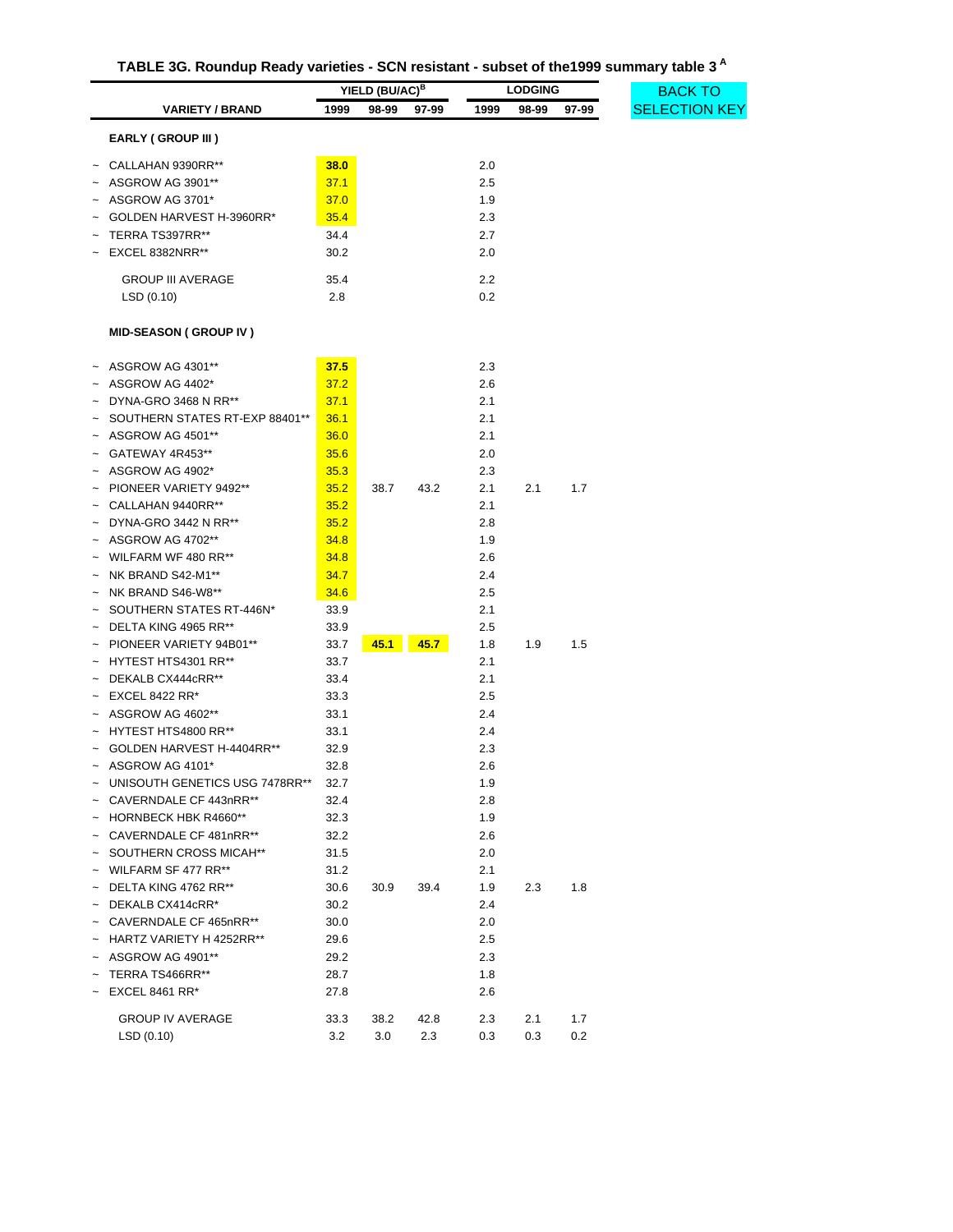| TABLE 3G. Roundup Ready varieties - SCN resistant - subset of the 1999 summary table 3 <sup>A</sup> |
|-----------------------------------------------------------------------------------------------------|
|-----------------------------------------------------------------------------------------------------|

|                                | YIELD (BU/AC) <sup>B</sup> |       | <b>LODGING</b> |      | <b>BACK TO</b> |       |                      |
|--------------------------------|----------------------------|-------|----------------|------|----------------|-------|----------------------|
| <b>VARIETY / BRAND</b>         | 1999                       | 98-99 | 97-99          | 1999 | 98-99          | 97-99 | <b>SELECTION KEY</b> |
| LATE (GROUP V)                 |                            |       |                |      |                |       |                      |
| SOUTHERN STATES RT-540N**      | 32.8                       |       |                | 1.7  |                |       |                      |
| TERRA TS556RR**                | 31.3                       |       |                | 1.9  |                |       |                      |
| EXCEL 8510NRR*                 | 30.3                       |       |                | 1.7  |                |       |                      |
| PIONEER VARIETY 95B41*         | 29.8                       |       |                | 2.0  |                |       |                      |
| PIONEER VARIETY 95B32**        | 29.7                       |       |                | 1.8  |                |       |                      |
| SOUTHERN STATES RT-517N**      | 29.6                       |       |                | 1.8  |                |       |                      |
| NK BRAND S53-Q7**              | 29.1                       |       |                | 1.8  |                |       |                      |
| UNISOUTH GENETICS USG 7548RR** | 29.1                       |       |                | 1.8  |                |       |                      |
| HYTEST HTS5426 RR**            | 28.7                       |       |                | 2.0  |                |       |                      |
| SOUTHERN STATES RT-557**       | 27.9                       |       |                | 2.0  |                |       |                      |
| ASGROW AG 5401**               | 27.4                       |       |                | 2.2  |                |       |                      |
| SOUTHERN STATES RT-5485**      | 26.7                       |       |                | 2.0  |                |       |                      |
| GATEWAY 5R515**                | 26.7                       |       |                | 1.8  |                |       |                      |
| DELTA KING 5664 RR**           | 26.4                       | 32.8  | 35.0           | 1.7  | 2.0            | 2.0   |                      |
| ASGROW AG 5602**               | 26.2                       |       |                | 2.0  |                |       |                      |
| DELTA KING 5661 RR**           | 25.7                       |       |                | 1.9  |                |       |                      |
| DELTA KING 5762 RR**           | 25.6                       |       |                | 2.0  |                |       |                      |
| NK BRAND S51-T1*               | 23.5                       |       |                | 2.0  |                |       |                      |
| <b>GROUP V AVERAGE</b>         | 28.1                       |       |                | 1.9  |                |       |                      |
| LSD(0.10)                      | 2.9                        |       |                | 0.2  |                |       |                      |
| <b>GRAND MEAN</b>              | 32.0                       | 36.9  | 40.8           | 2.1  | 2.1            | 1.8   |                      |

~ Roundup Ready variety

\* Resistant to the soybean cyst nematode (Race 3)

\*\* Resistant to the soybean cyst nematode (Race 3 and Race 14)

A The conventional tests are not infected with SCN. Varieties will perform differently under SCN pressure. Table 9 shows variety performance in the presence of SCN.

B Within a maturity group, shaded yields are not significantly different (0.10 level) from the highest yielding cultivar (bold data) of that maturity group and year column.

Yield data are from the following counties (some with missing maturity groups from 1999, see tables 6 and 7): 1999 Fayette, Caldwell, Daviess, and Logan Counties

98-99 Fayette, Caldwell, Daviess, Logan, Hardin, and Calloway Counties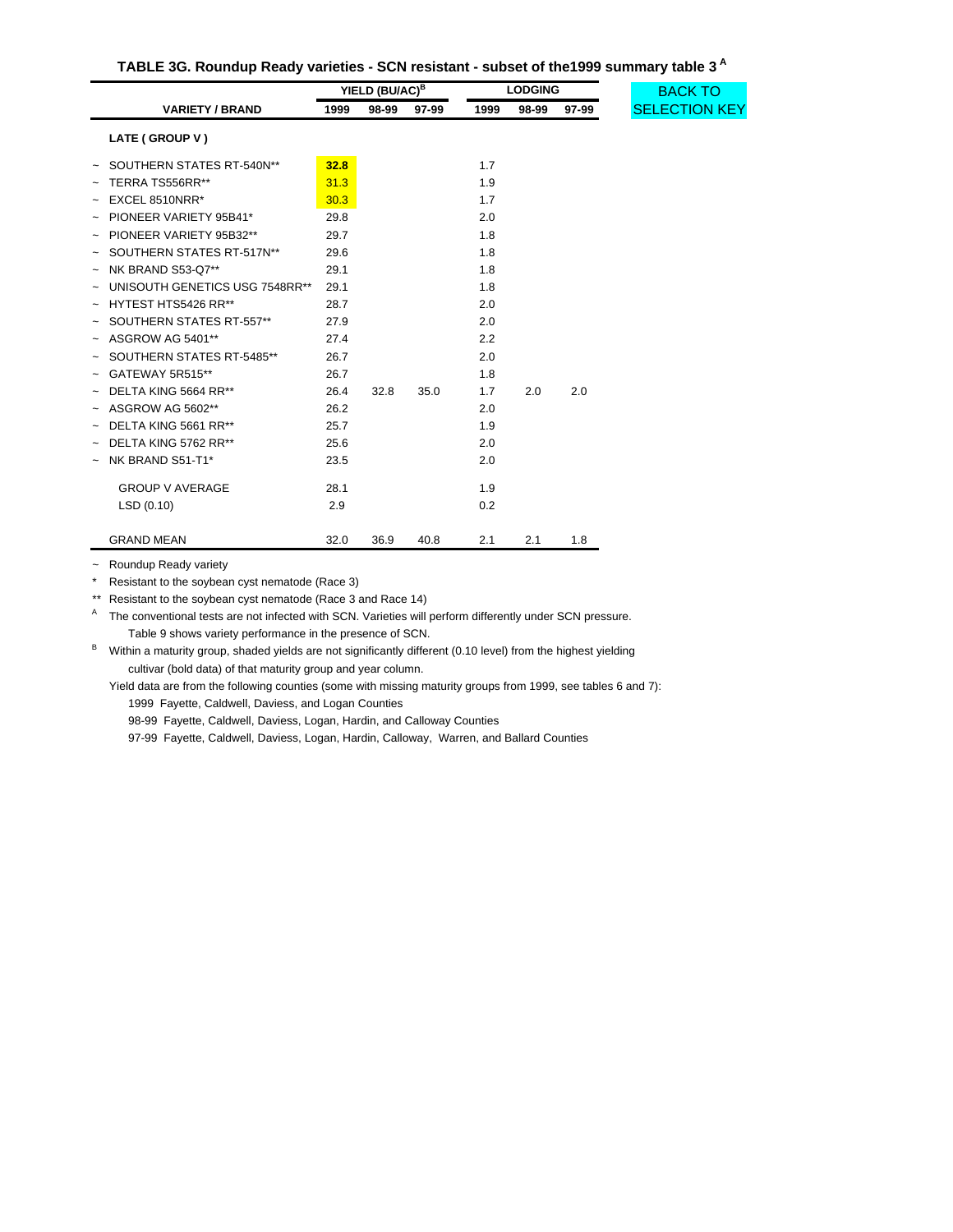| TABLE 3H. SCN resistant - conventional varieties - subset of the1999 summary table $3^\mathsf{A}$ |  |  |  |
|---------------------------------------------------------------------------------------------------|--|--|--|
|---------------------------------------------------------------------------------------------------|--|--|--|

<span id="page-37-0"></span>

|                              |      | <b>LODGING</b><br>YIELD (BU/AC) <sup>B</sup> |       |      |       |       |  |
|------------------------------|------|----------------------------------------------|-------|------|-------|-------|--|
| <b>VARIETY / BRAND</b>       | 1999 | 98-99                                        | 97-99 | 1999 | 98-99 | 97-99 |  |
| <b>EARLY (GROUP III)</b>     |      |                                              |       |      |       |       |  |
| <b>NK BRAND S39-11**</b>     | 33.4 |                                              |       | 2.5  |       |       |  |
|                              |      |                                              |       |      |       |       |  |
| <b>MID-SEASON (GROUP IV)</b> |      |                                              |       |      |       |       |  |
| GOLDEN HARVEST H-4459STS**   | 41.8 |                                              |       | 2.4  |       |       |  |
| GOLDEN HARVEST H-4516*       | 40.7 |                                              |       | 2.3  |       |       |  |
| GATEWAY 433**                | 40.0 |                                              |       | 2.5  |       |       |  |
| LG 6457 C STS**              | 39.8 |                                              |       | 2.5  |       |       |  |
| TERRA TS438c**               | 38.7 |                                              |       | 2.6  |       |       |  |
| CALLAHAN 9454**              | 38.4 | 41.6                                         |       | 2.4  | 2.6   |       |  |
| GOLDEN HARVEST H-4115**      | 37.2 |                                              |       | 2.3  |       |       |  |
| ASGROW A 4604**              | 35.9 | 42.3                                         |       | 2.4  | 2.9   |       |  |
| PIONEER VARIETY 94B22**      | 34.4 |                                              |       | 2.5  |       |       |  |
| CAVERNDALE CF 486**          | 34.3 |                                              |       | 2.5  |       |       |  |
| SOUTHERN CROSS JAMES**       | 33.1 |                                              |       | 2.6  |       |       |  |
| PIONEER VARIETY 94B53**      | 33.1 |                                              |       | 1.9  |       |       |  |
| STINE 4702-2**               | 33.1 |                                              |       | 2.4  |       |       |  |
| PHARAOH**                    | 32.3 | 36.9                                         | 42.2  | 1.9  | 2.6   | 2.4   |  |
| ASGROW A 4922**              | 30.2 | 32.9                                         | 41.0  | 2.0  | 2.3   | 1.8   |  |
| <b>TERRA TS4792**</b>        | 30.1 | 33.5                                         |       | 2.3  | 2.9   |       |  |
| MANOKIN*                     | 25.2 | 34.5                                         | 40.8  | 2.5  | 3.2   | 3.1   |  |
| <b>GROUP IV AVERAGE</b>      | 35.2 | 37.0                                         | 41.3  | 2.4  | 2.8   | 2.4   |  |
| LSD (0.10)                   | 3.2  | 3.0                                          | 2.3   | 0.3  | 0.3   | 0.2   |  |
| LATE (GROUP V)               |      |                                              |       |      |       |       |  |
| <b>ASGROW A 5547**</b>       | 32.1 | 36.1                                         | 41.0  | 1.9  | 2.6   | 2.8   |  |
| ASGROW A 5404*               | 31.0 |                                              |       | 2.2  |       |       |  |
| DELTA KING 5580**            | 30.3 |                                              |       | 2.1  |       |       |  |
| DELTA KING 5995**            | 30.2 |                                              |       | 2.0  |       |       |  |
| KS 5292*                     | 30.1 | 33.7                                         | 39.4  | 1.8  | 2.3   | 2.1   |  |
| ANAND**                      | 29.4 | 36.5                                         |       | 1.7  | 2.3   |       |  |
| KAS CHEROKEE 516*            | 28.5 | 33.9                                         |       | 1.8  | 2.5   |       |  |
| <b>TERRA RVSROBIN 5*</b>     | 22.3 |                                              |       | 2.2  |       |       |  |
|                              |      |                                              |       |      |       |       |  |
| <b>GROUP V AVERAGE</b>       | 29.2 | 35.1                                         | 40.2  | 2.0  | 2.4   | 2.5   |  |
| LSD (0.10)                   | 2.9  | 2.4                                          | 2.1   | 0.2  | 0.2   | 0.2   |  |
| <b>GRAND MEAN</b>            | 33.3 | 36.2                                         | 51.1  | 2.2  | 2.6   | 3.1   |  |

j,

\*\* Resistant to the soybean cyst nematode (Race 3 and Race 14)

A The conventional tests are not infected with SCN. Varieties will perform differently under SCN pressure. Table 9 shows variety performance in the presence of SCN.

B Within a maturity group, shaded yields are not significantly different (0.10 level) from the highest yielding cultivar (bold data) of that maturity group and year column.

Yield data are from the following counties (some with missing maturity groups from 1999, see tables 6 and 7): 1999 Fayette, Caldwell, Daviess, and Logan Counties

98-99 Fayette, Caldwell, Daviess, Logan, Hardin, and Calloway Counties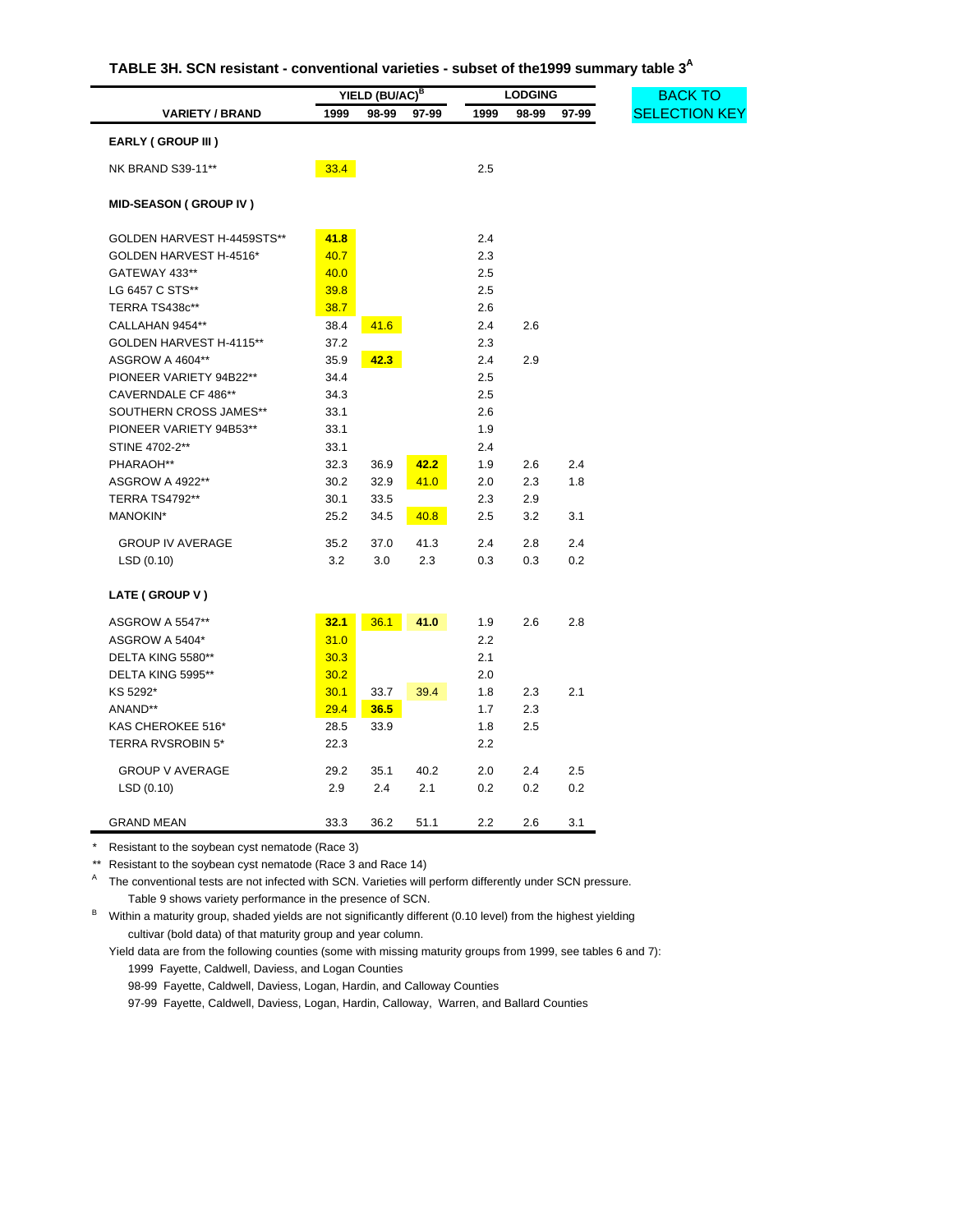| TABLE 3I. SCN resistant varieties - Roundup Ready - subset of the 1999 summary table 3 <sup>A</sup> |  |
|-----------------------------------------------------------------------------------------------------|--|

|                                |             | YIELD (BU/AC) <sup>B</sup> |       |            | <b>LODGING</b> |       | <b>BACK TO</b>       |
|--------------------------------|-------------|----------------------------|-------|------------|----------------|-------|----------------------|
| <b>VARIETY / BRAND</b>         | 1999        | 98-99                      | 97-99 | 1999       | 98-99          | 97-99 | <b>SELECTION KEY</b> |
| EARLY (GROUP III)              |             |                            |       |            |                |       |                      |
| $~\sim~$ CALLAHAN 9390RR**     | 38.0        |                            |       | 2.0        |                |       |                      |
| ASGROW AG 3901**               | 37.1        |                            |       | 2.5        |                |       |                      |
| ASGROW AG 3701*                | 37.0        |                            |       | 1.9        |                |       |                      |
| GOLDEN HARVEST H-3960RR*       | 35.4        |                            |       | 2.3        |                |       |                      |
| TERRA TS397RR**                | 34.4        |                            |       | 2.7        |                |       |                      |
| EXCEL 8382NRR**                | 30.2        |                            |       | 2.0        |                |       |                      |
| <b>GROUP III AVERAGE</b>       |             |                            |       |            |                |       |                      |
|                                | 35.4<br>2.8 |                            |       | 2.2<br>0.2 |                |       |                      |
| LSD(0.10)                      |             |                            |       |            |                |       |                      |
| <b>MID-SEASON (GROUP IV)</b>   |             |                            |       |            |                |       |                      |
| $~\sim~$ ASGROW AG 4301**      | 37.5        |                            |       | 2.3        |                |       |                      |
| ~ ASGROW AG 4402*              | 37.2        |                            |       | 2.6        |                |       |                      |
| DYNA-GRO 3468 N RR**           | 37.1        |                            |       | 2.1        |                |       |                      |
| SOUTHERN STATES RT-EXP 88401** | 36.1        |                            |       | 2.1        |                |       |                      |
| ASGROW AG 4501**               | 36.0        |                            |       | 2.1        |                |       |                      |
| GATEWAY 4R453**                | 35.6        |                            |       | 2.0        |                |       |                      |
| ASGROW AG 4902*                | 35.3        |                            |       | 2.3        |                |       |                      |
| PIONEER VARIETY 9492**         | 35.2        | 38.7                       | 43.2  | 2.1        | 2.1            | 1.7   |                      |
| CALLAHAN 9440RR**              | 35.2        |                            |       | 2.1        |                |       |                      |
| $~\sim~$ DYNA-GRO 3442 N RR**  | 35.2        |                            |       | 2.8        |                |       |                      |
| ASGROW AG 4702**               | 34.8        |                            |       | 1.9        |                |       |                      |
| WILFARM WF 480 RR**            | 34.8        |                            |       | 2.6        |                |       |                      |
| NK BRAND S42-M1**              | 34.7        |                            |       | 2.4        |                |       |                      |
| NK BRAND S46-W8**              | 34.6        |                            |       | 2.5        |                |       |                      |
| SOUTHERN STATES RT-446N*       | 33.9        |                            |       | 2.1        |                |       |                      |
| $\sim$ DELTA KING 4965 RR**    | 33.9        |                            |       | 2.5        |                |       |                      |
| $\sim$ PIONEER VARIETY 94B01** | 33.7        | 45.1                       | 45.7  | 1.8        | 1.9            | 1.5   |                      |
| $\sim$ HYTEST HTS4301 RR**     | 33.7        |                            |       | 2.1        |                |       |                      |
| DEKALB CX444cRR**              | 33.4        |                            |       | 2.1        |                |       |                      |
| EXCEL 8422 RR*                 | 33.3        |                            |       | 2.5        |                |       |                      |
| $~\sim~$ ASGROW AG 4602**      | 33.1        |                            |       | 2.4        |                |       |                      |
| HYTEST HTS4800 RR**            | 33.1        |                            |       | 2.4        |                |       |                      |
| GOLDEN HARVEST H-4404RR**      | 32.9        |                            |       | 2.3        |                |       |                      |
| ASGROW AG 4101*                | 32.8        |                            |       | 2.6        |                |       |                      |
| UNISOUTH GENETICS USG 7478RR** | 32.7        |                            |       | 1.9        |                |       |                      |
| ~ CAVERNDALE CF 443nRR**       | 32.4        |                            |       | 2.8        |                |       |                      |
| ~ HORNBECK HBK R4660**         | 32.3        |                            |       | 1.9        |                |       |                      |
| ~ CAVERNDALE CF 481nRR**       | 32.2        |                            |       | 2.6        |                |       |                      |
| SOUTHERN CROSS MICAH**         | 31.5        |                            |       | 2.0        |                |       |                      |
| $\sim$ WILFARM SF 477 RR**     | 31.2        |                            |       | 2.1        |                |       |                      |
| $\sim$ DELTA KING 4762 RR**    | 30.6        | 30.9                       | 39.4  | 1.9        | 2.3            | 1.8   |                      |
| $\sim$ DEKALB CX414cRR*        | 30.2        |                            |       | 2.4        |                |       |                      |
| $\sim$ CAVERNDALE CF 465nRR**  | 30.0        |                            |       | 2.0        |                |       |                      |
| ~ HARTZ VARIETY H 4252RR**     | 29.6        |                            |       | 2.5        |                |       |                      |
| ASGROW AG 4901**               | 29.2        |                            |       | 2.3        |                |       |                      |
| TERRA TS466RR**                | 28.7        |                            |       | 1.8        |                |       |                      |
| <b>EXCEL 8461 RR*</b>          | 27.8        |                            |       | 2.6        |                |       |                      |
| <b>GROUP IV AVERAGE</b>        | 33.3        | 38.2                       | 42.8  | 2.3        | 2.1            | 1.7   |                      |
| LSD(0.10)                      | 3.2         | 3.0                        | 2.3   | 0.3        | 0.3            | 0.2   |                      |